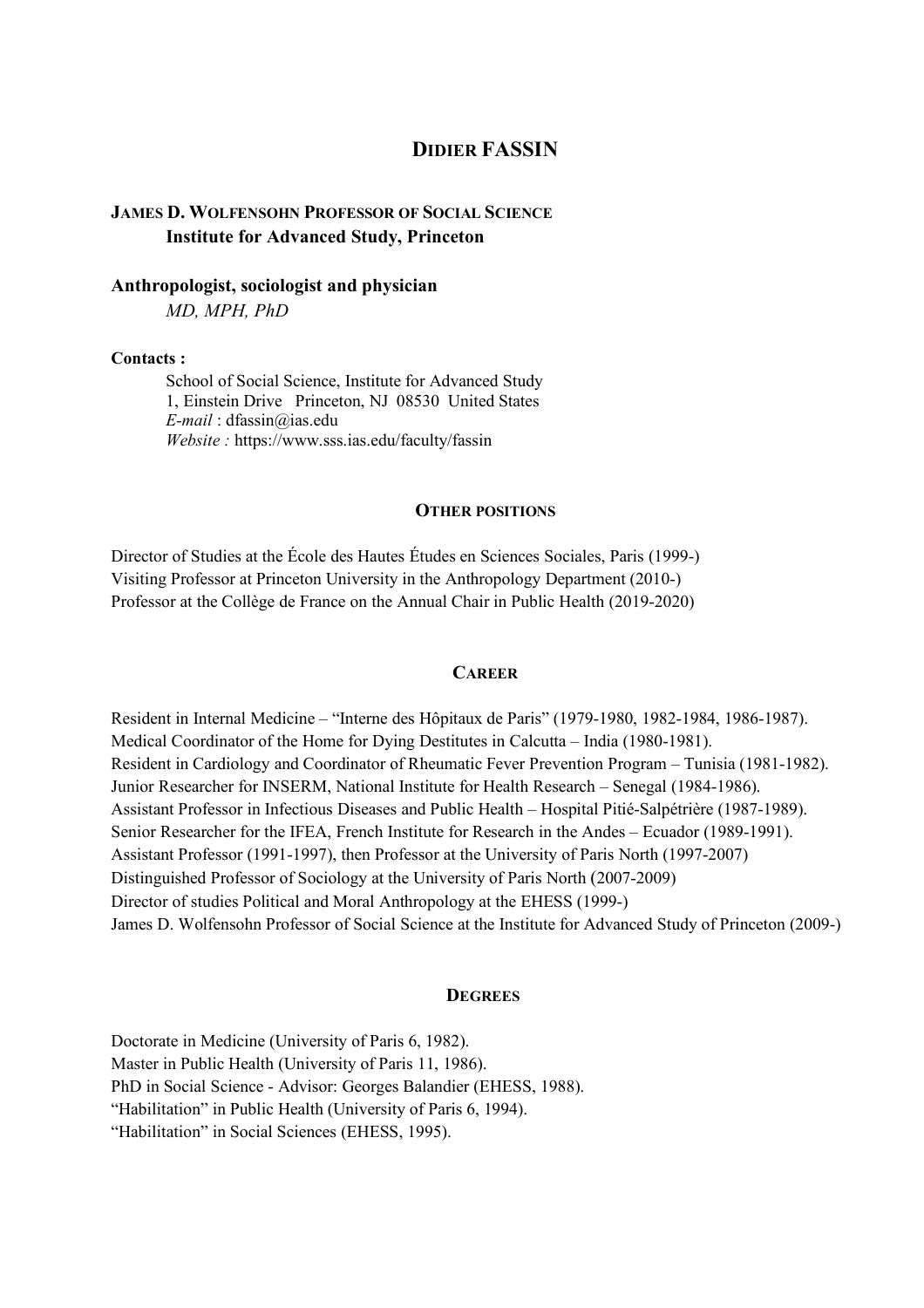#### **CURRENT ACTIVITIES**

#### *Academic*

Executive Officer of the School of Social Science at the Institute for Advanced Study since 2014 Coordinator of the Summer Program in Social Science at the Institute for Advanced Study since 2015 Member of the Scientific Council of the City of Paris since 2007 Member of the Scientific Committee of the Ombudsman on Prison in France since 2017

### *Edition*

Associate Editor *Medical Anthropology* since 2009 Member of the Editorial Board *Cultural Anthropology* since 2009 Member of the Editorial Board *Cambridge Anthropology* since 2011 Member of the Editorial Board *Anthropological Theory* since 2014 Member of the Scientific Board *L'Homme* since 2016 Member of the Scientific Board *Cartografie sociali* since 2016 Member of the Scientific Board *Humanity* since 2010 Member of the Scientific Board *Materiali Foucaultiani* since 2012 Member of the Editorial Board *International Journal of Migration, Health and Social Care* since 2005 Member of the Scientific Board of *AM. Rivista della Società italiana di antropologia medica* since 2013 Member of the International Scientific Board of *Cuestiones Criminales* since 2017

#### *Other*

President of the Comede, French Medical Committee for Exiles, since 2006

### **PREVIOUS ACTIVITIES**

### *Academic*

Director and founder of Iris, Institut de recherche interdisciplinaire sur les enjeux sociaux (CNRS-Inserm-EHESS-University Paris 13) from 2007 to 2010

Director and founder of Cresp, Center for Research on Contemporary Health Issues (1995-2006) Member of the Administration Board of the Faculty of Medicine of Bobigny (1998-2002) Chair of the Sociology and Anthropology Committee at the University of Paris North (2004-2008) Chair of the Social Science Department at the Faculty of Medicine of Bobigny (2001-2009) Coordinator of the Master Health-Populations-Social Policy, EHESS-University of Paris North (2006-2009) Member of the Doctorate Committee for Social Sciences, EHESS-Ecole Normale Supérieure (2008-2009) Member of the Scientific Council of Inserm, National Institute for Health Research (2001-2003) Member of the Administration Board of the École des Hautes Études en Sciences Sociales (2001-2005) Member of the French Group for the Study and Prevention of Racial Discrimination (1999-2002) President of the Social Science Committee of the ANRS, French Agency for AIDS Research (2003-2006) Vice-President of the French National Council on AIDS (2004-2006) President of the Committee for the Evaluation of French University Cooperation Programmes (2005) Vice-President then President of the Human and Social Sciences Committee of the ANR (2005-2006) Co-founder and Deputy director of the Maison des sciences de l'Homme Paris Nord (2001-2009) Member of the Ethics Committee of INRA, National Institute for Research on Agronomy (2007-2010) Member of the Scientific Committee of the UNAIDS High Level Commission on HIV Prevention (2010) Member of the Scientific Council of the University Alliance of Paris Cité (2010-2013)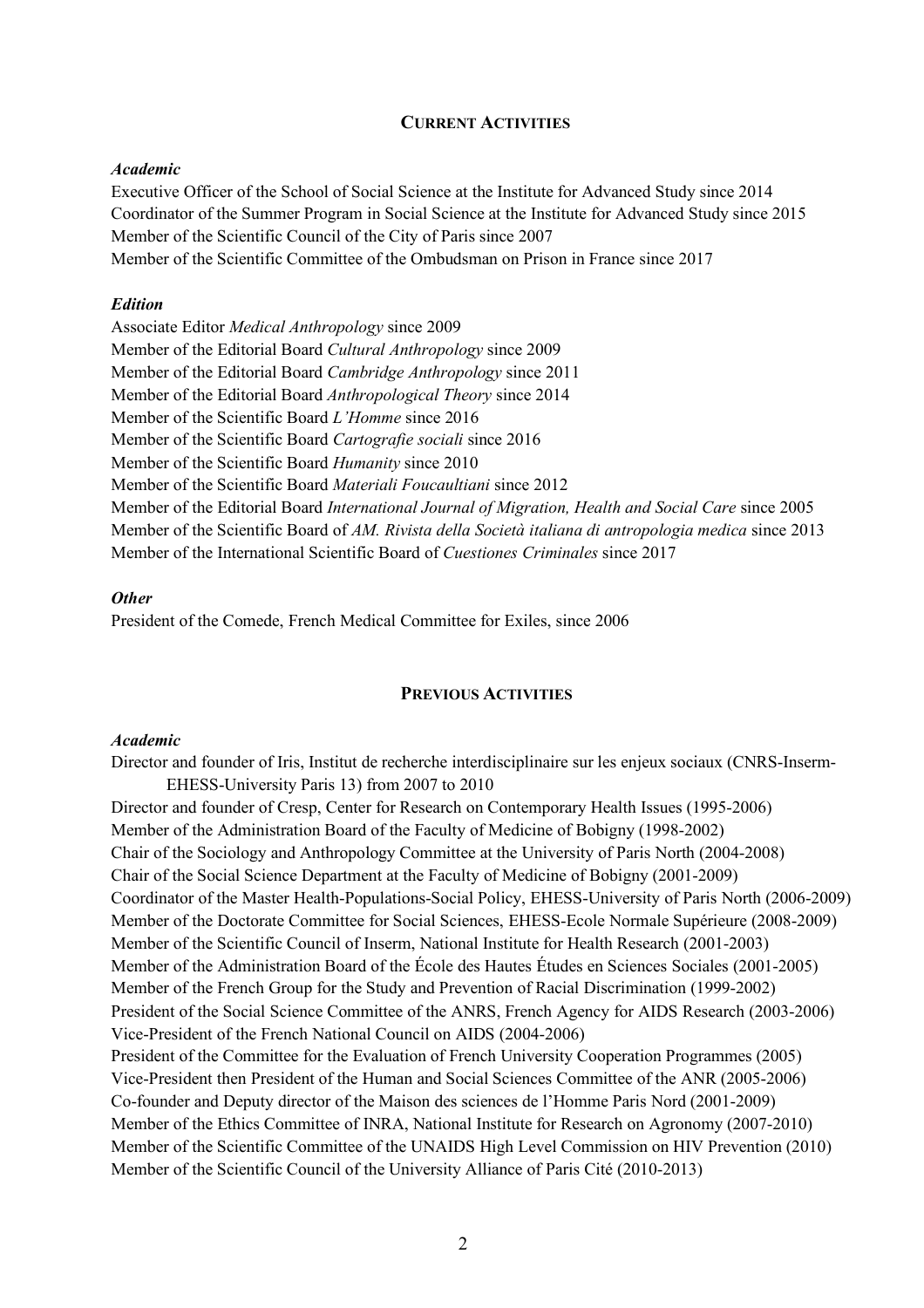Member of the Committee on World Anthropologies, American Anthropological Association (2010-2013) Member of the Scientific and Strategic International Committee of the Collège de France (2010-2014) Visiting Professor at the University of Hong Kong (2010-2013) Member of the Ethics Committee of the Institut Pasteur of Paris (2014-2017)

### *Edition*

Member of the Editorial Board *Journal of the Royal Anthropological Institute* (2013-2016) Corresponding Editor *Medical Anthropology Quarterly* (2005-2015) Member of the International Board of *Social Science and Medicine* (2000-2006) Director of the series "Bibliothèque de l'Iris" at La Découverte Publishers, Paris (2008-2013) Codirector of the series "Sociologiques" at Anthropos/Economica Publishers, Paris (1994-2012)

### *Medicine*

Founder and Director of the Villermé Unit (social and medical unit for uninsured patients), Hospital Avicenne, Assistance publique-Hôpitaux de Paris, Bobigny (1996-2003)

### *Other*

Administrator then Vice-President of Médecins sans frontières, Doctors Without Borders (1999-2003)

### **DISTINCTIONS**

Professeur de Classe Exceptionnelle (French highest distinction for professorship) 2007 Chevalier des Palmes Académiques ((French distinction for academic achievement) 2007 Laureate of the Advanced Grant IDEAS (European Research Council) 2008 Douglass Prize for the Best Book in the Anthropology of Europe for *The Empire of Trauma* 2010 France Culture Prize of the Best Essay for *Les Nouvelles Frontières de la Société Française* 2010 Honorable Mention for the Bateson Prize for *Humanitarian Reason* 2012 Mellon Distinguished Visiting Scholar Fellowship at Wits University in Johannesburg 2013 Honorary Professor at the University of Hong Kong 2013 Gold Medal in Anthropology granted every 3 years at the Swedish Royal Academy of Science 2016 Distinguished Visiting Professor at the University of Cambridge 2017 Nomis Distinguished Scientist Award granted for the first time to a social scientist 2018 Career Achievement Award of the French Red Cross for contribution to humanitarianism 2019 Victor Turner Prize for Ethnographic Writing for *Prison Worlds* 2019

# **RESEARCH GRANTS**

The social condition of undocumented immigrants (CNRS, 1996-1998) The management of poor patients in emergency departments (RNSP, 1997-1999) The politics of suffering and the places of listening (Inserm, 1998-2000) The history and sociology of lead-poisoning in France (Ministry of Research, 1999-2001) The political anthropology of AIDS in South Africa (ANRS, 2000-2003) The biopolitics of a natural disaster in Venezuela (Ecos, 2001-2002) The social signification of racial discrimination in France (Ministry of Social Affairs, 2003-2005) The social and racial inequalities in Colombia (with Mara Viveros, Ecos, 2004-2005)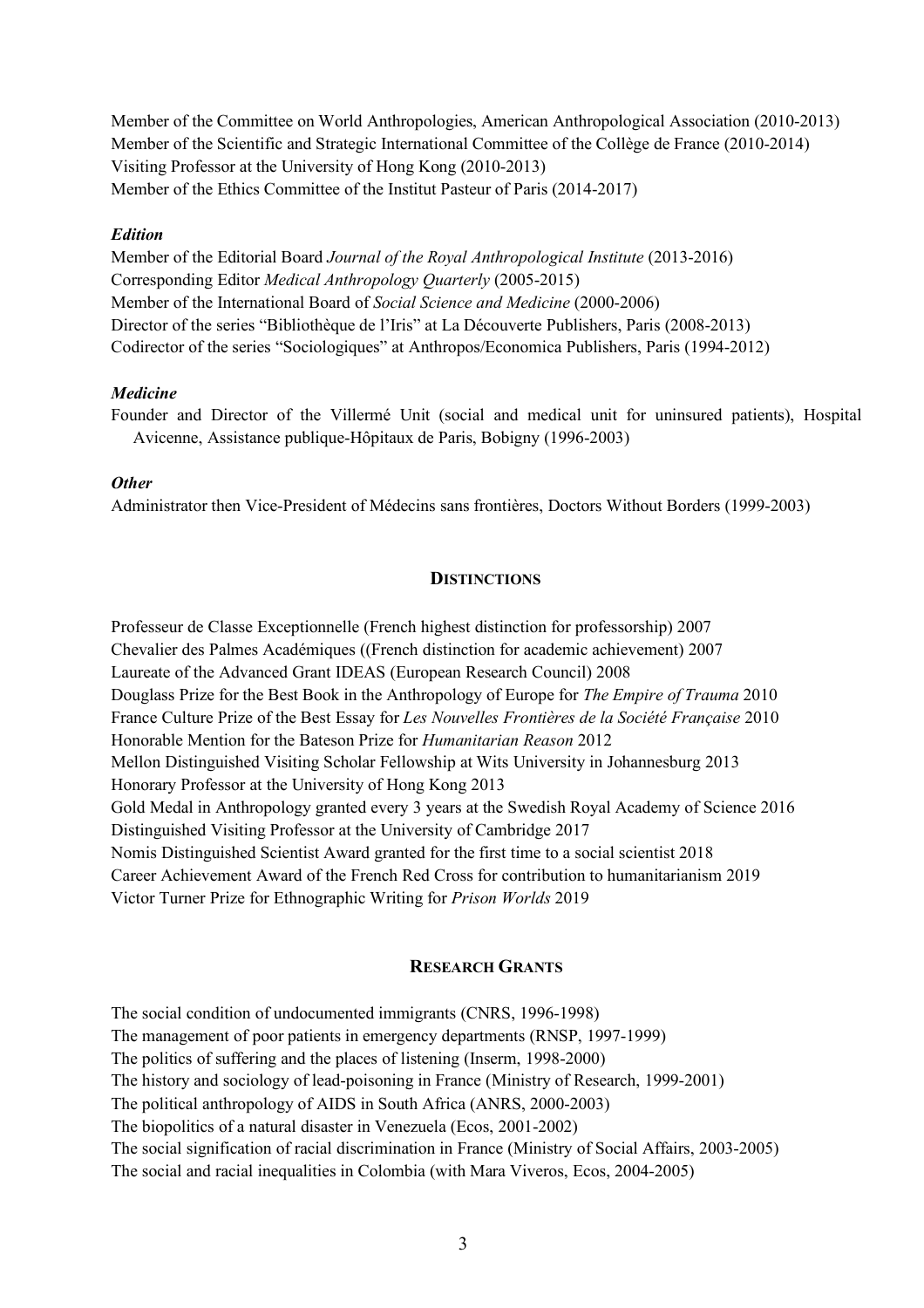The social uses of psychic trauma in France (with Richard Rechtman, CNRS-Inserm-MiRe, 2002-2005) The body of victims, the spaces of subjects (with Michel Agier, Ministry of Research, 2005-2007) Moral sentiments and local justice in health care in South Africa (with Helen Schneider, ANRS, 2006-2008) Beyond the question of immigration. The new frontiers of French society (ANR, 2006-2009) Towards a critical moral anthropology (European Research Council, 2009-2012) The politics and experience of asylum in South Africa (Mellon Foundation, 2013) Ethnography and policing (Fritz Thyssen Stiftung, 2014) Public ethnography (Fritz Thyssen Stiftung, 2014) Borders and boundaries (Fritz Thyssen Stiftung, 2017) Summer Program in Social Sciences for scholars of the Global South (Mellon Foundation, 2017-2023) Crisis. A global inquiry into the contemporary moment (Nomis Foundation, 2018-2023)

#### **SPECIAL LECTURES**

Keynote Lecture, 3<sup>rd</sup> EMBL/EMBO Conference on Science and Society, Heidelberg, 8-9 November 2002. Keynote Lecture, 9<sup>th</sup> Conference European Association of Social Anthropology, Bristol, 18 September 2006. Keynote Lecture, 18<sup>th</sup> European Congress Microbiology & Infectious Diseases, Barcelona, 19-20 April 2008. Keynote Address, Conference The Body and the State, New School for Social Research, 10 February 2011. Munro Lecture, the University of Edinburgh, 17 March 2011. Elisabeth Colson Lecture, Center for Refugee Studies, Oxford University, 15 June 2011. Distinguished Lecture, Political and Legal Anthropology Society, Montreal, 18 November 2011. Roger Allan Moore Lecture, Harvard Medical School, Boston, 3 February 2012. First Walter Goldschmidt Lecture, University of California Los Angeles, 30 May 2012. Annual Distinguished Lecture on Europe, University of Michigan, Ann Arbor, 29 January 2013. A.W. Mellon Public Lecture, University of Witwatersrand, Johannesburg, 21 May 2013. Christian Michelsen Annual Lecture, Christian Michelsen Institute, Bergen, 14 March 2014. Keynote Lecture, Canadian Anthropological Society, York, 30 April 2014. Nicholson Annual Lecture, University of Illinois, Urbana-Champaign, 9 May 2014. Keynote Lecture, British Society of Criminology Annual Conference, Liverpool, 11 July 2014. The Tanner Lectures on Human Values, University of California, Berkeley, 12-14 April 2016. Keynote Lecture, 6<sup>th</sup> Ethnography and Qualitative Research Conference, Bergamo, 10 June 2016. The Adorno Lectures, Institut für Sozialforschung, Frankfurt, 15-17 June 2016. Keynote Lecture, 14<sup>th</sup> Conference European Association of Social Anthropologists, Milan, 20 July 2016. Eugène Fleischmann Lecture, Musée du Quai Branly, Paris, 25 November 2016. Keynote Lecture, American Ethnological Society Conference, Stanford University, 30 March 2017. Keynote Lecture, Critical Criminology Conference, University of Ottawa, 4 May 2017. Inaugural Lemin Lecture, Rutgers University, 17 April 2018. Melvin Tumin Lecture, Princeton University, 27 September 2018.

#### **SELECTED PUBLICATIONS**

#### **Authored Books**

- 2018 *Life. A Critical User's Manual,* Cambridge: Polity Press (first published in French at Le Seuil; translated in German, forthcoming in Italian and Spanish).
- 2018 *The Will to Punish,* Oxford: Oxford University Press (first published in French at Le Seuil; translated in German, Italian and Spanish).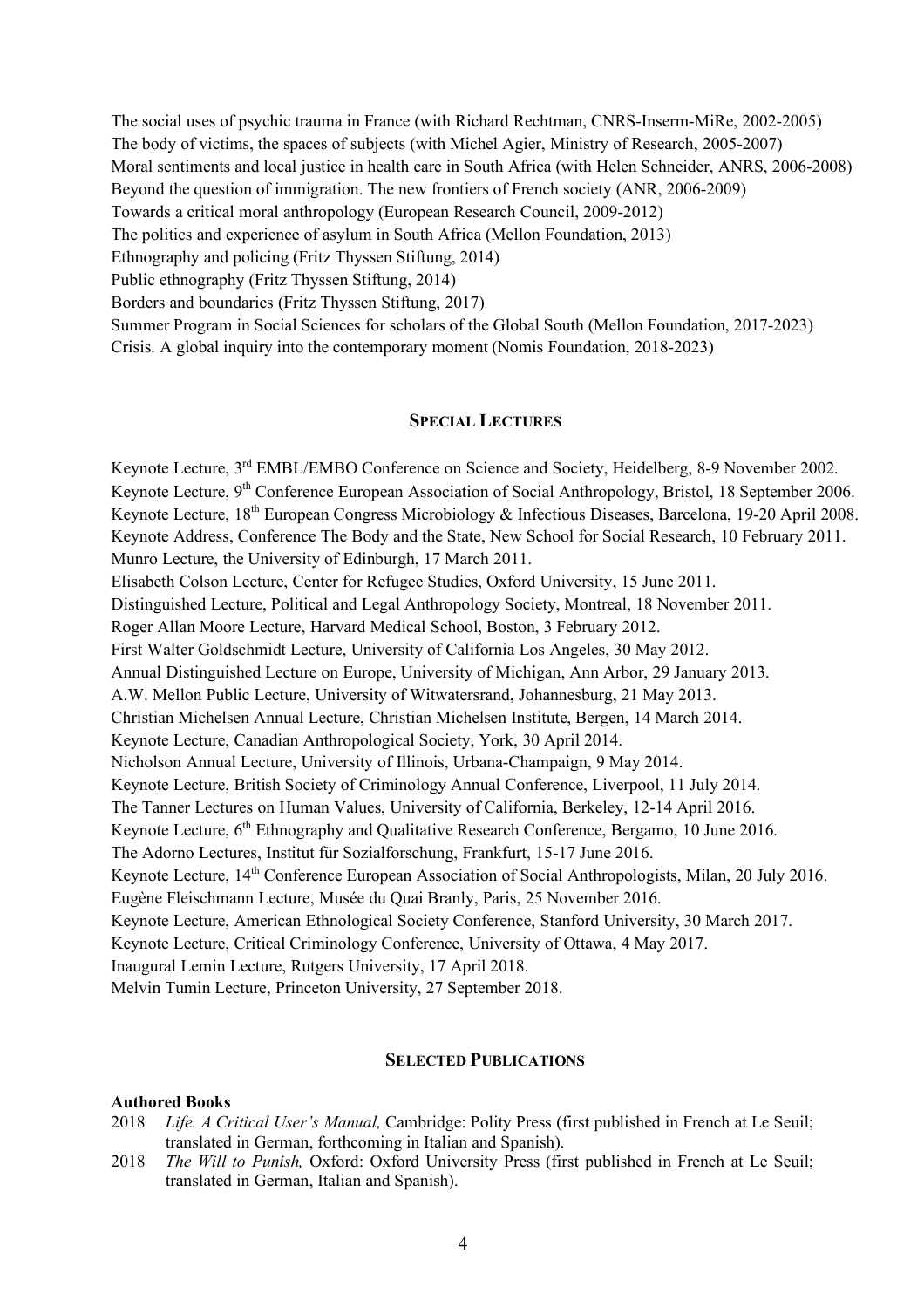- *Le Monde à l'épreuve de l'asile. Essai d'anthropologie critique,* Nanterre: Société d'ethnologie.
- *Prison Worlds. Ethnography of the Carceral Condition* Cambridge: Polity Press (first published in French at Le Seuil; translated in Portuguese).
- *Four Lectures on Ethics. Anthropological Perspectives* (with Veena Das, Michael Lambek, and Webb Keane), Chicago: Hau Books.
- *At the Heart of the State. The Moral World of Institutions*, London: Pluto Press (first published in French at Le Seuil).
- *Ripoliticizzare il mondo. Saggi antropologici su vita, corpo e morale,* Milan: Ombre Corte (translated in Spanish).
- *Enforcing Order. Ethnography of Urban Policing,* Cambridge: Polity Press (first published in French at Le Seuil, translated in Spanish and Italian).
- *Humanitarian Reason. A Moral History of the Present*, Berkeley: University of California Press (first published in French at Le Seuil, translated in Spanish and Italian).
- *The Empire of Trauma. Inquiry into the Condition of Victim* (with Richard Rechtman), Princeton: Princeton University Press (first published at Flammarion, translated in Korean).
- *When Bodies Remember. Experience and Politics of AIDS in South Africa*, Berkeley: University of California Press (first published at La Découverte, translated in Italian).
- *Faire de la santé publique*, Rennes: Editions de l'Ecole nationale de santé publique.
- *Des maux indicibles. Sociologie des lieux d'écoute*, Paris: La Découverte.
- *Les Enjeux politiques de la santé,* Paris: Karthala.
- *L'Espace politique de la santé. Essai de généalogie*, Paris: Presses Universitaires de France.
- *Pouvoir et maladie en Afrique,* Paris: Presses Universitaires de France.

#### **Edited Volumes**

- *A Time for Critique* (with Bernard Harcourt), New York: Columbia University Press.
- *If Truth Be Told. The Politics of Public Ethnography,* Durham: Duke University Press.
- *Writing the World of Policing*, Chicago: The University of Chicago Press.
- *Moral Anthropology. A Critical Reader* (with Samuel Lézé), London: Routledge.
- *Moral Anthropology. A Companion Volume,* Malden, MA: Wiley-Blackwell.
- *Economies morales contemporaines* (with Jean-Sébastien Eideliman), Paris: La Découverte.
- *L'État des savoirs de la santé publique* (with Boris Hauray), Paris: La Découverte.
- *Contemporary States of Emergency* (with Mariella Pandolfi), New York: Zone Books.
- *Les nouvelles frontières de la société française*, Paris: La Découverte.
- *Inégalité et santé*, Paris: La Documentation française.
- *Politiques de l'enquête. Epreuves ethnographiques* (with Alban Bensa), Paris: La Découverte.
- *De la question sociale à la question raciale?* (with Eric Fassin), Paris: La Découverte.
- *Les Constructions de l'intolérable* (with Patrice Bourdelais), Paris: La Découverte.
- *Afflictions. L'Afrique du sud, de l'apartheid au sida*, Paris: Karthala.
- *Le Gouvernement des corps* (with Dominique Memmi), Paris: Editions de l'EHESS.
- *Critique de la santé publique* (with Jean-Pierre Dozon), Paris: Balland.
- *Les Inégalités sociales de santé* (with Annette Leclerc, et al.), Paris: INSERM-La Découverte.
- *Les Figures urbaines de la santé publique,* Paris: La Découverte.
- *Les Lois de l'inhospitalité* (with Alain Morice and Catherine Quiminal), Paris: La Découverte.
- *Les Métiers de la santé* (with Pierre Aïach), Paris: Anthropos.
- *Mujeres de los Andes* (with Anne-Claire Defossez and Mara Viveros), Bogotá: IFEA.
- *Sociétés, développement et santé* (with Yannick Jaffré), Paris: Ellipses-AUPELF.

#### **Recent articles**

- The Public Presence of Anthropology: A Critical Approach, *Kritisk. Etnografi-Swedish Journal of Anthropology,* 1 (1): 13-23.
- The Endurance of Critique, *Anthropological Theory,* 17 (1): 4-29.
- 2015The Public Afterlife of Ethnography, *American Ethnologist,* 42 (4): 592-609.
- Untimely Meditations on the Charlie Hebdo Attack, *Anthropology Today*, 31 (2): 3-7.
- L'asile et la prison, *Esprit,* 413 (3-4): 82-95.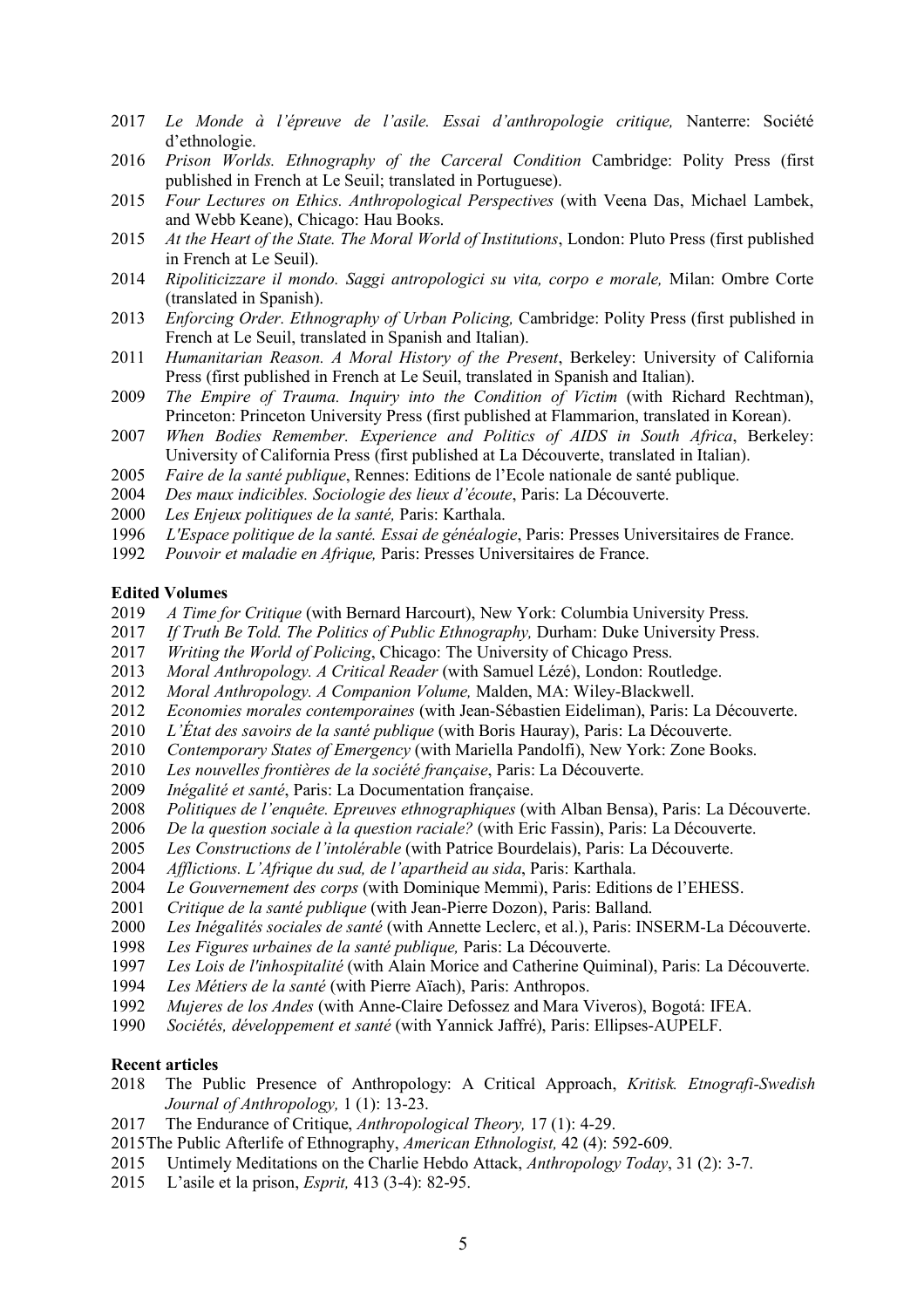- 2014 Revisiting Boundaries Between Ethnography and Fiction, *American Ethnologist,* 41(1): 40-55.
- 2013 Why Ethnography Matters, *Cultural Anthropology*, 28 (4): 621-646.
- 2013 A Case for Critical Ethnography, *Social Science and Medicine,* 99: 119-126.
- 2013 On Resentment and Ressentiment, *Current Anthropology,* 54 (3): 249-267.
- 2013 The Precarious Truth of Asylum, *Public Culture*, 69 (1): 39-63.
- 2012 How Asylum Claims are Adjudicated, *Revue Française de Sociologie,* 53 (4): 444-472.
- 2010 Ethics of Survival. A Democratic Approach to the Politics of Life, *Humanity.* 1 (1): 81-95.
- 2011 The Trace: Violence, Truth and the Politics of the Body, *Social Research*, 78 (2): 281-298.
- 2009 Another Politics of Life is Possible, *Theory, Culture and Society*, 26 (5): 44-60.
- 2009 Les économies morales revisitées, *Annales. Histoire, Sciences sociales*, 6, 1237-1266.
- 2008 La politique des anthropologues. Une histoire française, *L'Homme,*185-186: 165-186.

#### **And more than 200 articles as only or first author in**

- *Social science journals including Public Culture, Cultural Anthropology, American Ethnologist, American Anthropologist, Current Anthropology, Anthropological Theory, Social Anthropology, Anthropology Today, Ethos, Hau, Social Science and Medicine, Dissent, Qui parle?, L'Homme, Gradhiva, Anthropologie et sociétés, Theory, Culture and Society, Actes de la Recherche en Sciences Sociales, Revue française de sociologie, Cahiers internationaux de sociologie, Sociologie et sociétés, Sociétés contemporaines, Tracés, Annales, Genèses, Enquête, Revue française de science politique, Politix, Revue Tiers Monde, Critique internationale, Cahiers d'études africaines, Cahiers des Amériques latines, Sciences sociales et santé, Revue européenne des migrations internationales, Critique, Les temps modernes, Esprit, Études, Mouvements, Sciences humaines, West End (Germany), Antropologia (Italy), Etnografia e Ricerca Qualitativa (Italy), Revista de Antropologia Social (Spain), Kritisk (Sweden), Biograf (Czeck Republic), Tempo Social (Brazil), Palimpsestus (Colombia), Cuadernos de Antropologia Social (Argentina)*
- *Medical journals including The Lancet, British Medical Journal, British Medical Bulletin, AIDS, EMBO Reports, American Journal of Public Health, International Journal of Epidemiology, Transcultural Psychiatry, Revue de médecine interne, Revue d'épidémiologie et de santé publique, Médecine/Sciences*
- *And occasional contributions to The London Review of Books, The Nation, Le Monde, Libération, Mediapart, Politis, L'Obs, Le Magazine littéraire, Frankfurter Allgemeine Zeitung, Nueva Sociedad*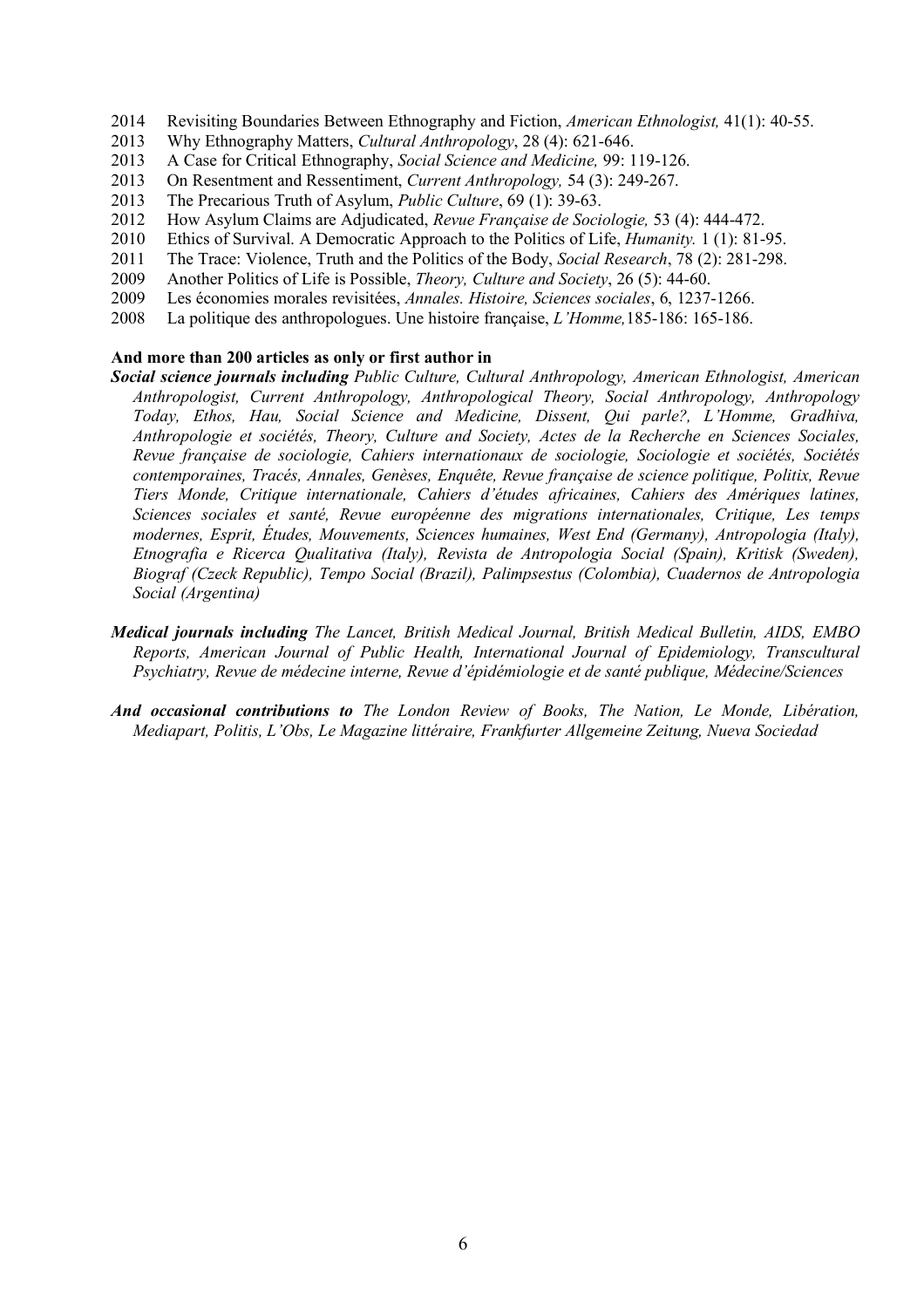# **COMPLETE LIST OF PUBLICATIONS**

### **SOCIAL SCIENCES**

#### **BOOKS**

### *BOOKS AS AUTHOR*

- 2020 *Mort d'un voyageur. Une contre-enquête,* Paris, Seuil, forthcoming.
- 2018 *La Vie. Mode d'emploi critique,* Paris, Seuil, 183 p. *TRANSLATIONS*
- 2017 *Das Leben. Kritische Gebrauchanweisung* (translated by Christine Pries), Frankfurt : Suhrkamp, 190 p.
- 2018 *Life. A Critical User's Manual,* Cambridge, Polity Press, 159 p.
- 2019 *Le vite ineguali. Quanto vale un essere umano* (translated by Lorenzo Alunni), Milan, Feltrinelli, 208 p.
- 2017 *Le Monde à l'épreuve de l'asile. Essai d'anthropologie critique,* Nanterre : Société d'ethnologie, 33 p.
- 2017 *Punir. Une passion contemporaine,* Paris: Seuil, 201 p. *TRANSLATIONS*
- 2018 *The Will to Punish,* Oxford: Oxford University Press, 194 p.
- 2018 *Der Wille zum Strafen* (translated by Christine Pries), Frankfurt: Suhrkamp, 206p.
- 2018 *Castigar. Una passion contemporánea* (translated by Antonio Oviedo), Buenos Aires: Adriana Hidalgo, 261 p.
- 2018 *Punire. Una passione contemporanea* (translated by Lorenzo Alunni), Milano: Feltrinelli, 186 p.
- 2015 *L'Ombre du monde. Une anthropologie de la condition carcérale,* Paris: Seuil, 614 p., 2<sup>nd</sup> edition with a new postface 2017, 677 p.
	- *TRANSLATIONS*
- 2016 *Prison Worlds. Ethnography of the Carceral Condition* (translated by Rachel Gomme)*,* Cambridge: Polity Press, 388 p.
- 2019 *A Sombra do Mundo. Uma antropologia da condição carcerária* (translated by Rosemary Costhek Abílio), São Paulo: Editora Revisão.
- 2015 *Four Lectures on Ethics. Anthropological Perspectives* (with Veena Das, Michael Lambek, and Webb Keane), Chicago: Hau Books, 233 p.
- 2014 *Ripoliticizzare il mondo. Saggi antropologici su vita, corpo e morale* (translated by Chiara Pilotto), Milano: Ombre Corte, 177 p. *TRANSLATIONS*
- 2018 *Por una repoliticización del mundo. Las vidas descartables como desafío del siglo XXI* (translated by Horacio Pons), Buenos Aires: Siglo veintiuno, 229 p.
- 2013 *Juger, réprimer, accompagner. Essai sur la morale de l'État* (et al.) Paris : Seuil, 415 p.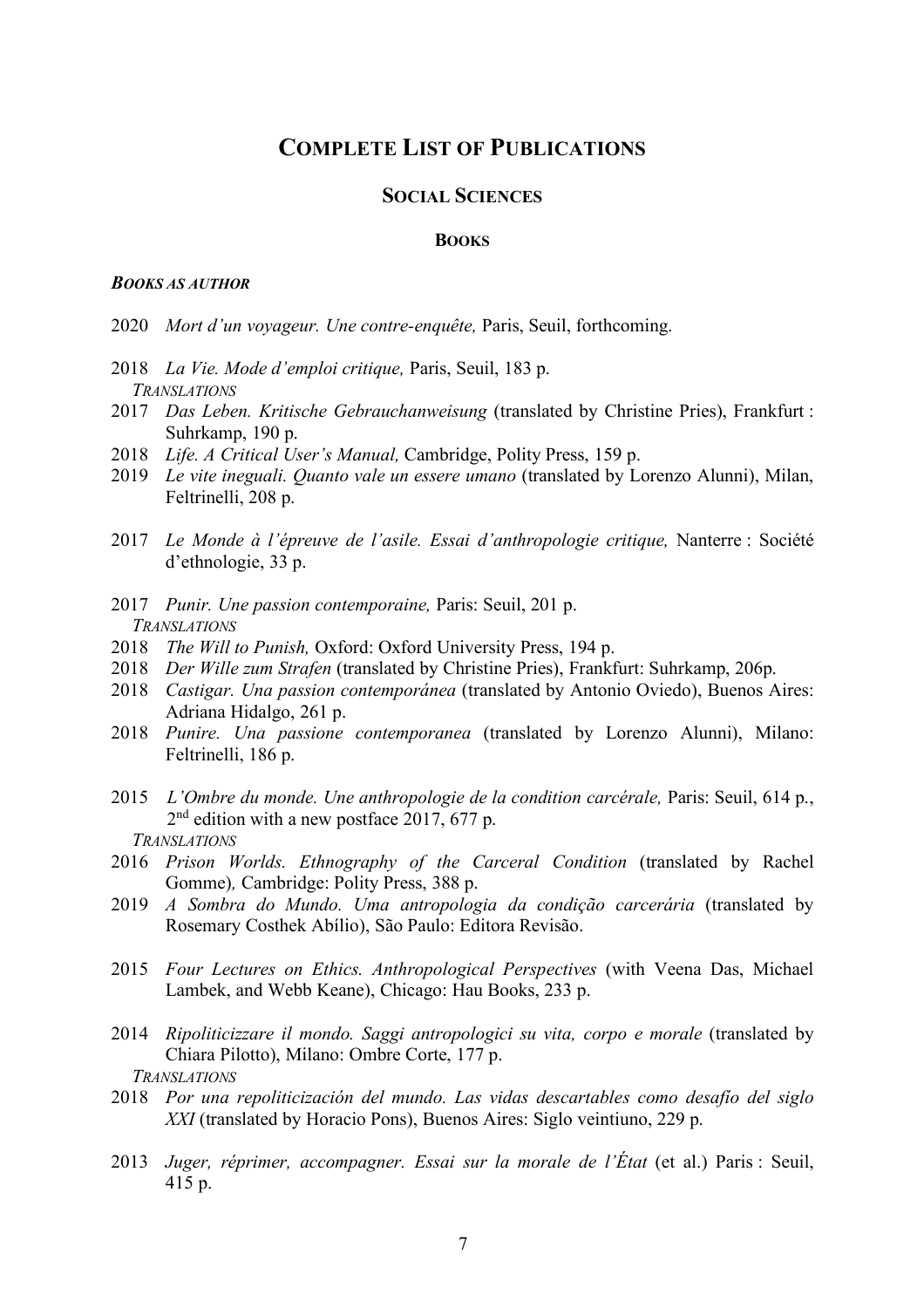*TRANSLATIONS*

- 2015 At the Heart of the State. The Moral World of Institutions (translated by Patrick Brown and Didier Fassin), London: Pluto Press, 288 p.
- 2011 *La Force de l'ordre. Une anthropologie de la police des quartiers*, Paris: Le Seuil, 397 p.,  $2<sup>nd</sup>$  edition with a new postface 2015, 441 p. *TRANSLATIONS*
- 2013 *Enforcing Order. Ethnography of Urban Policing* (translated by Rachel Gomme)*,* Cambridge: Polity Press, 287 p.
- 2013 *La forza dell'ordine. Antropologia della polizia nelle periferie urbane* (translated by Lorenzo Alunni)*,* Bologna: La Linea, 351 p.
- 2016 *La fuerza del orden. Una etnografía del accionar policial en las periferías urbanas*  (translated by Andrea Sosa Varrotti)*,* Buenos Aires: Siglo veintiuno, 333 p.
- 2010 *La Raison humanitaire. Une histoire morale du temps présent,* Paris: Hautes Etudes– Gallimard – Seuil, 358 p.

*TRANSLATIONS*

- 2011 *Humanitarian Reason. A Moral History of the Present* (translated by Rachel Gomme), Berkeley: University of California Press, 336 p. (2012 Bateson Prize, Honorable Mention).
- 2016 *La razón humanitaria. Una historia moral del tiempo presente* (translated by Mónica Cristina Padró), Buenos Aires: Prometeo Editorial, 396 p.
- 2018 *La ragione umanitaria. Una storia morale del presente* (translated by Lorenzo Alunni)*,* Roma: Derive Approdi, 308 p.
- 2007 *L'Empire du traumatisme. Enquête sur la condition de victime* (with Richard Rechtman), Paris: series La bibliothèque des savoirs, Flammarion, 452 p. *TRANSLATIONS*
- 2009 *The Empire of Trauma. Inquiry into the Condition of Victim* (translated by Rachel Gomme), Princeton: Princeton University Press, 305 p. (2010 Douglass Book Prize for best book in the Anthropology of Europe).
- 2016 *The Empire of Trauma. Inquiry into the Condition of Victim - Korean* (translated by Bomoon Choi), Seoul: Badabooks, 463 p.
- 2019 *The Empire of Trauma. Inquiry into the Condition of Victim - Chinese* (translated by…), Beijing: The Commercial Press, forthcoming.
- 2006 *Quand les corps se souviennent. Expérience et politique du sida après l'apartheid*, Paris: La Découverte, series Armillaire, 442 p.
	- *TRANSLATIONS*
- 2007 *When Bodies Remember. Experience and Politics of AIDS in South Africa* (translated by Amy Jcobs and Gabrielle Varro), Berkeley: University of California Press, series Public anthropology, 365 p.
- 2016 *Cuando i corpi ricordano. Esperienze e politiche dell'AIDS in Sudafrica* (translated by Lorenzo Alunni), Lecce: Argo, 366 p.
- 2005 *Faire de la santé publique*, Rennes: Editions de l'Ecole nationale de santé publique, 61 p. (2nd revised edition 2008).
- 2004 *Des Maux indicibles. Sociologie des lieux d'écoute*, Paris: La Découverte, series Alternatives sociales, 198 p.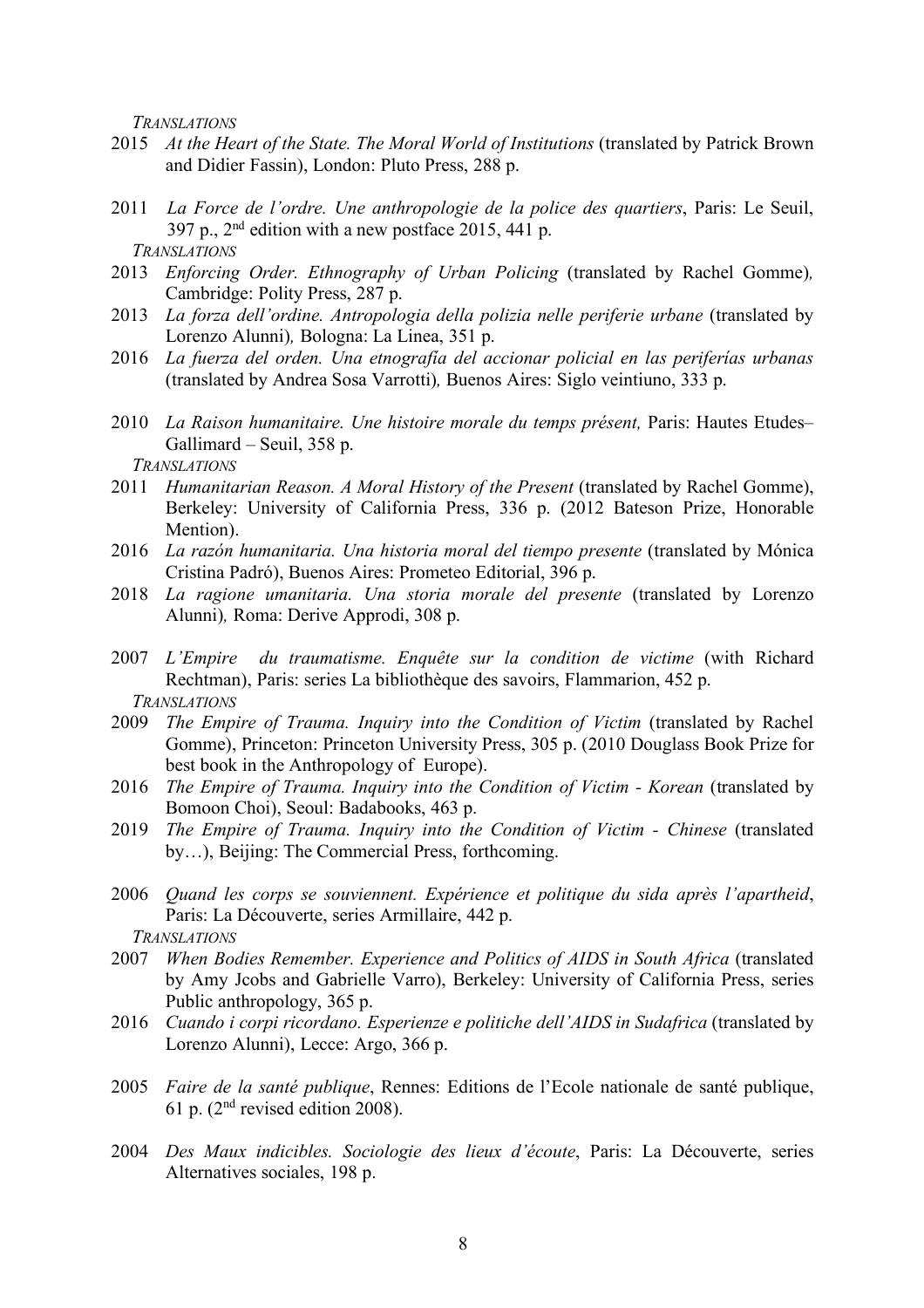- 2000 *Les Enjeux politiques de la santé. Etudes sénégalaises, équatoriennes et françaises*, Paris: Karthala, series Hommes et Sociétés, 344 p.
- 1996 *L'Espace politique de la santé. Essai de généalogie*, Paris: Presses Universitaires de France, series Sociologie d'aujourd'hui, 335 p.
- 1992 *Pouvoir et maladie en Afrique. Anthropologie sociale de la banlieue de Dakar,* Paris: Presses Universitaires de France, series Les champs de la santé, 359 p.

#### *BOOKS AS EDITOR*

- 2019 *Words and Worlds. A Lexicon for Dark Times* (with Veena Das), Durham: Duke University Press, forthcoming.
- 2019 *Beyond the State. Rethinking War Economies* (with Nicola Di Cosmo and Clémence Pinaud), Cornell University Press, forthcoming.
- 2019 *The Social Sciences in the Looking-Glass. Studies in the Production of Knowledge* (with George Steinmetz), Oxford: Oxford University Press, forthcoming.
- 2019 *Deepening Divides. How Physical Borders and Social Boundaries Delineates our World,* London: Pluto Press, forthcoming.
- 2019 *A Time for Critique* (with Bernard Harcourt), New York: Columbia University Press, 320 p.
- 2017 *If Truth Be Told. The Politics of Public Ethnography, Durham: Duke University Press,* 358 p.
- 2017 *Writing the World of Policing. The Difference Ethnography Makes*, Chicago: The University of Chicago Press, 320 p.
- 2013 *La Question morale. Une anthologie critique* (with Samuel Lézé), Paris: Presses Universitaires de France, 405 p.
	- *TRANSLATIONS*
- 2013 *Moral Anthropology. A Critical Reader* (with Samuel Lézé), London: Routledge, 386 p.
- 2018 *A questão moral. Uma antologia crítica* (with Samuel Lézé), (translated by Maria Christina de Malimpensa), Campinas: Editora Unicamp, 560 p.
- 2012 *Moral Anthropology. A Companion Volume,* Malden, MA: Wiley-Blackwell, 644 p.
- 2012 *Économies morales contemporaines* (with Jean-Sébastien Eideliman), Paris: La Découverte, series Bibliothèque de l'Iris, 405 p.
- 2010 *L'État des savoirs de la santé publique* (with Boris Hauray), Paris: La Découverte, 536 p.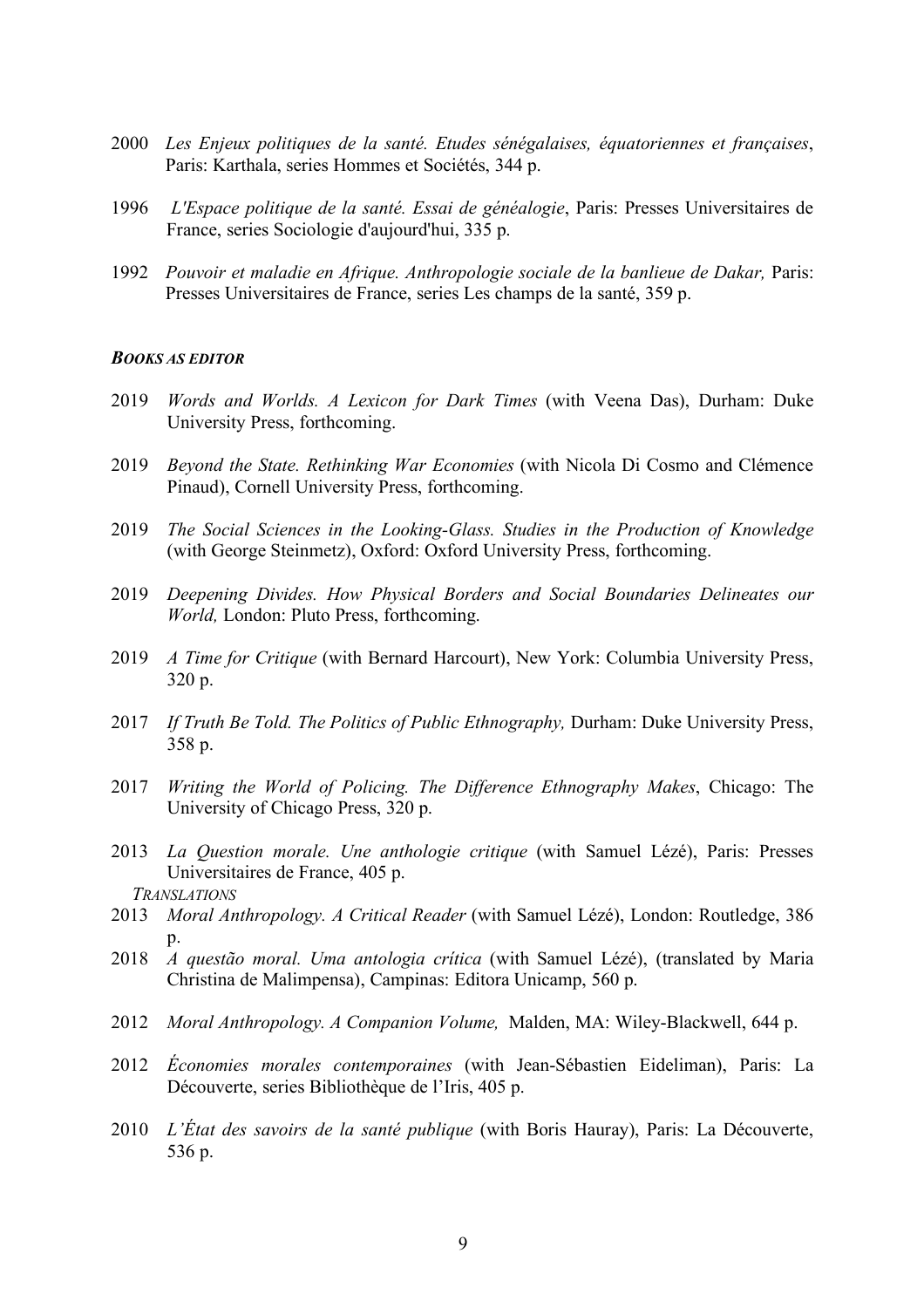- 2010 *Contemporary States of Emergency. The Politics of Military and Humanitarian Interventions* (with Mariella Pandolfi), New York: Zone Books, 403 p.
- 2010 *Les nouvelles frontières de la société française*, Paris: La Découverte, series Bibliothèque de l'Iris, 599 p. (Prize for the Best Essay 2010 by the journalists of France Culture), 2<sup>nd</sup> edition with a new preface 2012.
- 2009 *Inégalité et santé*, Paris: La Documentation française, series Problèmes politiques et sociaux, 135 p.
- 2008 *Politiques de l'enquête. Epreuves ethnographiques* (with Alban Bensa), Paris: La Découverte, series Bibliothèque de l'Iris, 338 p.
- 2006 *De la question sociale à la question raciale? Représenter la société française* (with Eric Fassin), Paris: La Découverte, series Cahiers libres, 264 p., 2nd edition with a new preface 2009.
- 2005 *Les Constructions de l'intolérable. Etudes d'anthropologie et d'histoire sur les frontières de l'espace moral* (with Patrice Bourdelais), Paris: La Découverte, series Recherches, 226 p.
- 2004 *Afflictions. L'Afrique du sud, de l'apartheid au sida*, Paris: Karthala, series Hommes et sociétés, 302 p.
- 2004 *Le Gouvernement des corps* (with Dominique Memmi), Paris: Editions de l'Ecole des hautes études en sciences sociales, series Cas de figure, 269 p.
- 2001 *Critique de la santé publique. Une approche anthropologique* (with Jean-Pierre Dozon), Paris: Balland, series Voix et regards, 362 p.
- 2000 *Les Inégalités sociales de santé* (with Annette Leclerc, Hélène Grandjean, Monique Kaminski, Thierry Lang), Paris: INSERM-La Découverte, series Recherches, 448 p.
- 1998 *Les Figures urbaines de la santé publique. Enquête sur des expériences locales*, Paris: La Découverte, series Recherches, 238 p.
- 1997 *Les Lois de l'inhospitalité. La société française à l'épreuve des sans-papiers* (with Alain Morice & Catherine Quiminal), Paris: La Découverte, series Essais, 279 p.
- 1994 *Les Métiers de la santé. Enjeux de pouvoir et quête de légitimité* (with Pierre Aïach), Paris: Anthropos, series Sociologiques, 364 p.
- 1992 *Mujeres de los Andes. Condiciones de vida y salud* (with Anne-Claire Defossez and Mara Viveros), Bogotá: IFEA-Universidad Externado de Colombia, 471 p.
- 1990 *Sociétés, développement et santé* (with Yannick Jaffré), Paris: Ellipses-AUPELF, 287 p.

#### *OTHER BOOKS*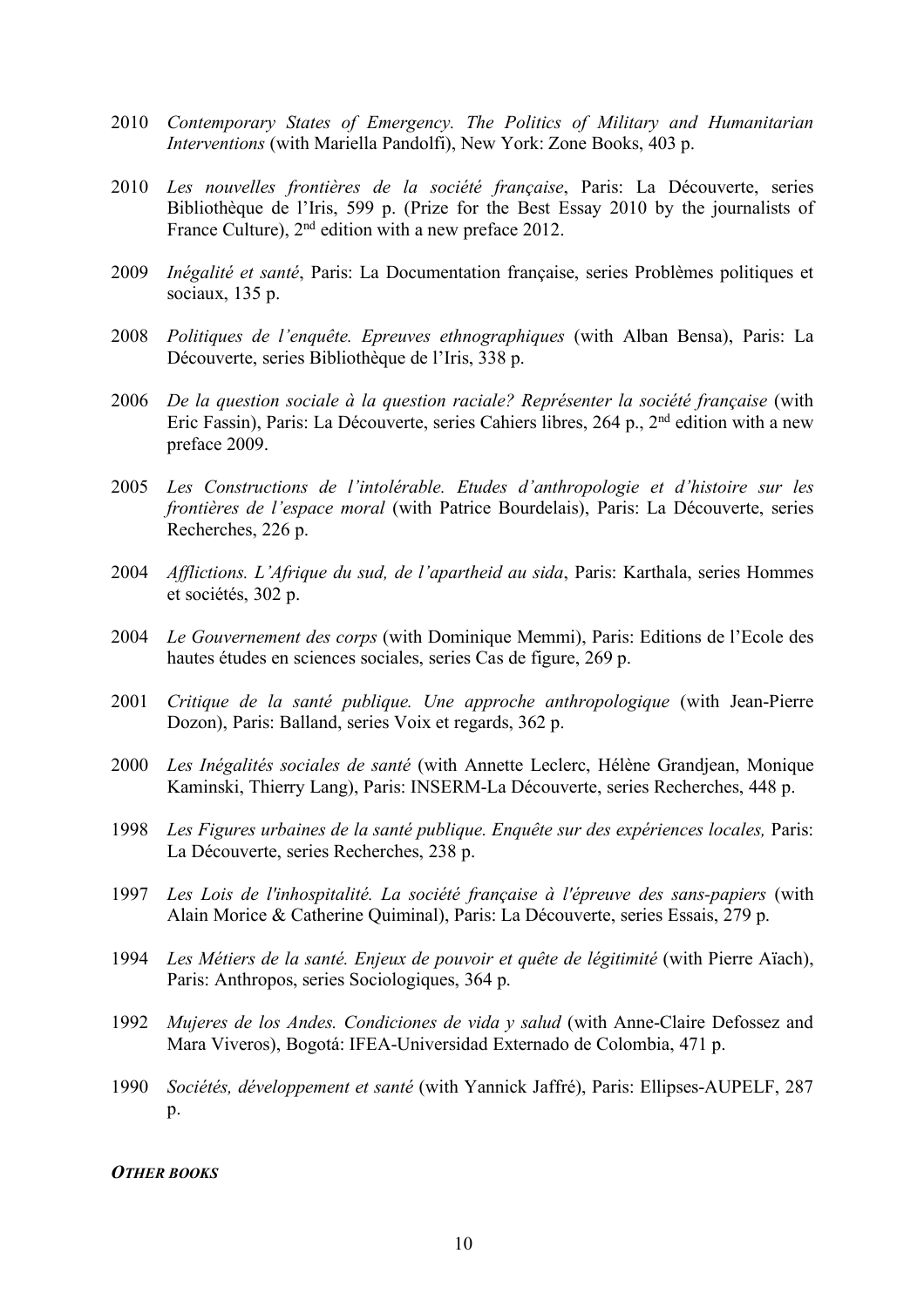- 2016 *Didier Fassin, entrevistado por Deborah Deniz,* Rio de Janeiro: Editora da Universidade do Estado do Rio de Janeiro, 136 p.
- 1992 *Gente de la Sierra,* with Mariano Garate Photography, Anne-Claire Defossez and Mara Viveros text), Quito: Abrapalabra Editores, 56 p.

#### **ARTICLES**

### *SCIENTIFIC ARTICLES*

- 2019 An Improbable Movement ? Macron's France and the Rise of the Gilets Jaunes (with Anne-Claire Defossez), *The New Left Review*, 115: 77-92.
- 2019 Eine unwharscheinliche Bewegung? Macrons Frankreich und der Aufstieg der Gilets Jaunes, *West End. Neue Zeitschrift für Sozialforschung,* 01: 135-150.
- 2019 Der lange Atem der Kritik, *West End. Neue Zeitschrift für Sozialforschung,* 01: 3-32.
- 2019 Hidden in Plain Sight: A Journey into Repressive States, *Political and Legal Anthropology Review,* https://polarjournal.org/2019/02/27/hidden-in-plain-sight/.
- 2018 The Public Presence of Anthropology: A Critical Approach, *Kritisk. Etnografi-Swedish Journal of Anthropology,* 1 (1): 13-23.
- 2017 Punishment, *Political Concepts. A Critical Lexicon* (The Balibar Edition), http://www.politicalconcepts.org/punishment-fassin/.
- 2017 Vor dem Gesetz. Politische Anatomie der Strafe, *West End. Neue Zeitschrift für Sozial Forschung,* (2): 99-110.
- 2017 Asylum as a Form of Life. The Politics and Experience of Indeterminacy in South Africa (with Matthew Willhelm-Solomon and Aurelia Segatti), *Current Anthropology,* 58 (2): 160-187.
- 2017 The Endurance of Critique, *Anthropological Theory,* 17 (1): 4-29.
- 2016 Un mundo de carceri, *Etnografia e Ricerca Qualitativa,* 9 (2): 363-370.
- 2016 L'ethnographie retrouvée. Sur quelques approches contemporaines des pratiques policières, *L'Homme. Revue Française d'Anthropologie*, 219-220, special issue Pacifications urbaines : 287-310.
- 2015 La economía moral del asilo. Reflexiones críticas sobre la 'crisis de los refugiados' de 2015 en Europa, *Revista de Dialectología y Tradiciones Populares,* 70 (2): 277-290.
- 2015 The Public Afterlife of Ethnography, *American Ethnologist,* 42 (4): 592-609.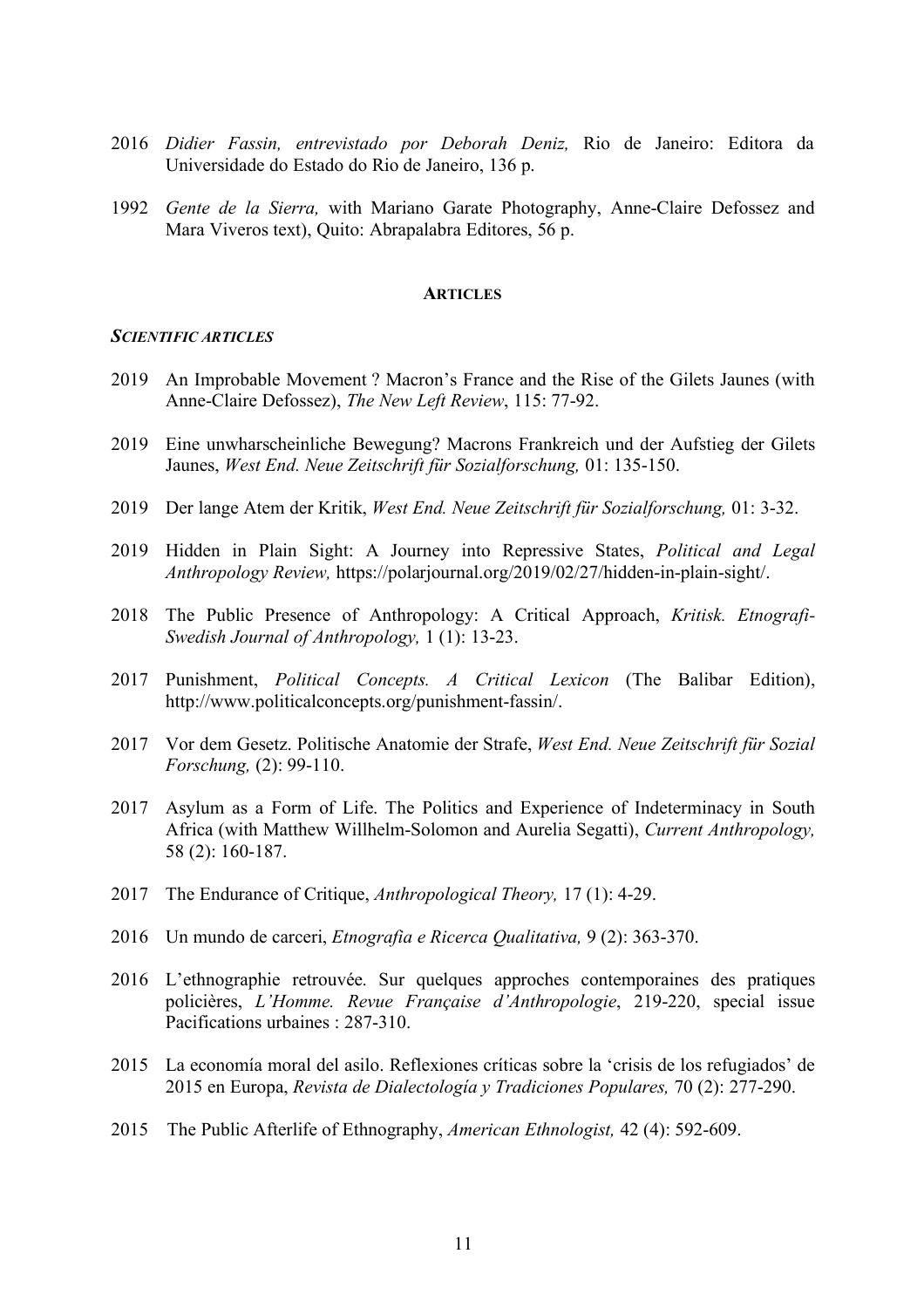- 2015 Santé globale, un concept utile? Quelques enseignements de l'épidémie à virus Ebola (editorial), *Médecine/Science*, 31.
- 2015 In the Name of the Republic. Untimely Meditations on the Aftermath of the Charlie Hebdo Attack, *Anthropology Today*, 31 (2): 3-7.
- 2015 L'asile et la prison, *Esprit,* special issue 'Aux bords de la folie', 413 (3-4): 82-95.
- 2014 The Moral Economy of Violence in the US Inner City (Comment), *Current Anthropology*, 55 (1): 13-14.
- 2014 De l'invention du traumatisme à la reconnaissance des victimes. Genèse et transformation d'une condition morale, *Vingtième Siècle. Revue d'histoire*, 123: 161- 171.
- 2014 The Ethical Turn in Anthropology. Promises and Uncertainties, *HAU. Journal of Ethnography Theory*, 4 (1): 429-435.
- 2014 Pouvoir discrétionnaire et politique sécuritaire. Le chèque en gris de l'État à la police, *Actes de la Recherche en Sciences Sociales,* 201-202: 72-86.
- 2014 True Life, Real Lives. Revisiting the Boundaries Between Ethnography and Fiction, *American Ethnologist,* 41 (1): 40-55.
- 2013 The Stranger and the Enemy. A Comment on Clara Han's Paper, *Social Anthropology*, 21 (3): 385-386.
- 2013 Scenes from Urban Life. A Modest Proposal for a Critical Perspectivist Approach, *Social Anthropology*, 21 (3): 371-377.
- 2013 The Predicament of Humanitarianism, *Qui Parle. Critical Humanities and Social Sciences*, special Issue Human Rights Between Past and Present, 22 (1): 33-48.
- 2013 Why Ethnography Matters. On Anthropology and Its Publics, *Cultural Anthropology*, 28 (4): 621-646.
- 2013 A Case for Critical Ethnography. Rethinking the Early Years of the AIDS Epidemic in South Africa, *Social Science and Medicine,* 99: 119-126.
- 2013 Die moralische Arbeit der Polizei, *West End. Neue Zeitschrift für Sozialforschung,* (1): 102-110.
- 2013 When Humanitarianism Turns Realistic, *Dissent*, Spring: 99-103.
- 2013 On Resentment and Ressentiment. The Politics and Ethics of Moral Emotions, *Current Anthropology,* 54 (3): 249-267.
- 2013 The Precarious Truth of Asylum, *Public Culture*, 69 (1): 39-63.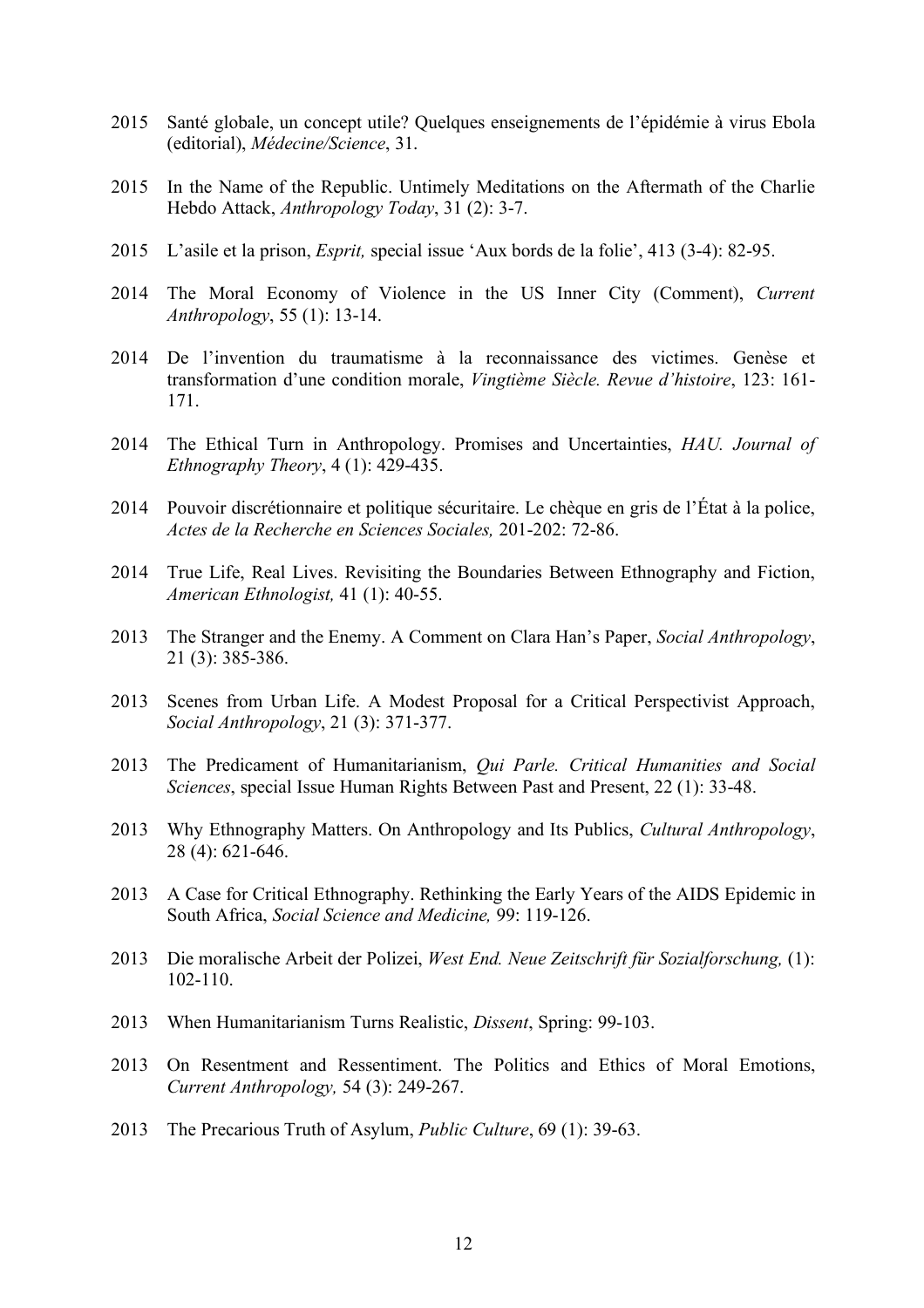- 2012 Comment on "Alterity and the Particular Limits of Universalism," *Current Anthropology*, 53 (6): 742-743.
- 2012 How Asylum Claims are Adjudicated. The Institution as a Moral Agent, *Revue Française de Sociologie,* special issue Moral Economies and Social Justice, 53 (4): 444-472.
- 2012 Comment on juge l'asile. L'institution comme agent moral (avec Carolina Kobelinsky), *Revue Française de Sociologie,* special issue Economies morales et justices locales, 53 (4) : 657-688.
- 2012 Introduction, *Revue Française de Sociologie,* special issue Economies morales et justices locales, 53 (4): 651-655.
- 2012 Misère de la critique, *Champ Pénal / Penal Field,* IX Varia, http://champpenal.revues.org/8233.
- 2011 Policing Borders, Producing Boundaries. The Governmentality of Immigration in Hard Times, *Annual Review of Anthropology,* 40: 213-226
- 2011 L'exception ou la règle ? De l'ethnographie de la police à l'anthropologie de l'État, *La Vie des Idées,* 29 November, http://www.laviedesidees.fr/L-exception-ou-laregle.html?lang=fr.
- 2011 A Contribution to the Critique of Moral Reason, *Anthropological Theory*, 11 (4): 481- 491.
- 2011 Qu'il ne suffit pas d'être politiquement incorrect pour être scientifiquement fondé, *Revue Française de Sociologie*, 52 (4): 777-786.
- 2011 The Trace: Violence, Truth and the Politics of the Body, *Social Research*, special issue "The Body and the State," 78 (2): 281-298.
- 2011 The Politics of Conspiracy Theories. On AIDS in Africa and a Few Other Global Plots, *The Brown Journal of World Affairs*, 17 (2): 39-50.
- 2010 El irresistible ascenso del derecho a la vida. Razón humanitaria y justicia social, *Revista de Antropología Social* (Madrid), 19: 191-204.
- 2010 Evaluer les vies. Essai d'anthropologie biopolitique, *Cahiers Internationaux de Sociologie,* CXXVIII (107): 107-117.
- 2010 Ethics of Survival. A Democratic Approach to the Politics of Life, *Humanity. International Journal of Human Rights, Humanitarianism and Development*, 1 (1): 81- 95.
- 2009 What is it to Become French? Naturalization as a Republican Rite of Institution (with Sarah Mazouz), *Revue française de sociologie* (English Selection): 37-64.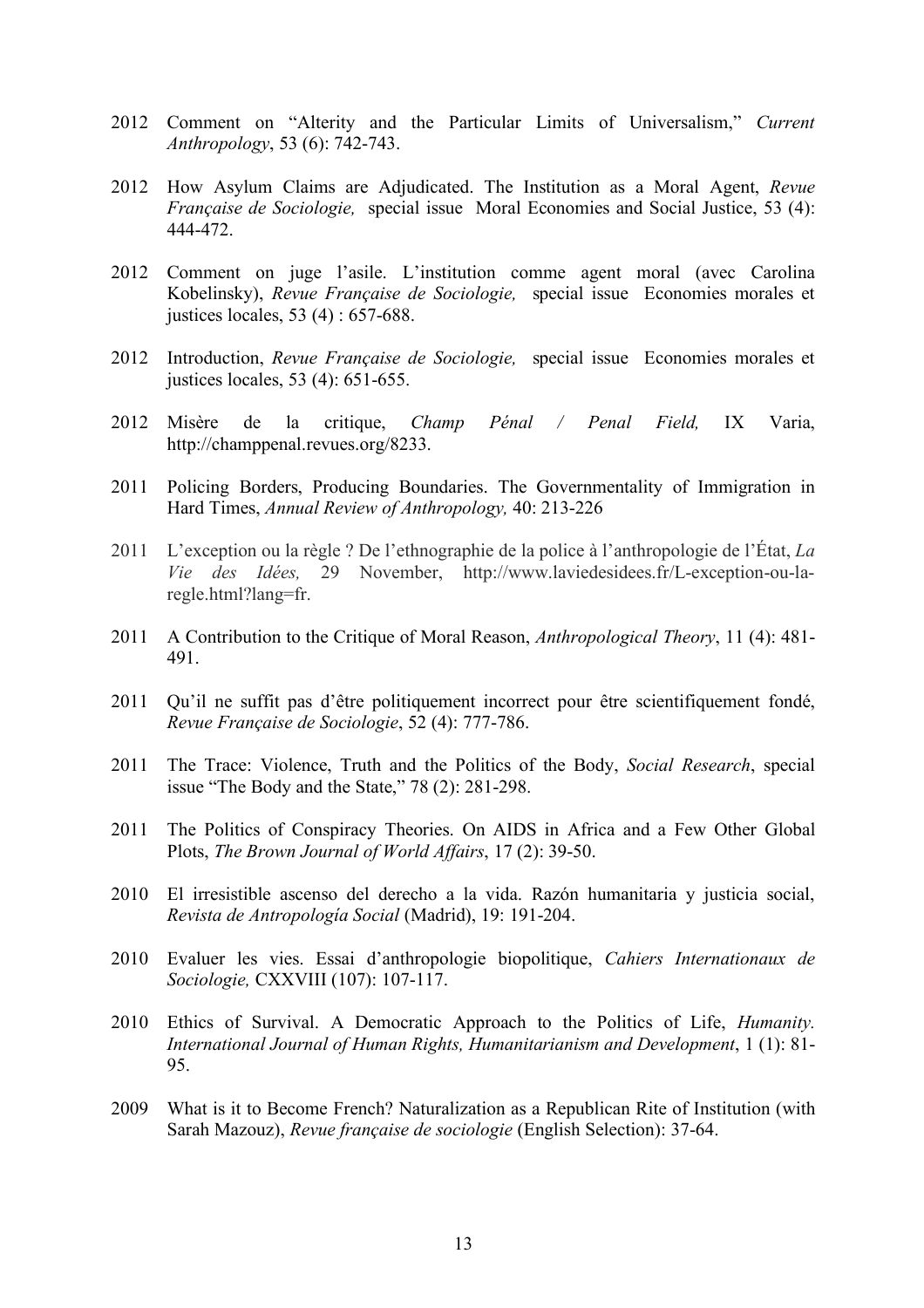- 2009 Une science sociale critique peut-elle être utile? *Tracés. Revue de Sciences Humaines,*  special issue, 199-211.
- 2009 Les économies morales revisitées. Etude critique suivie de quelques propositions, *Annales. Histoire, Sciences sociales*, 6, 1237-1266.
- 2009 Another Politics of Life is Possible, *Theory, Culture and Society*, 26 (5): 44-60.
- 2008 The Embodied Past. From Paranoid Style to Politics of Memory, *Social Anthropology*, 16 (3): 312-328.
- 2008 Un objet sans nom. L'introduction des discriminations dans la statistique française (with Patrick Simon), *L'Homme. Revue Française d'Anthropologie*, 187-188: 271- 294.
- 2008 Beyond Good and Evil? Questioning Anthropological Discomfort with Morals, *Anthropological Theory*, 8 (4): 333-344.
- 2008 Should Anthropology be Moral? Introduction (with Wiktor Stoczkowski), *Anthropological Theory*, 8 (4): 331-332.
- 2008 L'éthique au-delà de la règle. Réflexions autour d'une enquête sur les soins en Afrique du Sud, *Sociétés contemporaines*, 71: 117-136.
- 2008 The Humanitarian Politics of Testimony. Subjectification through Trauma in the Israeli-Palestinian Conflict, *Cultural Anthropology*, 23 (3): 531-558.
- 2008 The Elementary Forms of Care. An Empirical Approach of Ethics in a South African Hospital, *Social Science and Medicine*, 67: 262-270.
- 2008 La politique des anthropologues. Une histoire française, *L'Homme. Revue Française d'Anthropologie,* special issue Hommage à Marc Augé*,* 185-186: 165-186.
- 2008 Life and Times of Magda A. Telling a Story of Violence in South Africa (with Frédéric Le Marcis and Todd Lethata), *Current Anthropology*, 49 (2): 225-246.
- 2007 Qu'est-ce que devenir français? La naturalisation comme rite d'institution républicain (with Sarah Mazouz), *Revue Française de Sociologie*, 48 (4): 723-750.
- 2007 Entre désir de nation et théorie du complot. Les idéologies du médicament en Afrique du sud, *Sciences Sociales et Santé*, 25 (4): 93-114.
- 2007 Humanitarianism as a Politics of Life, *Public Culture*, 19 (3): 499-520.
- 2007 "Ce qui s'est vraiment passé", L'expérience du musée de l'apartheid, *Gradhiva. Revue d'anthropologie et de muséologie,* special issue Sismographie des terreurs, 5: 53-62.
- 2007 La biopolitique n'est pas la politique de la vie, *Sociologie et Sociétés,* special issue Michel Foucault et la sociologie, 38 (2): 35-48.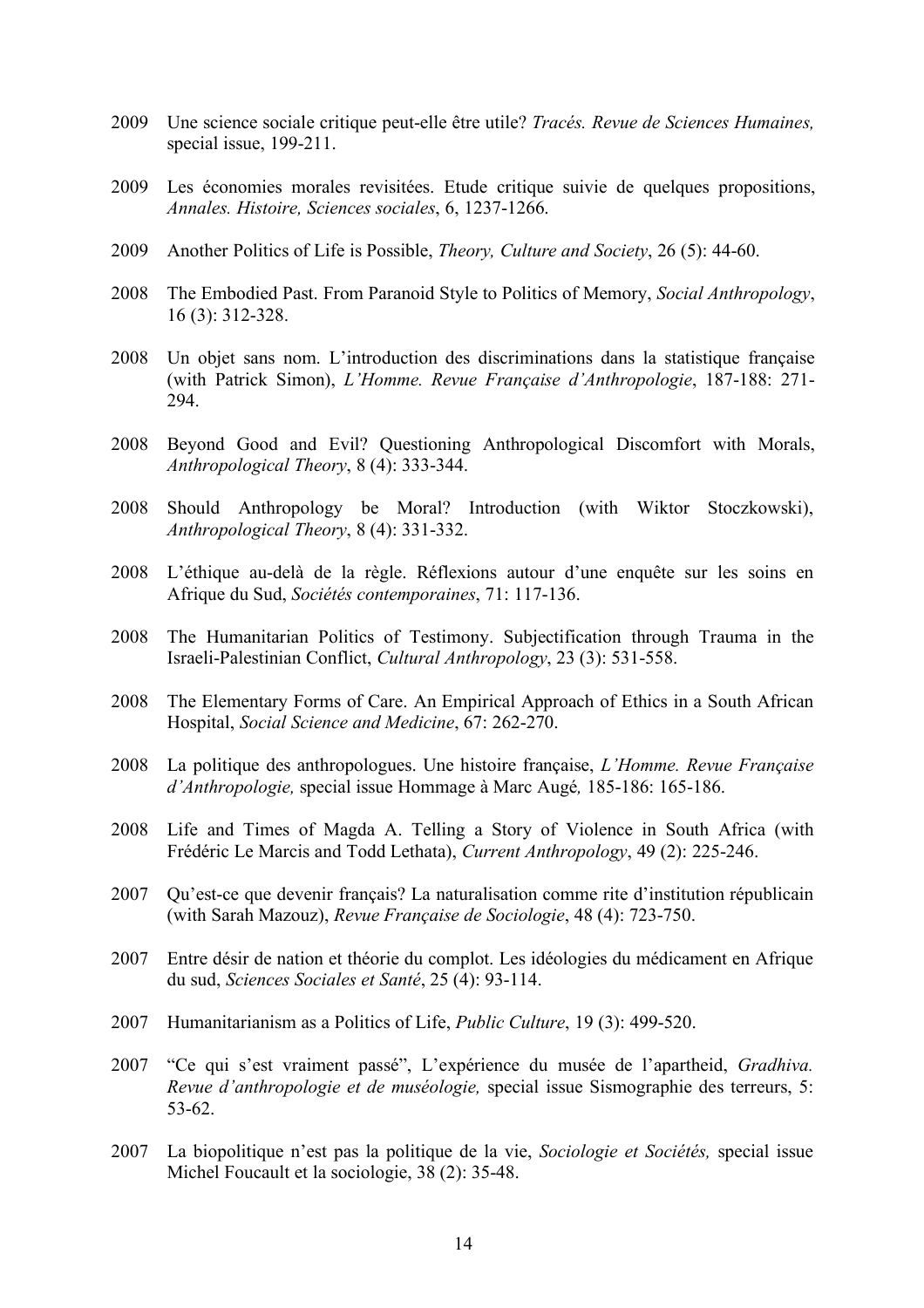- 2007 Critical Evidence. The Politics of Trauma in French Asylum Policies (with Estelle d'Halluin), *Ethos. Journal of the Society for Psychological Anthropology*, 35 (3): 300- 329.
- 2016 Potere discrezionale e politiche securitarie, *Cartografie Sociali. Rivista de Sociologia e Scienze Umane,* 1 (2) : 119-144.
- 2006 Conflitos de outono de 2005 na França, *Tempo Social,* special issue Sociologia da Desigualdade, 18 (2): 185-196.
- 2006 Gobernar por los cuerpos. Politicas de reconocimiento hacia los pobres e inmigrantes, *Educação,* special issue Políticas e Prácticas de Educação, 28 (2): 201-226.
- 2006 Un ethos compassionevole. La sofferenza come linguaggio, l'ascolto como politica, *Antropologia,* special issue Sofferenza sociale, 6 (8): 93-111.
- 2006 Une vérité sans reconciliation. Mémoire et histoire du sida dans le post-apartheid, *Sociétés et Representations,* (22): 93-103.
- 2006 The End of Ethnography as Collateral Damage of Ethics Regulation? *American Ethnologist*, 33 (4): 522-524.
- 2006 Riots in France and Silent Anthropologists (éditorial invité), *Anthropology Today. Journal of the Royal Anthropological Institute,* 22 (1): 1-3.
- 2006 L'humanitaire contre l'Etat, tout contre, *Vacarme*, special issue Politique non gouvernementale, 34: 15-19.
- 2006 Souffrir par le social, gouverner par l'écoute. Une configuration sémantique de l'action publique, *Politix*, numéro spécial Expérience et critique du monde psy, 19 (73): 137-158.
- 2005 Une chronique sud-africaine du sida, *Etudes. Revue de Culture Contemporaine,* December: 617-627.
- 2005 The Truth from the Body. Medical Certificates as Ultimate Evidence for Asylum-Seekers (with Estelle d'Halluin), *American Anthropologist*, 107 (4): 597-608.
- 2005 Humanitarian Exception as the Rule. The Political Theology of the 1999 "Tragedia" in Venezuela (with Paula Vasquez), *American Ethnologist*, 32 (3): 389-405.
- 2005 Compassion and Repression. The Moral Economy of Immigration Policies in France, *Cultural Anthropology*, 20 (3): 362-387.
- 2005 An Anthropological Hybrid. The Pragmatic Arrangement of Universalism and Culturalism in French Mental Health (with Richard Rechtman), *Transcultural Psychiatry,* 42 (3): 347-366.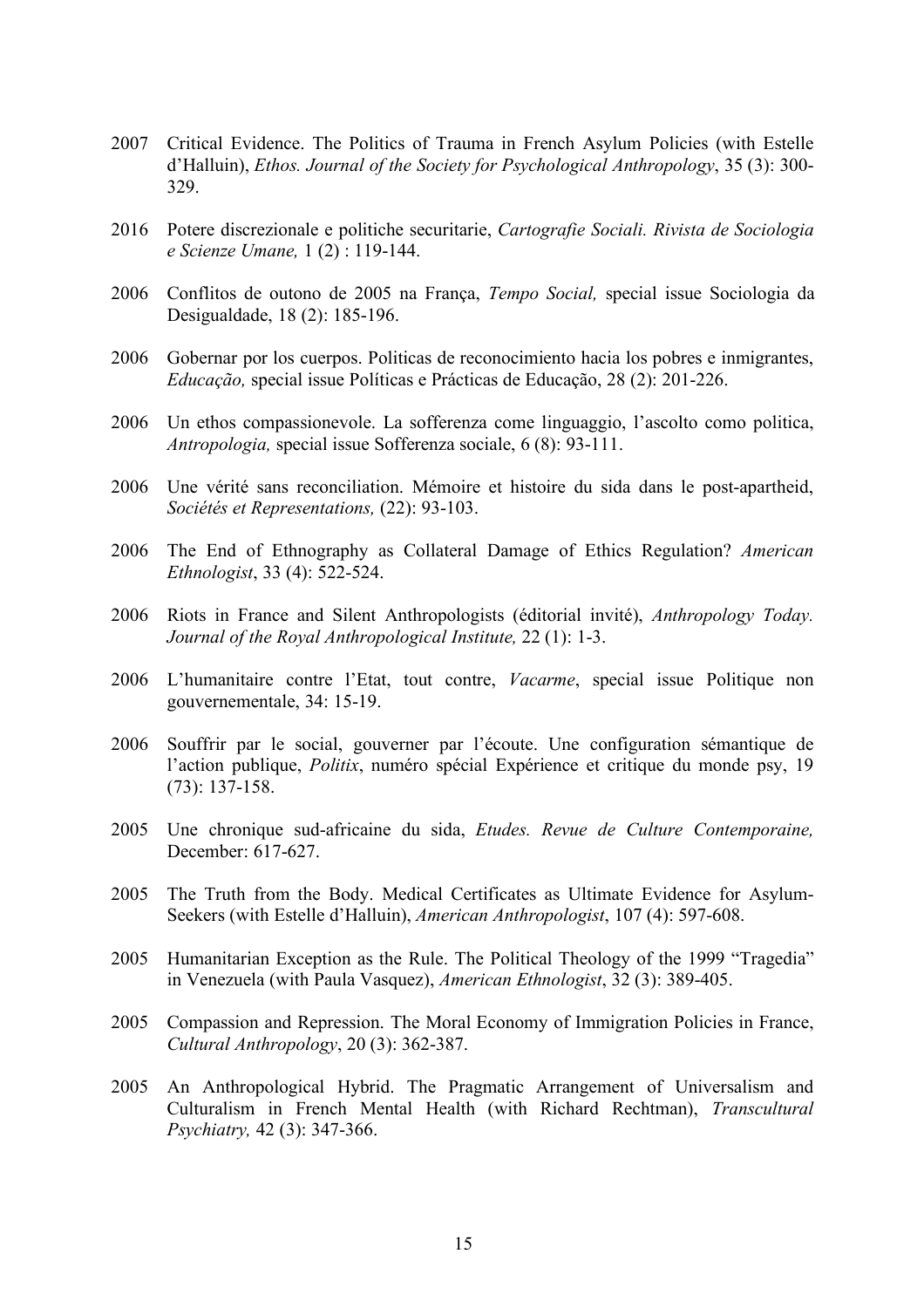- 2004 Public Health as Culture. The Social Construction of the Childhood Lead Poisoning Epidemic in France, *British Medical Bulletin*, 69: 167-177.
- 2004 La deuxième vie du traumatisme psychique. Urgences médico-psychologiques et interventions psychiatriques humanitaires (with Estelle d'Halluin, Stéphane Latté and Richard Rechtman), *Revue Française des Affaires Sociales,* special issue Psychiatrie et santé mentale, 58 (1): 57-75.
- 2004 Plumbism Reinvented. The Early Times of Childhood Lead Poisoning in France 1985-1990 (with Anne-Jeanne Naudé), *American Journal of Public Health*, 94 (11): 1854-1862.
- 2004 La cause des victimes, *Les Temps Modernes*, special issue L'humanitaire, 59 (627): 73-91.
- 2004 El gobierno del sufrimiento. Politicas compasionales hacia los pobres e inmigrantes en Francia, *Cuadernos de Antropología Social,* special issue Antropología, poder y salud, 17: 49-78.
- 2004 Et la souffrance devint sociale, *Critique,* numéro spécial Frontières de l'anthropologie,  $680-68.16-29$
- 2003 Naissance de la santé publique. Deux descriptions du saturnisme infantile à Paris (1987-1989), *Genèses,* 53: 139-153.
- 2003 Sovereignty vs. Biolegitimacy. The Contradictory Foundations of the Politics of AIDS, *Debate* (South Africa), August: 23-26.
- 2003 Anatomie politique d'une controverse. La démocratie sud-africaine à l'épreuve du sida, *Critique Internationale,* 20: 93-112.
- 2003 Le capital social, de la sociologie à l'épidémiologie. Analyse critique d'une migration transdisciplinaire, *Revue d'Épidémiologie et de Santé Publique,* 51: 403-413.
- 2003 The Embodiment of Inequality. A Political Anthropology of AIDS in Southern Africa. *EMBO Reports,* special issue Science and Society, 4: S4-S9.
- 2003 Justice Principles and Judgment Practices in Allotting Emergency State Financial Aid, *Revue Française de Sociologie* (annual English selection), 44: 109-146.
- 2003 The South African Politics of AIDS. Beyond the Controversies (with Helen Schneider), *British Medical Journal*, 326: 495-497.
- 2002 L'altérité de l'épidémie. Les politiques du sida à l'épreuve de l'immigration, *Revue Européenne des Migrations Internationales*, 17 (2): 139-151.
- 2002 Politiques du corps et reconnaissance de l'altérité. Nouvelles questions posées par l'immigration à la société française, *Recherches Sociologiques*, 2: 59-74.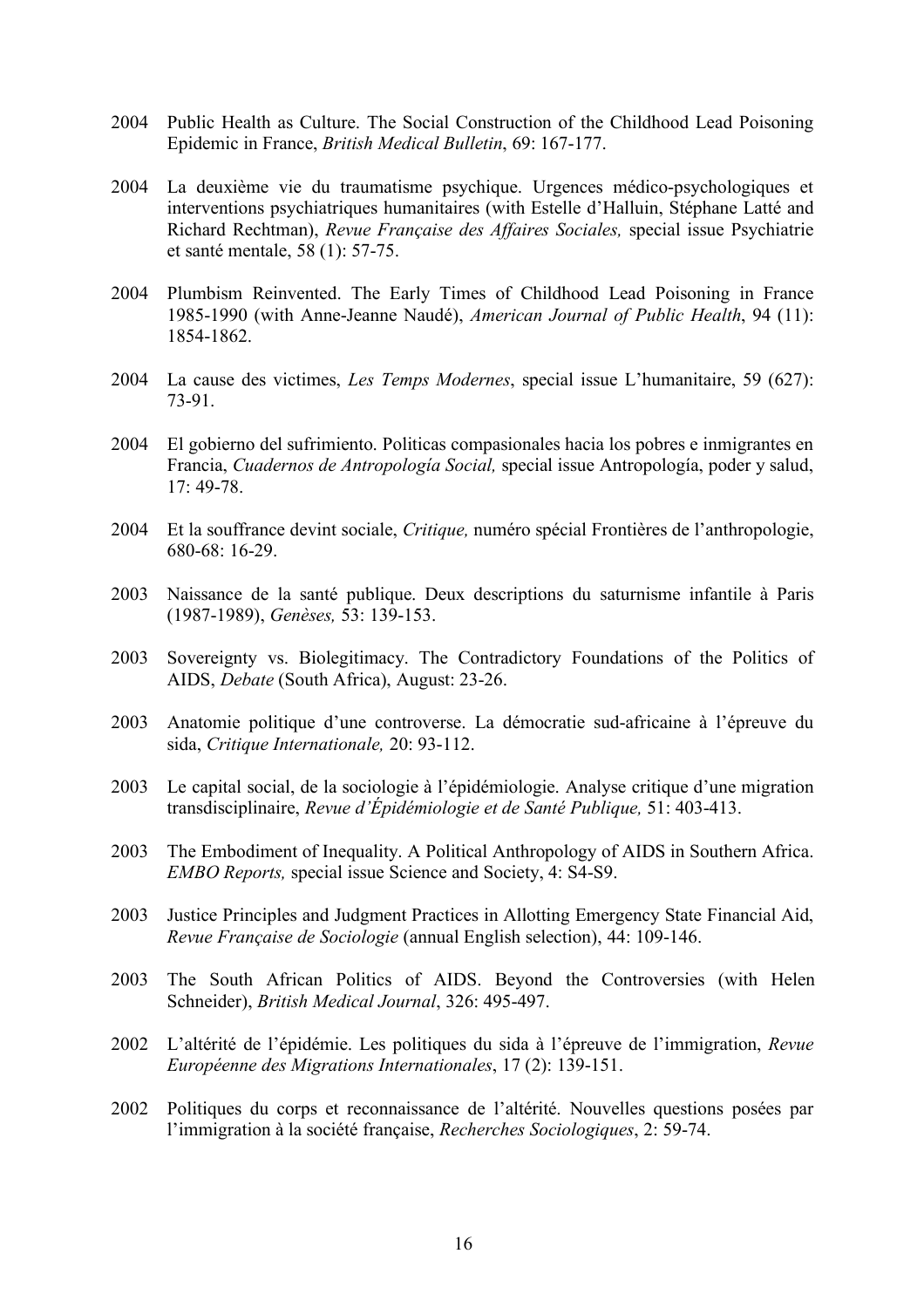- 2002 Le sida comme cause politique, *Les Temps Modernes,* special issue L'Afrique et la mondialisation, 620: 429-448.
- 2002 Denial and Defiance: A Socio-Political Analysis of AIDS in South Africa (with Helen Schneider), *AIDS*, 16 (suppl. 2): S1-S7.
- 2002 L'invention française de la discrimination, *Revue Française de Science Politique*, 52 (4): 395-415.
- 2002 Embodied History. Uniqueness and Exemplarity of South African AIDS, *African Journal of AIDS Research*, 1 (1): 63-68.
- 2002 La souffrance du monde. Considérations anthropologiques sur les politiques contemporaines de la compassion, *Evolution Psychiatrique*, 67: 676-689.
- 2001 Quand le corps fait loi. La raison humanitaire dans les procédures de régularisation des étrangers, *Sciences Sociales et Santé*, 19 (4): 5-34.
- 2001 Les sciences sociales comme pratique engagée, *Nature Sciences Sociétés*, 9 (4): 43- 46.
- 2001 Charité bien ordonnée. Principes de justice et pratiques de jugement dans les aides d'urgence, *Revue Française de Sociologie*, 42 (3): 437-475.
- 2001 Une double peine. La condition sociale des immigrés malades du sida, *L'Homme. Revue Française d'Anthropologie*, 160: 137-162.
- 2001 Les inégalités des chances dans l'accès aux secours d'urgence (with Anne-Claire Defossez and Valérie Thomas), *Revue Française des Affaires Sociales*, 55 (1): 91- 110.
- 2001 Avenues of Access and the Moral Economy of Legitimacy (reply to Charles Watters), *Anthropology Today. Journal of the Royal Anthropological Institute*, 17 (2): 23.
- 2001 The Biopolitics of Otherness. Undocumented Immigrants and Racial Discrimination in the French Public Debate, *Anthropology Today. Journal of the Royal Anthropological Institute*, 17 (1): 3-7.
- 2000 La supplique. Stratégies rhétoriques et constructions identitaires dans les demandes d'aide d'urgence, *Annales. Histoire, Sciences sociales*, 55 (5): 955-981.
- 2000 Comment faire de la santé publique avec des mots. Une rhétorique à l'œuvre, Ruptures. *Revue Transdisciplinaire en Santé*, 7 (1): 58-78.
- 2000 Une crise épidémiologique dans les sociétés de post-apartheid. Le sida en Afrique du sud et en Namibie, *Afrique Contemporaine*, 195: 105-115.
- 2000 Repenser les enjeux de santé autour de l'immigration. Introduction, *Hommes et Migrations*, 1225: 5-12.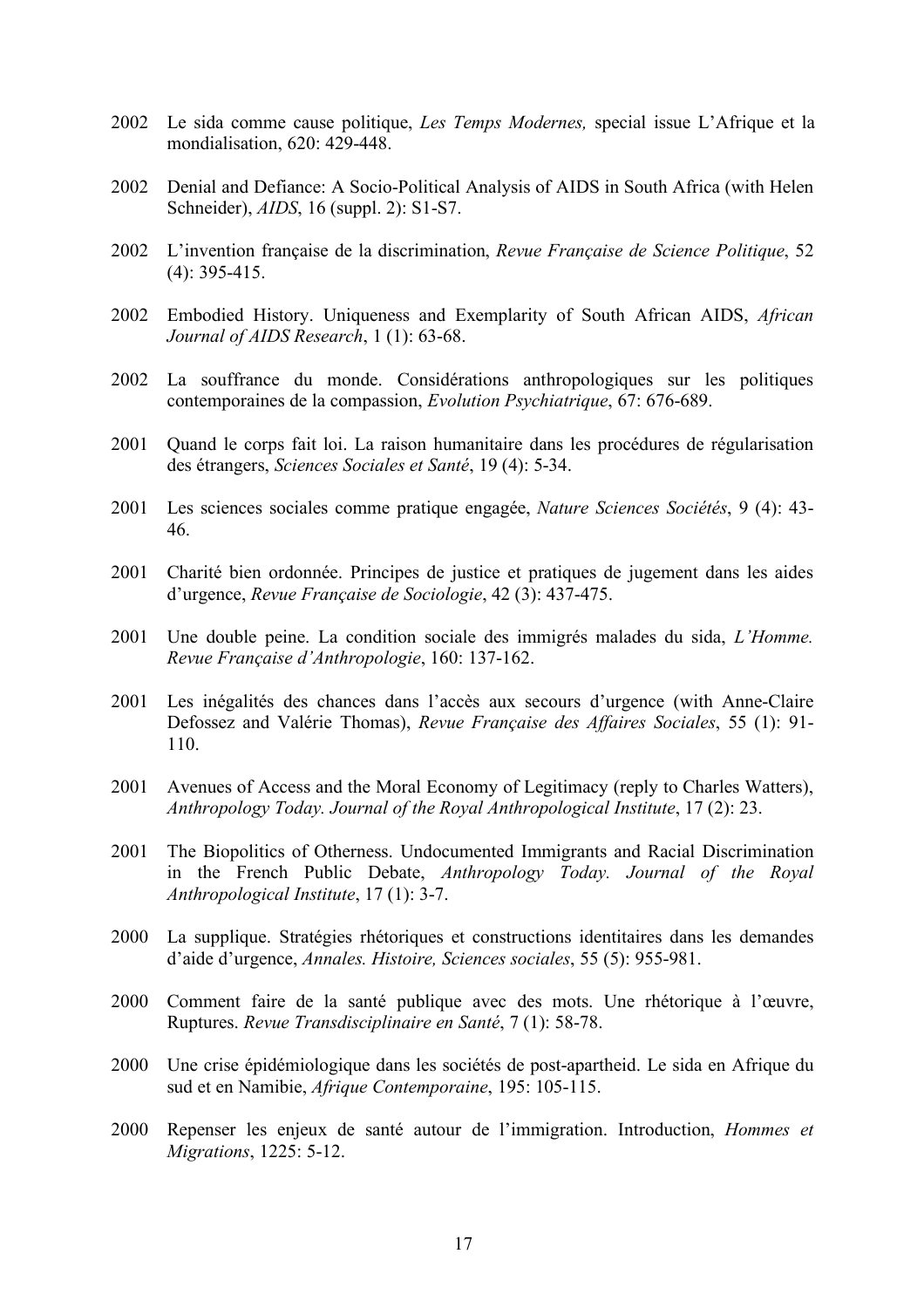- 2000 Entre politiques du vivant et politiques de la vie. Pour une anthropologie de la santé, *Anthropologie et Sociétés,* special issue Terrains d'avenir, 24 (1): 95-116.
- 2000 Les politiques de l'ethnopsychiatrie. La psyché africaine, des colonies britanniques aux banlieues parisiennes, *L'Homme. Revue Française d'Anthropologie*, 153: 231- 250.
- 1999 L'indicible et l'impensé. La "question immigrée" dans les politiques du sida, *Sciences Sociales et Santé*, 17 (4): 5-36.
- 1999 L'ethnopsychiatrie et ses réseaux. Une influence qui grandit, Genèses. *Sciences Sociales et Histoire*, 35: 146-171.
- 1999 El Hombre sin derechos. Una figura antropológica de la globalización, Maguaré. *Revista de Antropología* (Bogotá), 14: 179-190.
- 1999 Des inégalités sociales sans droit de cité, *Mouvements. Sociétés, Politique, Culture*, 4: 49-57.
- 1997 L'internationalisation de la santé publique, entre culturalisme et universalisme, *Esprit*, February: 83-105.
- 1996 L'important, c'est de participer. "Démocratie locale" et "santé communautaire" dans les villes du tiers monde, *Annales de la Recherche Urbaine*, 73: 4-13.
- 1996 L'expérience des villes. Des périphéries de Dakar et de Quito aux banlieues parisiennes, *Enquête*, 1996 (4): 71-92.
- 1996 "Clandestins" ou "exclus" ? Quand les mots font les politiques, *Politix*, 34: 77-86.
- 1996 Aux marges de la santé publique. Les réseaux de prise en charge du sida dans le système sanitaire français, *Santé Publique*, 8 (1): 5-15.
- 1996 Exclusion, underclass, marginalidad. Figures contemporaines de la pauvreté urbaine en France, aux Etats-Unis et en Amérique latine, *Revue Française de Sociologie,* 37  $(1): 37-75.$
- 1994 Le domaine privé de la santé publique. Pouvoir, politique et sida au Congo, *Annales Histoire, Sciences sociales*, 49 (4): 745-775.
- 1993 Femmes malades à l'hôpital public de Quito, 1925-1965 (with Anne-Claire Defossez), *Santé-Culture-Health* (Montréal), IX (1): 73-101.
- 1992 L'espace féminin dans le champ politique. Mobilisations de femmes dans les milieux populaires en Equateur, *Cahiers de Sciences Humaines (ORSTOM),* 28 (3): 497-515.
- 1992 Le cinquième centenaire et la question indienne, *Esprit*, 187: 16-29.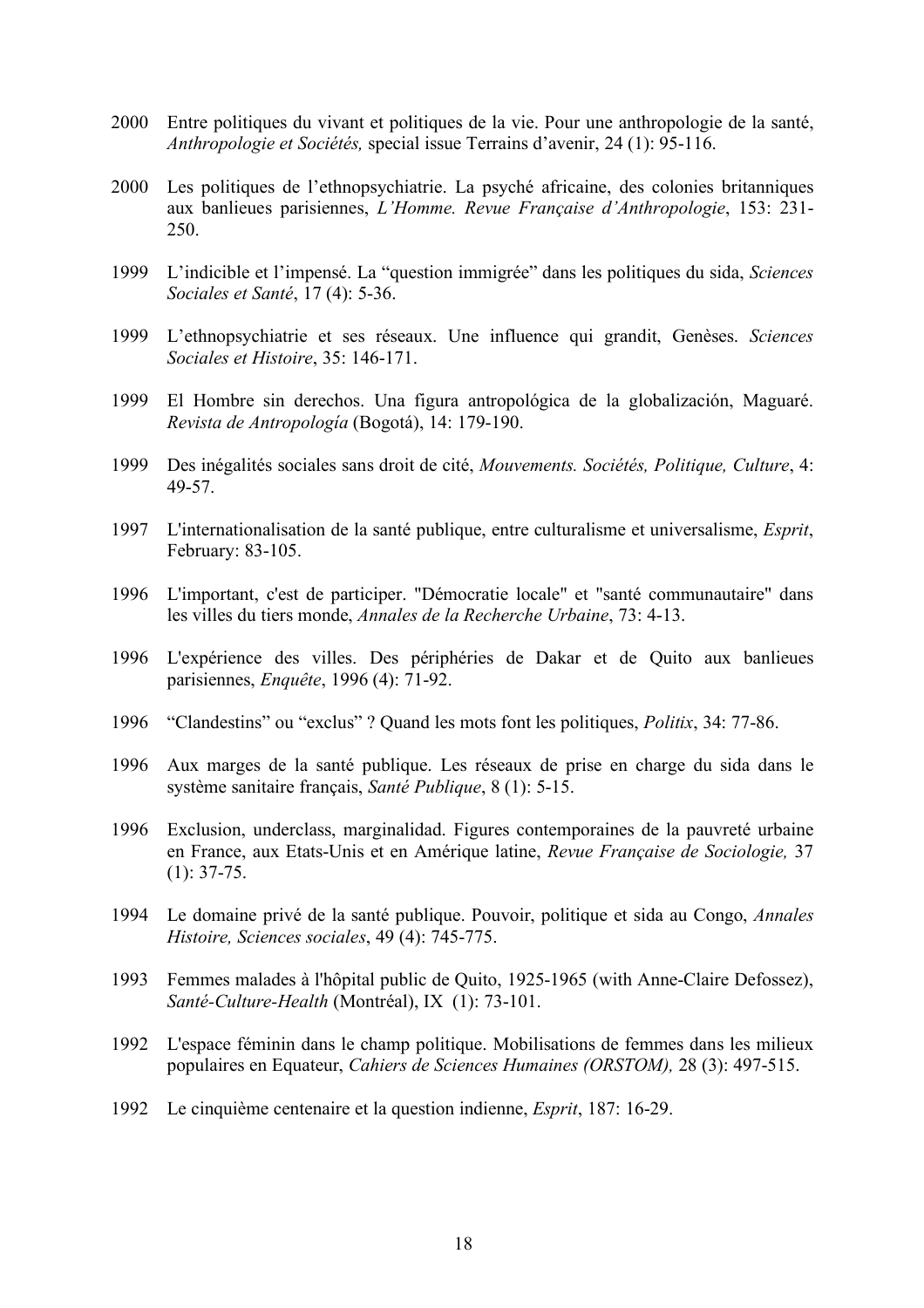- 1992 Une liaison dangereuse. Sciences sociales et santé publique dans les programmes de réduction de la mortalité maternelle en Equateur (with Anne-Claire Defossez), *Cahiers de Sciences Humaines* (ORSTOM), 1 (28): 23-36.
- 1991 Evolution des sociétés latino-américaines et dynamique de la recherche en coopération (with Claude de Miras), *Cahiers des Amériques latines,* 12: 177-186.
- 1991 Des logiques de l'enfermement aux lois du marché. Evolution des pratiques médicales, des institutions de soins et des modes de vie à Quito au XXe siècle (with Anne-Claire Defossez and Henry Godard), *Mappemonde,* 3: 19-22.
- 1991 Les nouveaux enjeux de la question indienne en Equateur, *Problèmes d'Amérique Latine,* 3: 91-108.
- 1991 Espace urbain et santé publique. L'histoire sociale et politique du système de soins à Quito, entre carte et récit (with Anne-Claire Defossez and Henry Godard), *Bulletin de l'Institut Français d'Etudes Andines*, 20 (1): 115-139.
- 1991 Origines sociales des inégalités de santé en Equateur, *Cahiers d'Etudes et de Recherches Francophones-Santé,* 1 (1): 25-32.
- 1991 Transformaciones del Estado y políticas de salud en el Ecuador, *Ecuador Debate,* 22: 100-111.
- 1991 L'Etat équatorien face aux inégalités de santé, *Problèmes d'Amérique Latine,* 99: 91- 104.
- 1991 De l'épidémiologie aux sciences sociales. Formes de l'interdisciplinarité autour des inégalités de santé en Afrique (with Pierre Aïach), *Santé Publique*, 3 (1): 39-43.
- 1991 Handicaps physiques, pratiques économiques et stratégies matrimoniales au Sénégal, *Social Science and Medicine*, 32 (3): 267-272.
- 1990 Enfermedades de mujeres. Historia de la patología femenina en el hospital San Juan de Dios de Quito durante el siglo veinte (with Anne-Claire Defossez and Francisca Ribadeneira), *Revista de la Facultad de Ciencias Médicas (Quito),* 15 (1-2): 32-43.
- 1989 Différenciation sexuelle et disparités sociales devant l'école en Afrique urbaine: Une étude dans la banlieue de Dakar (with Thierry Calvez, et al.), *Cahiers d'Anthropologie et Biométrie Humaine (Paris),* 7: 197-207.
- 1989 La santé publique sans l'Etat ? Participation communautaire et comités de santé au Sénégal (with Eric Fassin), *Revue Tiers Monde,* 30: 881-891.
- 1989 Raison épidémiologique et raisons d'Etat. Les enjeux socio-politiques du sida en Afrique (with Jean-Pierre Dozon), *Sciences Sociales et Santé*, 7: 21-36.
- 1989 La forêt n'a plus d'arbres. Rituel de reproduction et condition des femmes en Casamance (Sénégal), *Devenir*, 1: 134-137.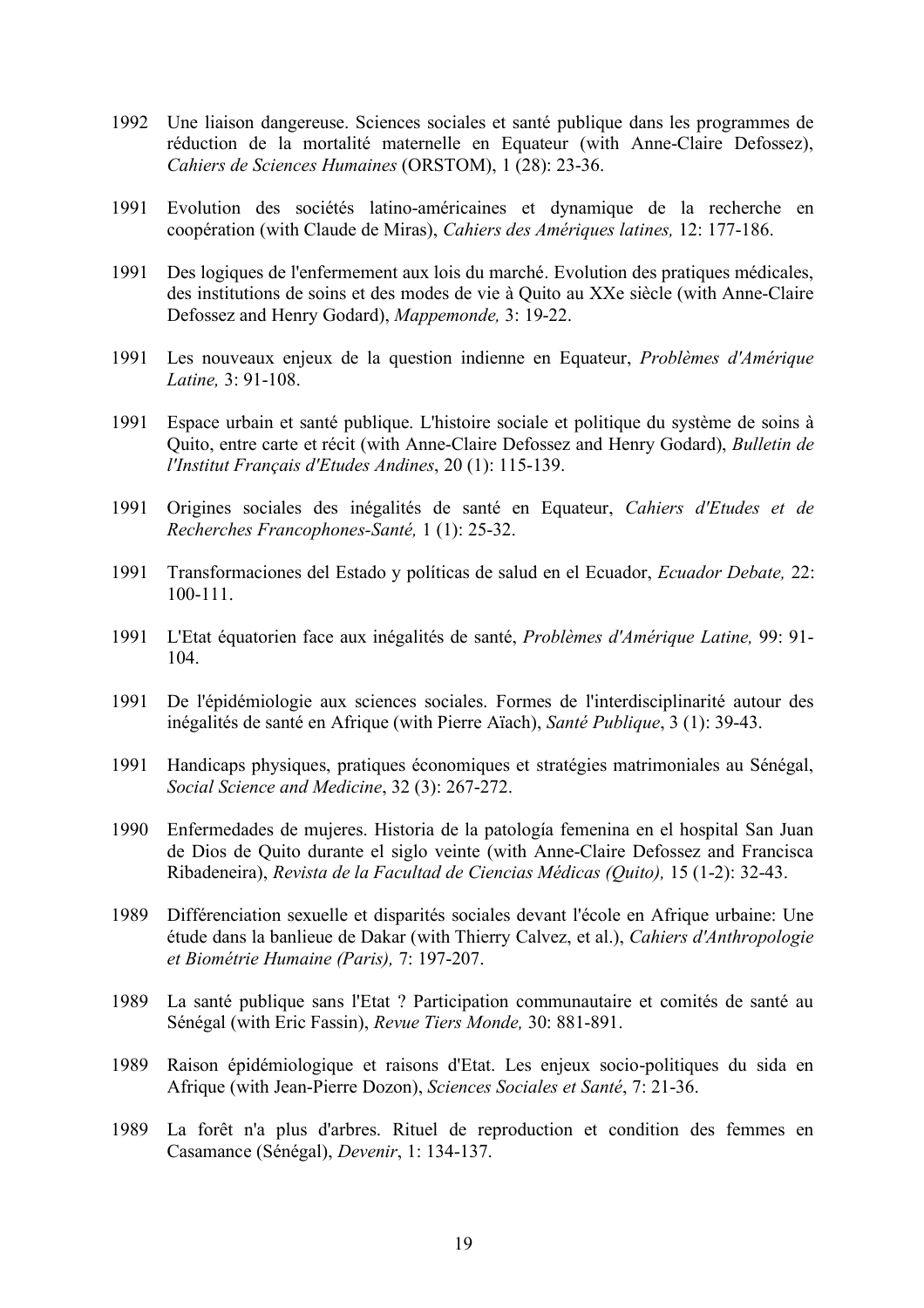- 1988 De la quête de légitimation à la question de la légitimité. Les thérapeutiques "traditionnelles" au Sénégal (with Eric Fassin), *Cahiers d'Etudes Africaines,* 28: 207- 231.
- 1988 Les Etats africains à l'épreuve du sida (with Jean-Pierre Dozon), *Politique Africaine*, 32: 79-85.
- 1988 Traditional Medicine and the Stakes of Legitimation in Senegal (with Eric Fassin), *Social Science and Medicine*, 27 (4): 353-357.
- 1987 La santé, un enjeu politique, *Politique Africaine,* introduction to the special issue "Politiques de santé," 28: 2-8.
- 1987 Rituels villageois et rituels urbains. La reproduction sociale chez les femmes Joola en Casamance et à Pikine, *L'Homme. Revue française d'anthropologie*, 104 (XXVII-4): 54-75.
- 1986 Ritual Buffoonery: A Social Preventive Measure Against Childhood Mortality in Senegal (with Ibrahima Badji), *The Lancet*, 327 (8473): 142-143.
- 1986 "La bonne mère." Pratiques rurales et urbaines de la rougeole chez les femmes haalpulaaren du Sénégal, *Social Science and Medicine*, 23: 1121-1129.
- 1986 Economies "parallèles," Etat et société. La vente illicite des médicaments au Sénégal, *Politique Africaine*, 23: 123-130.
- 1986 Les enjeux sociaux de la participation communautaire. Les comités de santé à Pikine, Sénégal (with Emile Jeannée, Marc Réveillon et Gérard Salem), *Sciences Sociales et Santé*, 4: 205-221.
- 1986 Pauvreté, urbanisation et santé. Les inégalités d'accès aux soins dans la banlieue de Dakar, *Psychopathologie Africaine*, 21 (2): 155-176.
- 1985 Du clandestin à l'officieux. Les réseaux de vente illicite des médicaments au Sénégal, *Cahiers d'Etudes Africaines,* 98 (XXV-2): 161-177.
- 1984 Anthropologie et folie, *Cahiers Internationaux de Sociologie*, 77: 237-271.

### *OTHER ARTICLES*

- 2019 The Deceptive Opposition Between Nationalists and Progressives (with Anne-Claire Defossez), *The Progressive Post,* https://progressivepost.eu/focus/the-deceptiveopposition-between-nationalists-and-progressives*, 12* November.
- 2019 Macron's War, *London Review of Books,* 41 (13), 4 July.
- 2019 Les gilets jaunes, objet politique non identifié (with Anne-Claire Defossez), *AOC. Analyse-Opinion-Critique,*15 March, https://aoc.media/analyse/2019/03/15/giletsjaunes-objet-politique-non-identifie/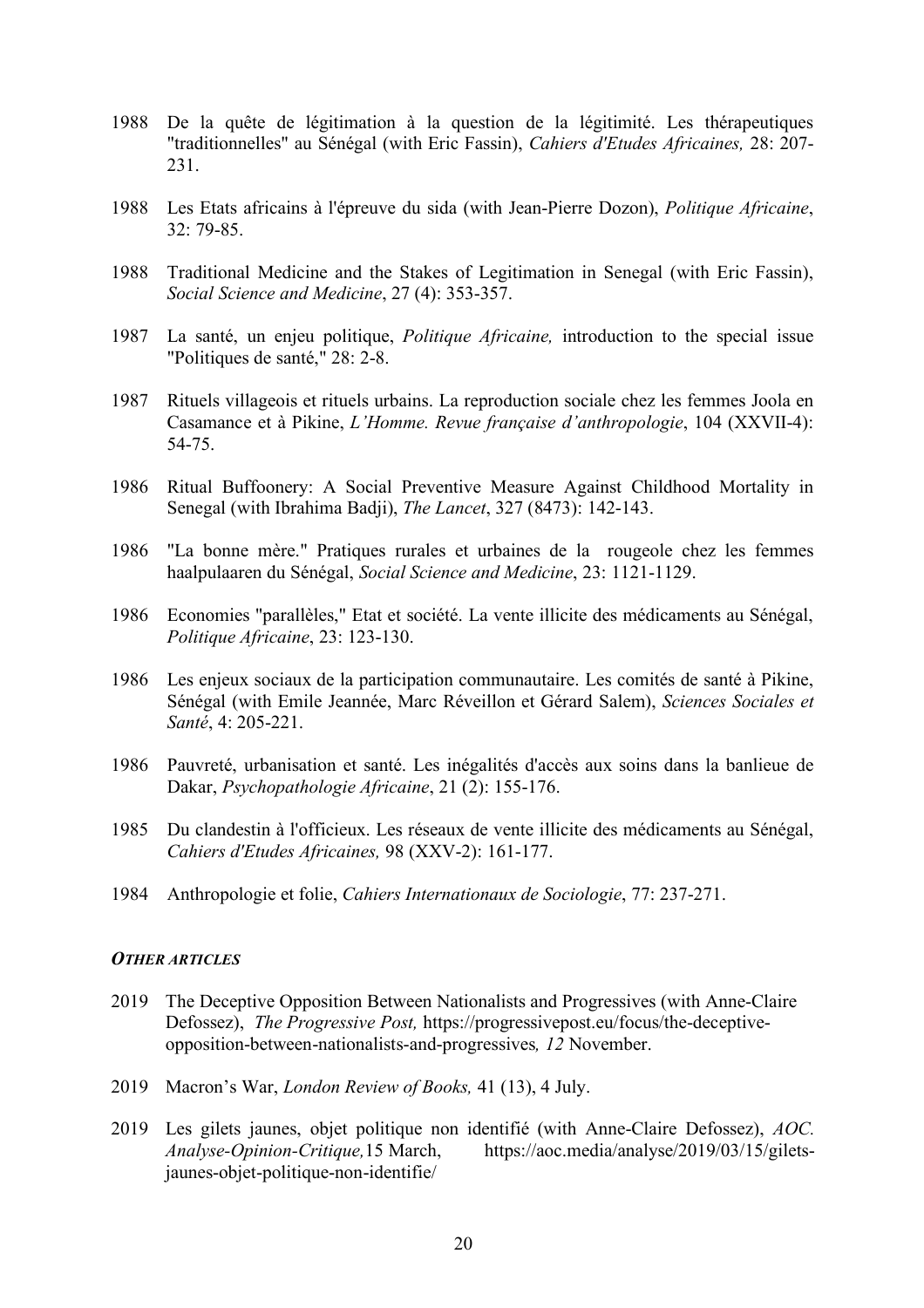- 2018 Comprendre la condition carcérale pour penser la santé en prison, *Actualité et dossier en santé publique,* Special issue Santé des personnes sous main de justice, 48 (104) : 48-49.
- 2018 Sure Looks a Lot Like Conservatism, *London Review of Books*, 40 (13), 5 July.
- 2018 Un mundo de cárceles, *Review. Revista de Libros* (Buenos Aires), 17, June-August, 8- 11.
- 2018 Punir, toujours plus et plus durement, *AOC. Analyse-Opinion-Critique,* 11 May, https://aoc.media/analyse/2018/05/11/punir-toujours-plus-plus-durement/
- 2018 Une tragédie ignorée (editorial), *Prison Insider*, 24 April, https://www.prisoninsider.com/ressources/analyses/ledito/l-edito-de-didier-fassin-avril-2018.
- 2018 La mémoire vive d'Angelo, de la prison à la violence policière, *Libération,* 27 February.
- 2017 Y a-t-il une morale de l'État ? *Sciences Humaines,*special issue Quelle éthique pour notre temps ? Hors-Série 22 : 38-40.
- 2017 La justice contre les justes ? *Libération,* 10 February.
- 2017 Ubu président, *Libération*, 20 January.
- 2016 La condition carcérale et les minorités, *Mouvements,* special issue Prison : L'idéologie de l'enfermement, 88: 19-26.
- 2016 Etats-Unis, la démocratie minée par la discrimination (with Anne-Claire Defossez), *Libération,* 14 November.
- 2016 From Right to Favor. The Refugee Question as Moral Crisis, *The Nation,* 5 April.
- 2016 Von Rechtsanspruch zum Gunsterweis. Zur moralischen Ökonomie der Asylvergabepraxis im heutigen Europa, *Mittleweg,* 36: 62-78.
- 2016 Short Cuts (Hazardous Consensus. France Under the State of Emergency), *London Review of Books*, 38 (5): 23.
- 2016 Une mesure discriminatoire qui accentue les fractures françaises, *Le Monde*, 29 January.
- 2016 Ils avaient une vie avant la jungle, *Libération*, 26 January.
- 2015 A French Requiem, *Dissent*, 7 February.
- 2015 Charlie : Ethique de conviction contre éthique de responsabilité, *Libération*, 20 January.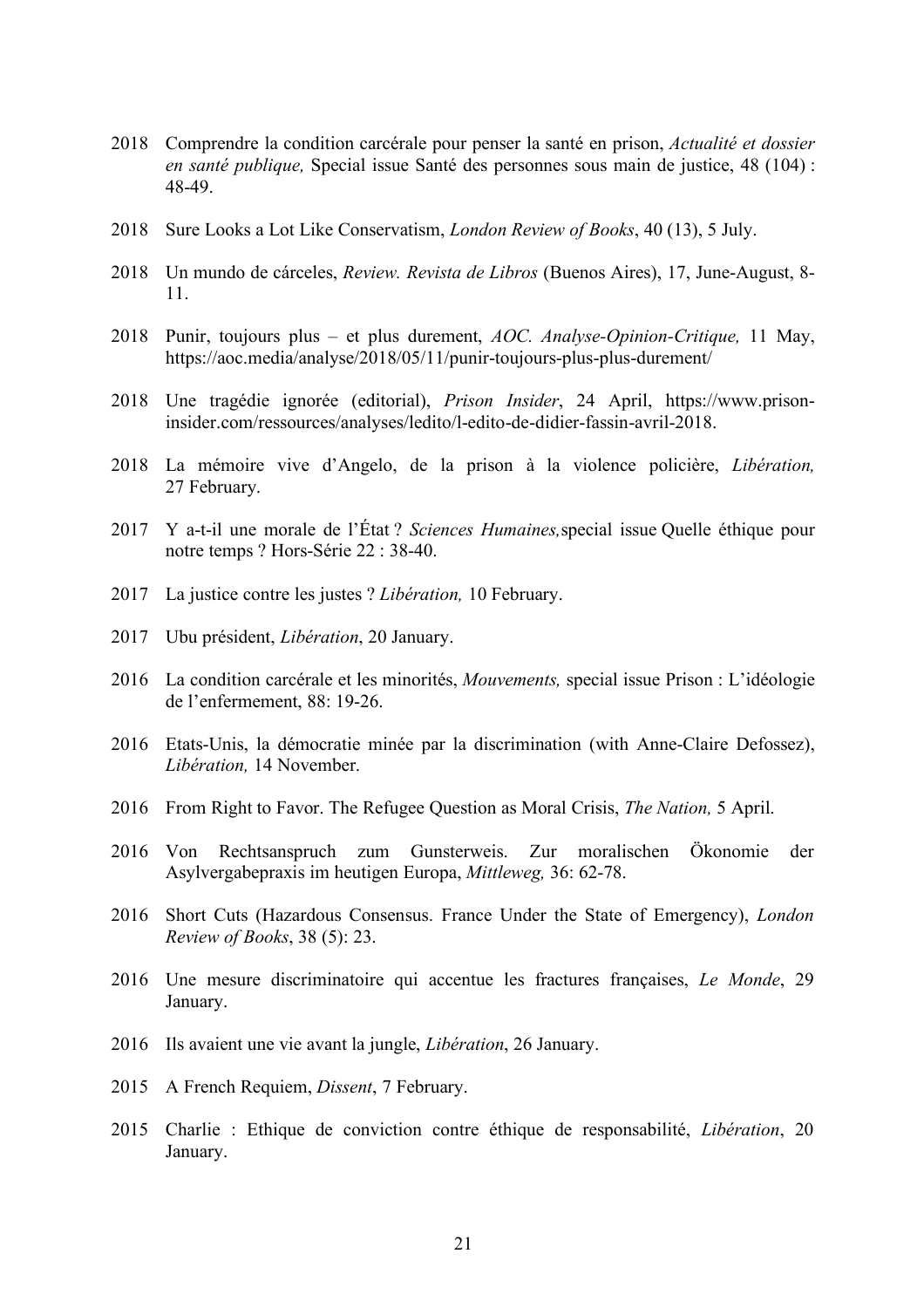- Notre société a produit ce qu'elle rejette aujourd'hui comme une monstruosité infâme, *Le Monde*, 15 January.
- L'honneur perdu du gouvernement français, *Libération*, 24 July.
- Gouverner les vies, *Sciences Humaines,* special issue on Michel Foucault, Hors Série 19: 86-87.
- Aux têtes de l'État, *Magazine Littéraire,* special issue on Michel Foucault, 540: 66-67.
- Quelques idées reçues sur l'asile, *Libération*, 29 January.
- De la couleur du Père Noël, *Libération*, 25 December.
- Nelson Mandela, un héros moral et politique, *Le Monde*, 6 December.
- The Duty to Reflect, Still Cogent, *Humanity*, 15 October.
- Les peines de prison ferme n'empêchent pas la récidive, *Le Monde*, 13 August.
- The Moral World of Law Enforcement, *Occasional Paper n°49,* School of Social Science, Institute for Advanced Study, Princeton.
- Uma trajetória antropológica. Entrevista com Didier Fassin, *Horizontes Antropológicos,* 17 (36): 257-279.
- Exploring the Relationships Between Borders and Boundaries, *The Institute Letter*, Fall, 5.
- Les brigades anti-criminalité, une police d'exception, *Le Monde*, 13 October.
- Priorité à l'ordre et obsession sécuritaire. Les causes perdues des socialistes, *Le Monde*, 25 September.
- Les contrôles au faciès sont-ils condamnables ? *Le Monde*, 11 April.
- L'exception sécuritaire, *Le Monde*, 6 December.
- Misère du culturalisme (avec Eric Fassin), *Le Monde*, 30 September.
- Les inégalités sociales de santé, un problème français, *Revue Humanitaire. Enjeux, Pratiques, Débats,* 30: 34-39.
- De la différence à l'inégalité. La santé des immigrés, une question de droit, *Différences,* 276: 8-9.
- Résister ensemble, *Maux d'Exil* (Comede), 2010.
- Between Discovery and Invention. How Lead Poisoning Became an Epidemic in France, *The Institute Letter* (IAS), Spring, 1-9.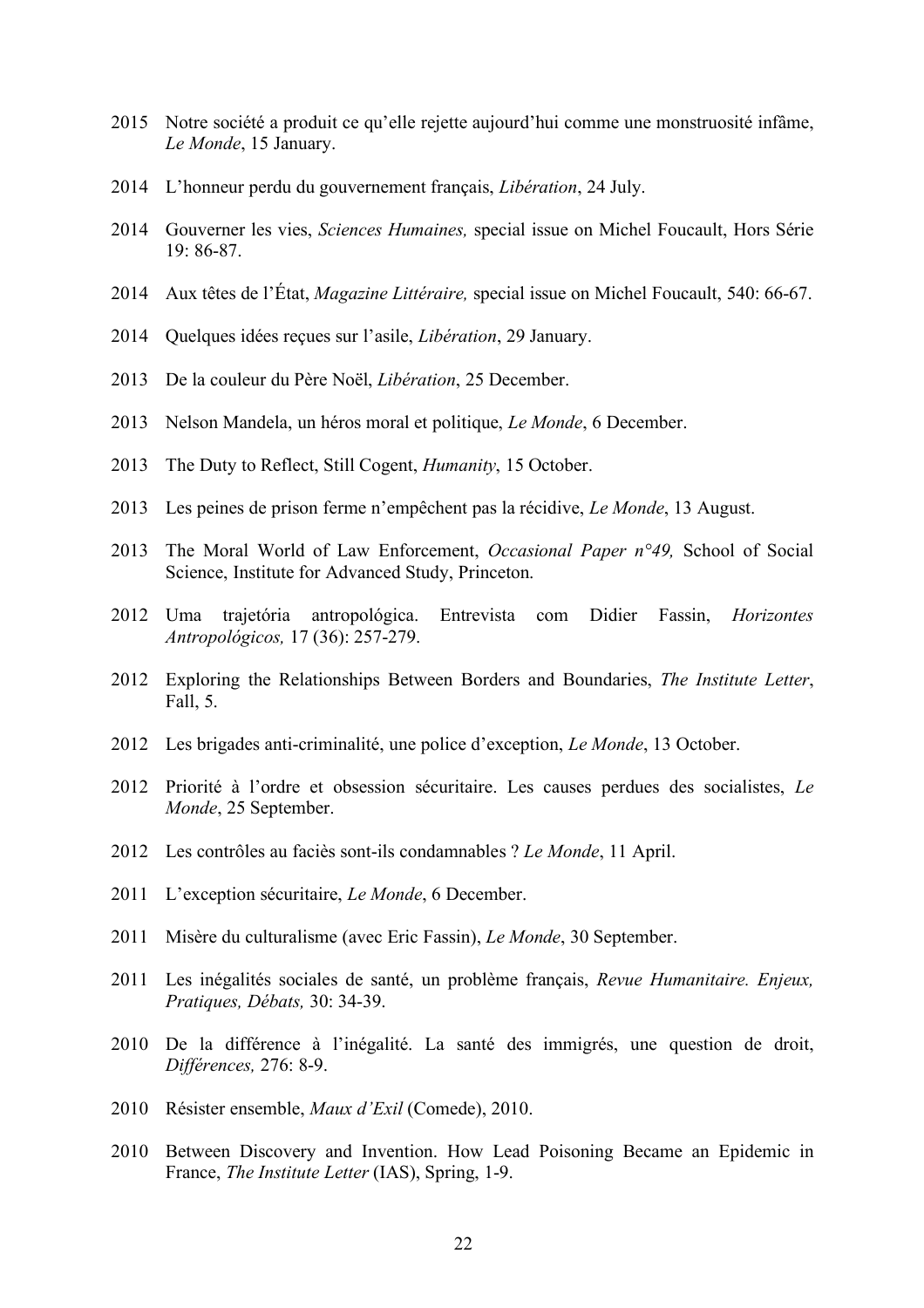- A Story of Violence, *United Nations Chronicle,* 48 (1): 42-47.
- Le droit d'avoir des droits, *Hommes & Migrations*, 1282 (November-December): 20- 23.
- L'extension du domaine de l'éthique, *Mouvements*, 55-56: 124-127.
- Le poids des mots, *La Revue Parlementaire,* special issue Egalité des chances, 21.
- Des inégalités méconnues, *Pratiques*, 39 (4): 6-8.
- L'anthropologue et l'humanitaire, *Humanitaire. Enjeux, Pratiques, Débats,* Numéro spécial Anthropologues et ONG: des liaisons fructueuses? (4): 75-80.
- La santé des étrangers: une question politique, *La Santé de l'Homme*, 392: 15-17.
- Le passage à la couleur, *Télérama Hors Série,* special issue Quelle égalité voulonsnous ? February, 56-58.
- La force de l'événement. Réflexions sur les émeutes de l'automne 2005 en France*, Geste,* special issue Témoigner, 3: 104-109.
- Variations anthropologiques sur la morale, *Sciences Humaines,* special issue Grands dossiers, La moralisation du monde, (2): 38-41.
- Y a-t-il vraiment des discriminations raciales en France? *L'Histoire,* special issue Noirs et blancs. Apartheid, ségrégation, discrimination, (306): 52-57.
- Le travail politique des militants de la santé, Humanitaire. Enjeux, pratiques, débats, special issue Quelle santé pour les migrants en Europe?, (2): 164-167.
- A l'écoute de l'exclusion, *Sciences Humaines,* special issue Comprendre le travail social, 159: 20-25.
- Les inégalités sociales de santé, encore et toujours. Introduction (with Maria De Konninck), *Santé, société et solidarité,* (2): 5-11.
- Les leçons de l'hystoire, *Le Monde*, 20 July.
- L'immigration n'est plus ce qu'elle était, *Transcriptases,* special issue Sida et Immigration, 114: 18-20.
- Les lois de l'inégalité, *Mouvements*, 32: 83-86.
- La discrimination, vieille réalité et nouvel enjeu, *Migrations et santé,* special issue La santé des migrants. Etat des lieux et prospectives, 1: 25-34.
- Les nouvelles frontières de la santé, *Sciences Humaines*, 141: 16-24.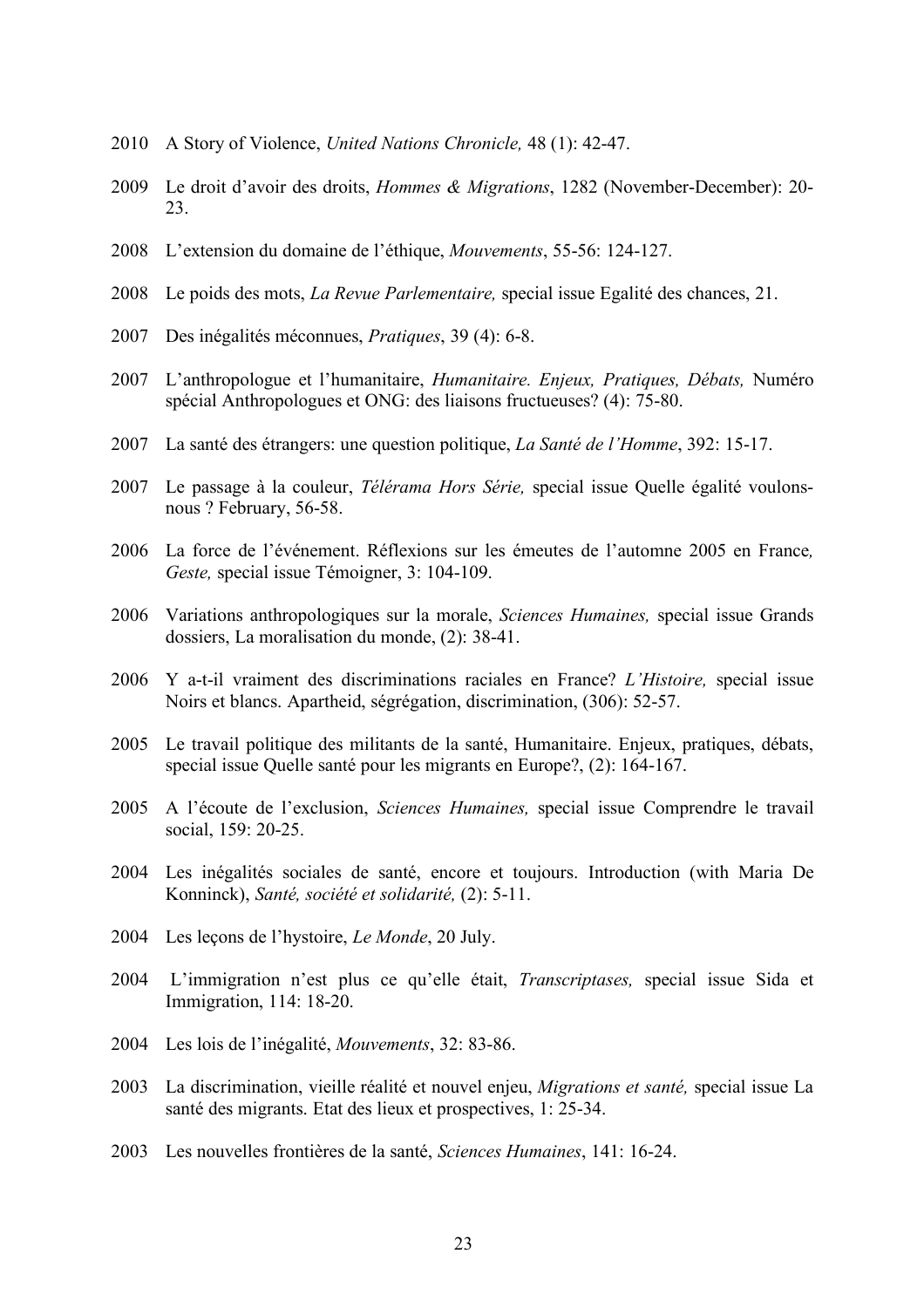- L'anthropologie politique de la santé. Une pratique engagée de la recherche, *Innovations et Sociétés*, 2: 9-16.
- Une épreuve de vérité. Ce que le sida nous a révélé de notre rapport à l'immigration, *Chrétiens et Sida*, 35: 14-16.
- Le sida en Afrique du sud: entre étiologie virale et causalité sociale, *Journal du Sida et de la Démocratie Sanitaire*, 140-141: 19-21.
- Sida: Une controverse symptomatique (with Michel Kazatchkine), *Le Monde*, 16 May; translation, Time to break the silence, *Weekly Mail & Guardian*, 23 June.
- Politiques hospitalières et pratiques inhospitalières, *Lettre de l'Espace Ethique,* 12-13- 14: 27-28.
- Le rendez-vous manqué avec l'immigration, *Le Monde*, 14 March.
- Santé et immigration. Les vérités politiques du corps, *Cahiers de l'URMIS,* special issue Les politiques de l'immigration, 5: 69-76.
- Le corps des immigrés, *Le Monde*, 24 February.
- Peut-on étudier la santé des étrangers et des immigrés? *Plein Droit*, 38 (April): 29-35.
- Les hommes sans droits, *Le Monde*, 23 May.
- La société française à l'épreuve des sans papiers, *Revue M*, January-February: 39-42.
- La production locale de la santé publique, *Prévenir,* special issue Ville et santé, 31: 9- 19.
- L'Etat et les "clandestins", *Le Monde*, 3 April, p. 13.
- Secret, civisme et citoyenneté. La dénonciation des étrangers en situation irrégulière, Agora. *Ethique, Médecine, Société*, (37): 33-39.
- Repenser la relation entre ville et santé, *Courrier du CNRS*, special issue Villes, 82: 52-55.
- Du commentaire considéré comme une tauromachie. A propos d'enquêtes CACP et de réseaux VIH, *Transcriptase*, 41: 21-24.
- Un monde inégal. La globalisation des disparités devant la santé, *Prévenir*, (28): 83- 92.
- La rencontre des médecines moderne et traditionnelles. Une aventure ambiguè, *Le Courrier* (Union Européenne), 147: 84-86.
- Un autre regard. Guérisseurs et médecins en Afrique, *Panoramiques,* special issue Le pouvoir médical, (2): 34-39.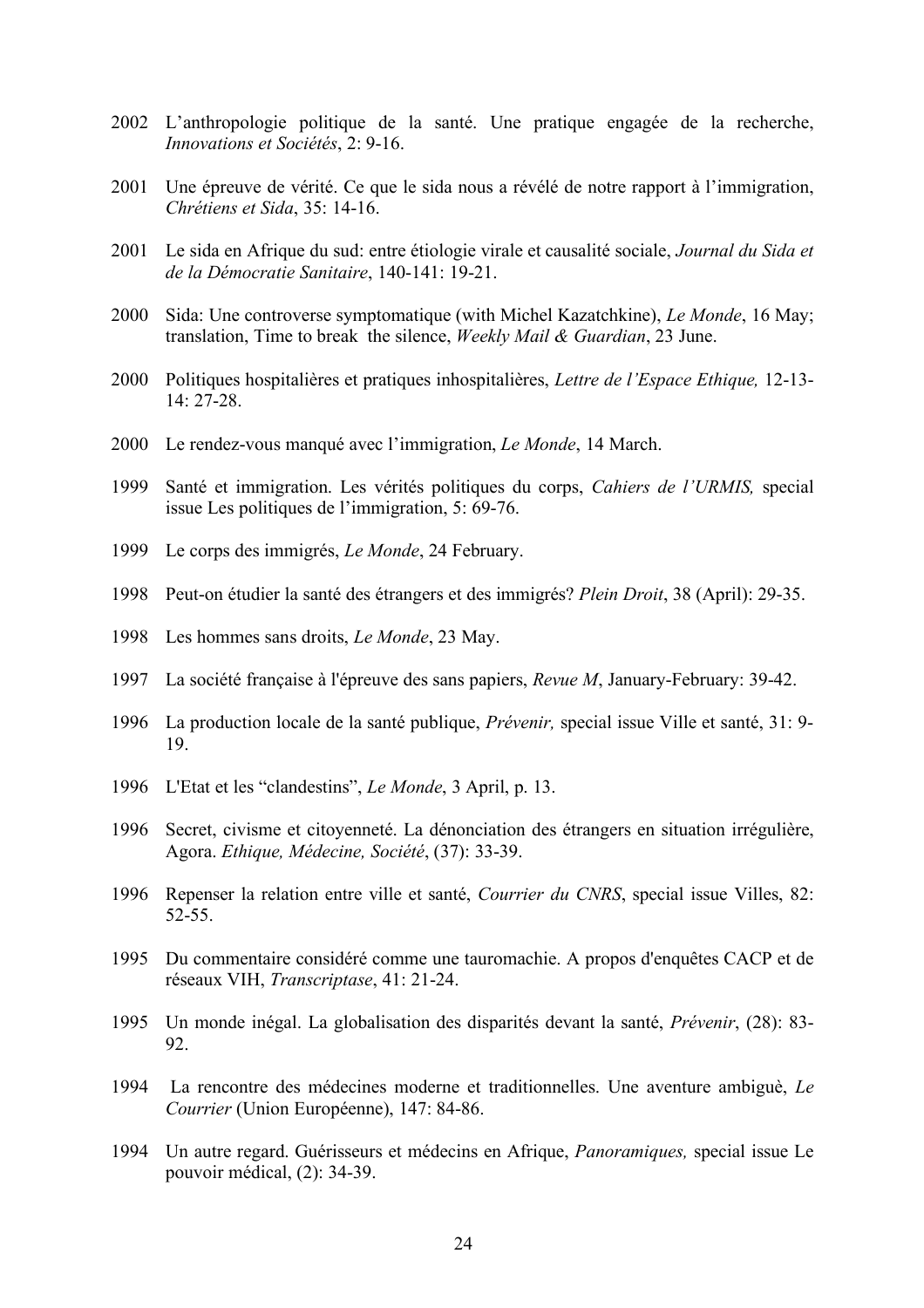- 1994 La mémoire courte. Coopération internationale et lutte contre le sida en Afrique, *Sociétés d'Afrique et Sida*, (5): 2-3.
- 1994 Ville et santé dans le tiers monde. Un regard anthropologique, *Sociologie et Santé* (Bordeaux), (11): 10-16.
- 1994 Les réseaux ville-hôpital, agitateurs depuis 1985. Une approche localiste de la prise en charge des malades du sida, *Prévenir*, (27): 117-124.
- 1992 Les hommes meurent inégaux (with Pierre Aïach), Visa pour la Cité, *Journal de la Cité des Sciences et de l'Industrie*, 18: 4-7.
- 1991 Femmes, travail, maternité. Note sur une recherche en cours, *Cahiers Travail et Travailleurs du Tiers-Monde* (ORSTOM), 16.
- 1991 Aportes de las ciencias sociales a la salud pública (with Anne-Claire Defossez), *Cuadernos de Salud Colectiva* (CEAS-Quito), 2: 12-13.
- 1990 La colère des Indiens d'Equateur (with Anne-Claire Defossez), *Le Monde Diplomatique*, 437, 3.
- 1990 Je t'aide, moi non plus. Handicap physique et rapports sociaux au Sénégal, *Cahiers Travail et Travailleurs du Tiers-Monde* (ORSTOM), 12, 139-149.
- 1989 A chacun son métier*, Bulletin de l'Association Française des Anthropologues,* special issue La recherche sous conditions, 36, 103-110.
- 1989 Mourir à trente-trois ans. L'espérance inégale, *Agora. Ethique, Médecine, Société*, 13, 11-18.
- 1988 Les usages sociaux des sciences sociales dans les projets de développement, *Cahiers du Centre de Recherches Sociologiques* (Toulouse), 9, 51-58.
- 1988 Santé publique et raisons d'Etat en Afrique, *Agora. Ethique, médecine, société*, 7-8, 97-102.
- 1988 Ici et ailleurs. Médecines parallèles et médecines traditionnelles, *Agora. Ethique, médecine, société*, 5, 51-54.

#### **BOOK CONTRIBUTIONS**

### *CHAPTERS*

2019 What Are Non-State War Economies? Prefatory Remarks, in *Beyond the State. Rethinking War Economies,* Nicola Di Cosmo, Didier Fassin and Clémence Pinaud eds., Ithaca: Cornell University Press, forthcoming.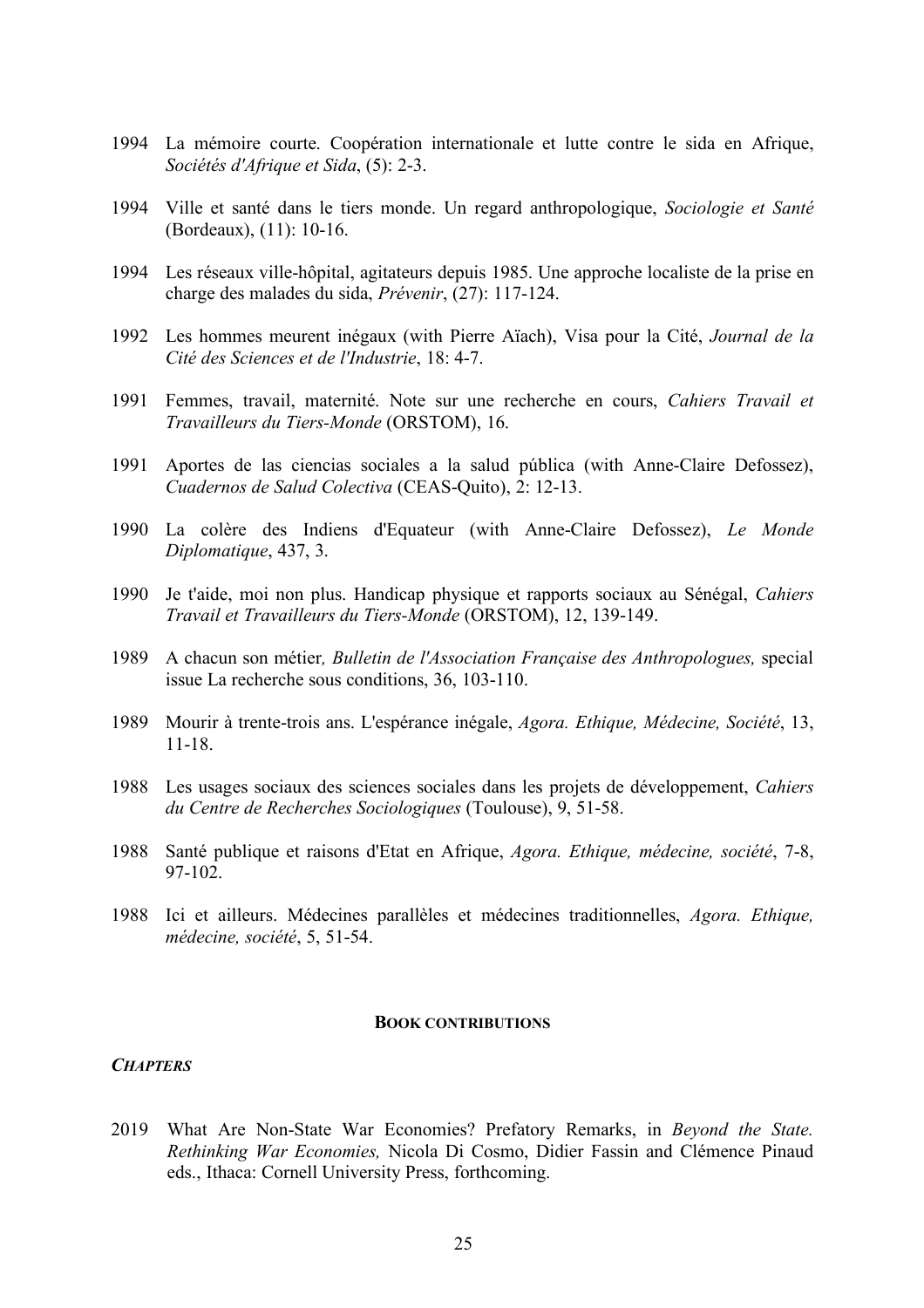- 2019 The Rise and Rise of Posthumanism. Will It Put an End to the Human Sciences? in *The Social Sciences in the Looking-Glass. Studies in the Production of Knowledge,* Didier Fassin and George Steinmetz eds., Oxford: Oxford University Press, forthcoming.
- 2019 Critique of Punitive Reason, in *Oxford Handbook of Law and Anthropology*, Marie-Claire Foblets, Mark Goodale, Maria Sapignoli and Olaf Zenker eds., Oxford: Oxford University Press, forthcoming.
- 2019 Crisis, in *Words and Worlds. A Lexicon for Dark Times,* Veena Das and Didier Fassin eds., Durham: Duke University Press, forthcoming.
- 2019 How Is Critique? in *A Time for Critique,* Didier Fassin and Bernard Harcourt eds., New York: Columbia University Press, forthcoming.
- 2019 Refugees, Anthropology and Law, in *International Encyclopedia of Anthropology*, Hilary Callan ed., Malden: Wiley-Blackwell, forthcoming.
- 2019 Châtiment, in *Anthropen. Le dictionnaire francophone d'anthropologie ancré dans le contemporain*, Mondher Kilani et Francine Saillant eds., Paris: Éditions des archives contemporaines, forthcoming.
- 2018 There Are Always Two Sides to Every Story, in *We Protect You from Yourselves. The Politics of Policing,* Democracia & Felix Trautmann eds., Madrid: Brumaria, p. 69-77.
- 2018 La prison à l'épreuve de la vulnérabilité psychique, in *Santé mentale et souffrance psychique. Un objet pour les sciences sociales*, Isabelle Coutant et Simeng Wang eds., Paris : CNRS éditions, p. 345-360.
- 2018 Critica interrupta. La lecture durkheimienne du crime et du châtiment, in *Durkheim aujourd'hui,* Charles-Henry Cuin and Ronan Hervouet eds., Paris: Presses universitaires de France, p. 147-161.
- 2018 Une forme de vie contemporaine, in *Formes de vie,* Estelle Ferrarese & Sandra Laugier eds., Paris: Éditions du CNRS, p. 25-40.
- 2018 A Moral Interpretation of Police Deviance, in *The Anthropology of Police,* Kevin Karpiak & William Garriott eds., London: Routledge, p. 175-187.
- 2017 Anthropology's Great Expectations, in *Anthropology of Our Times. An Edited Anthology in Public Anthropology,* Sindre Bangstad ed., New York: Palgrave-Macmillan, p. 109-130.
- 2017 Boredom, in *Writing the World of Policing. The Difference Ethnography Makes*, Didier Fassin ed., Chicago: The University of Chicago Press, p. 269-292.
- 2017 Éthique de la restitution, in *En immersion,* Pierre Leroux and Éric Neveu ed., Rennes: Presses universitaires de Rennes, p. 289-298.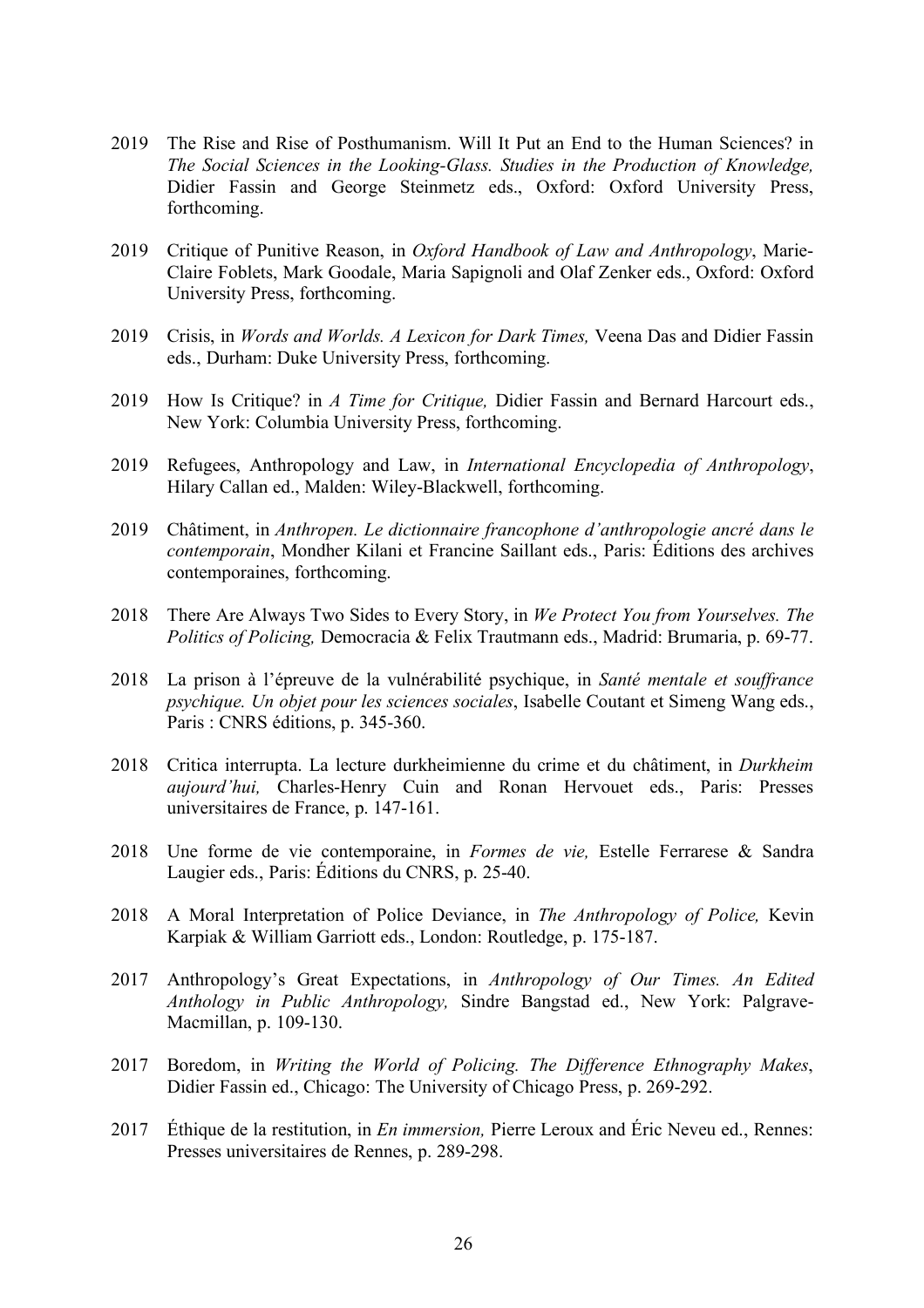- 2016 Rethinking Paternalism. The Meaning of Gender and Sex in the Politics of Asylum, in *Paternalism Without Borders,* Michael Barnett ed., Cambridge: Cambridge University Press, p. 75-95.
- 2016 Architectures of Inhospitality, in *After Belonging. The Objects, Spaces and Territories of the Ways We Stay in Transit,* Lluis Alexandres Casanovas Blanco et al. eds., Zürich: Lars Müller Publishers, p. 162-165.
- 2015 Public Health, in *Interpretive Political Science,* Roderick Rhodes and Mark Bevir eds, Routledge, p. 452-464.
- 2015 The Value of Life and the Worth of Lives, in *An Anthropology of Living and Dying in the Contemporary World*, Veena Das and Clara Han eds., Berkeley: University of California Press, p. 770-783.
- 2015 Adventures of African Nevirapine. The Political Biography of a Magic Bullet, in *Para-States and Medical Science. Making African Golbal Health*, Paul Wenzel Geissler ed., Durham: Duke University Press, p. 333-353.
- 2014 Petty States of Exception. The Contemporary Policing of the Urban Poor, in *The Anthropology of Security,* Catarina Fois and Mark Maguire, London: Pluto Press, p. 104-117.
- 2014 The Parallel Lives of Philosophy and Anthropology, in *The Ground Between. Anthropologists Engage Philosophy,* Veena Das, Michael Jackson, Arhtur Kleinman, Bhrigupati Singh eds., Durham: Duke University Press, p. 50-70.
- 2014 Une relation spéculaire. *The Wire* et la sociologie, entre réalité et vérité, in *The Wire. L'Amérique sur écoute*, Marie-Hélène Bacqué et al. eds., Paris: La Découverte, p. 131-146.
- 2013 Children as Victims. The Moral Economy of Childhood in the Times of AIDS, in *When People Come First. Criticla Studies in Public Health,* Joao Biehl and Adrican Petryna eds, Durham: Duke University Press, p. 109-129.
- 2012 That Obscure Object of Global Health, in *Medical Anthropology at the Intersections. Histories, Activism, and Futures,* Marica Inhorn and Emily Wenzel eds., Durham: Duke University Press, p. 95-115.
- 2012 Sur le seuil de la caverne. L'anthropologie comme pratique critique, in *Faire des sciences sociales,* Pascale Haag et Cyril Lemieux eds., Paris, Editions de l'École des Hautes Études en Sciences Sociales, p. 263-287.
- 2012 Variations anthropologiques sur la morale, in *La morale. Éthique et sciences humaines,* Nicolas Journet ed., Auxerre: Sciences Humaines Éditions, p. 133-139.
- 2012 Une altérité radicale. Les banlieues dans l'imaginaire policier, in *Autres. Être sauvage de Rousseau à nos jours,* Stéphane Sauzedde ed., Annecy: Editions ESAAA, p. 177- 189.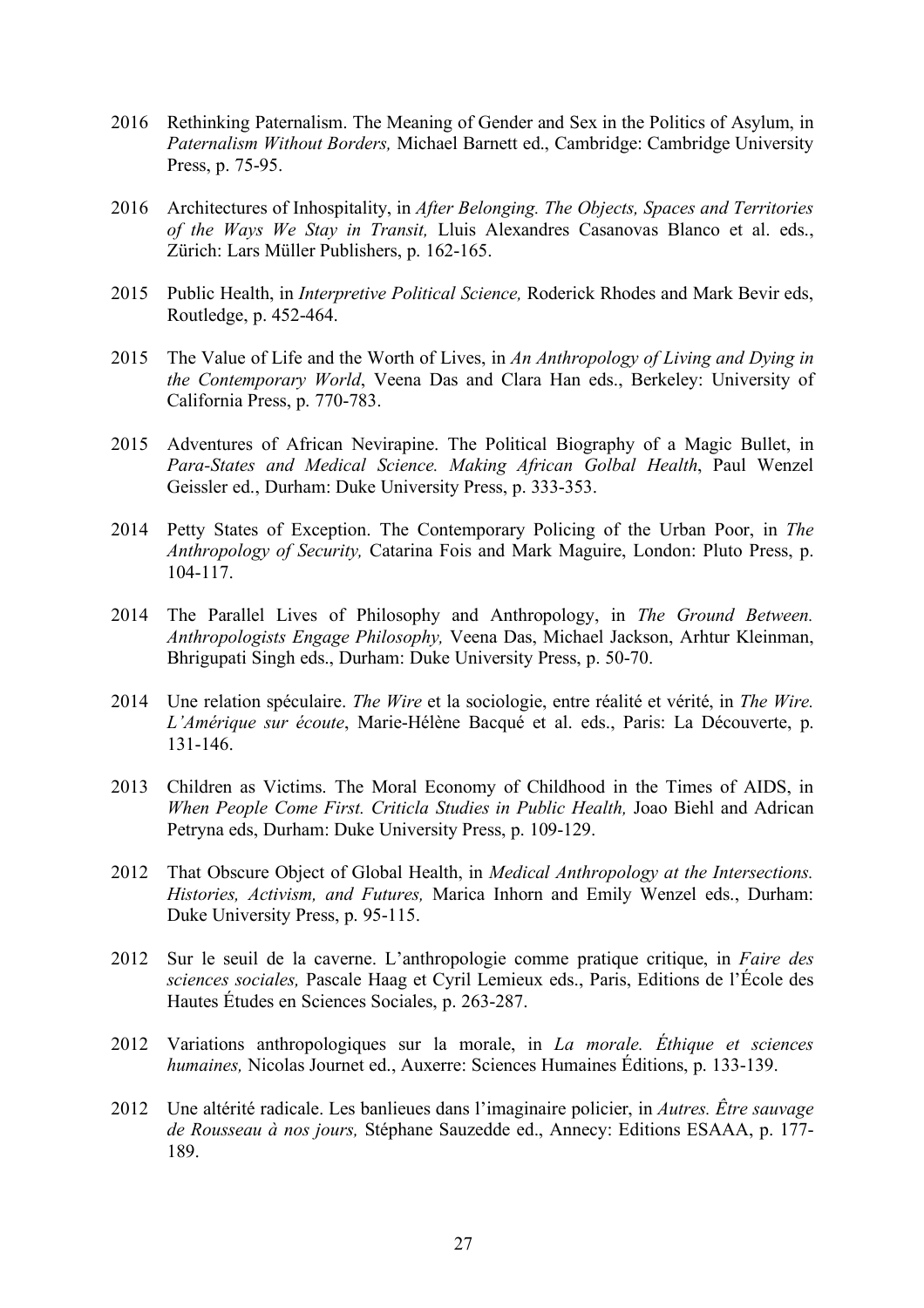- 2012 Vers une théorie des économies morales, in *Économies morales contemporaines*, Didier Fassin et Jean-Sébastien Eideliman eds., Paris: La Découverte, p. 19-47.
- 2011 Racialization. How to Do Race With Bodies, in *A Companion to the Anthropology of the Body and Embodiment,* Frances Mascia-Lees ed., Malden, MA: Wiley-Blackwell, p. 419-434.
- 2011 Ethnopsychiatry and the Postcolonial Encounter. A French Psychopolitics of Otherness, in *Unconscious Dominions. Psychoanalysis, Colonial Trauma, and Global Sovereignties,* Warwick Anderson, Richard Keller and Deborah Jenson eds.*,* Durham: Duke University Press, p. 223-245.
- 2011 La médecine entre culture et culturalisme, in *Aux origines de la médecine,* Didier Sicard and Georges Vigarello eds, Paris: Fayard, p. 324-337.
- 2011 Comment j'ai écrit certains de mes livres, in Foucault, Philippe Artières, Jean-François Bert, Frédéric Gros, Judith Revel eds., Paris: Editions de l'Herne: p. 304- 311.
- 2011 The Social Construction of Otherness, in *The Others in Europe,* Saskia Bonjour, Andrea Rea and Dirk Jacobs eds., Bruxelles: Editions de l'Université de Bruxelles, p. 117-125.
- 2011 Von den Politiken des Lebens zur Ethik des Überlebens. Ein genealogischer und biographisher Ansatz, in *Leben in Gesellschaft. Biomedizin, Politik, Sozialwissenschaften,* Jorg Niewöhner, Janina Kehr and Joëlle Vailly eds., Bielefeld: Transcript-Verlag, p. 29-53.
- 2011 Des politiques de la vie à l'éthique de la survie. La pensée tragique à l'épreuve du sida, in *De la vie biologique à la vie sociale*, Joëlle Vailly, Janina Kehr and Jorg Niewöhner eds., Paris: La Découverte, p. 29-50.
- 2011 This is Not Medicalization, in *Drugs and Culture. Knowledge, Consumption and Policy*, Geoffrey Hunt, Maitena Milhet and Henri Bergeron eds., Farnham: Ashgate, p. 85-93.
- 2011 *Noli me Tangere*. The Moral Untouchability of Humanitarianism, in *Forces of Compassion. Humanitarianism Between Ethics and Politics*, Erica Bornstein and Peter Redfield eds., Santa Fe: School for Advanced Research, p. 35-52.
- 2011 The Mystery Child. Politics of Reproduction, Between National Imaginaries and Transnational Confrontations, in *Reproduction, Globalization and the State. New Theoretical and Ethnographic Perspectives*, Carol Browner and Carolyn Sargent eds., Durham: Duke University Press, p. 239-248.
- 2010 Inequalities of Lives, Hierarchies of Humanity. Moral Commitments and Ethical Dilemmas of Humanitarianism, in *In the Name of Humanity. The Government of Threat and Care*, Ilana Feldman and Miriam Ticktin eds., Durham: Duke University Press, p. 238-255.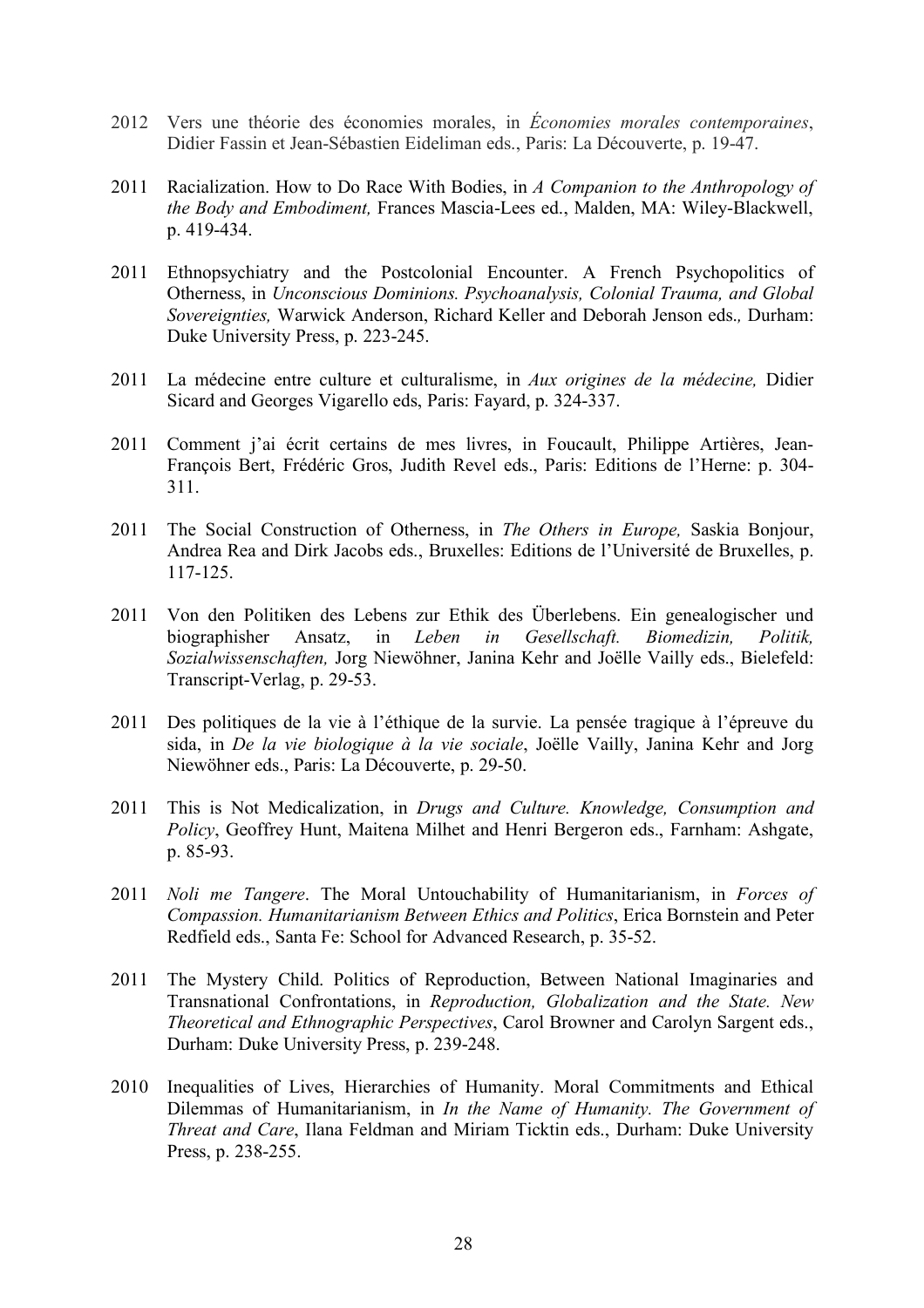- 2010 The Violence of Racialization. Problematizing the French Riots of 2005 as Event, in *Violence in France and Australia. Disorder in the Post-colonial Welfare State*, Craig Browne and Justine McGill eds., Sydney: Sydney University Press, p. 181-198.
- 2010 Antropologia e salute pubblica, in *La cura e il potere. Salute globale, saperi antropologici, azioni di cooperazione sanitaria transnazionale,* Umberto Pellechia e Francesco Zanotelli eds., Firenze: Ed. It, p. 105-125.
- 2010 Humanitarianism, in *International Encyclopedia of Peace*, volume 2, Nigel Young ed., New York: Oxford University Press, p. 340-343.
- 2010 Comment le politique vient au corps. Réflexions d'après Foucault, in *(Se) gouverner. Entre souci de soi et action publique*, Guy Lebeer and Jacques Moriau eds., Bruxelles: Peter Lang, p. 33-40.
- 2010 Coming Back to Life. An Anthropological Reassessment of Biopolitics and Governmentality, in *Governmentality. Current Issues and Future Challenges*, Ulrich Bröckling, Susanne Krasmann and Thomas Lemke eds., New York: Routledge, p. 185-200.
- 2010 Les temps retrouvés, in *Face aux Murs*, Ernest Pignon-Ernest, Paris: Delpire, p. 190- 197.
- 2010 Otra política de la vida es posible. Crítica antropológica del biopoder, in *Michel Foucault: neoliberalismo y biopolítica*, Vanessa Lemm ed., Santiago de Chile: Ediciones Universidad Diego Portales, p. 21-50.
- 2010 In the Heart of Humaneness. The Moral Economy of Humanitarianism, in *Contemporary States of Emergency. The Politics of Military and Humanitarian Interventions*, Didier Fassin and Mariella Pandolfi eds., New York: Zone Books, p. 269-294.
- 2009 A Violence of History. Accounting for AIDS in Post-Apartheid South Africa, in *Global Health in Times of Violence*, B. Rylko-Bauer, L. Whiteford & P. Farmer, eds., Santa Fe: School of Advanced Research Press, p. 113-135.
- 2008 Une brève histoire des discriminations, in *Discriminations. Pratiques, savoirs, politiques*, Eric Fassin and Jean-Louis Halpérin eds., Paris: La Documentation française, p. 49-56.
- 2008 Les impensés des inégalités sociales, in *Lutter contre les inégalités sociales de santé. Politiques sociales et pratiques professionnelles,* Christophe Niewiadomski and Pierre Aïach eds., Rennes: Presses de l'Ecole des hautes études en santé publique, p. 21-28.
- 2008 Répondre de sa recherche. L'anthropologue face à ses 'autres', in *Les politiques de l'enquête. Epreuves ethnographiques*, Didier Fassin and Alban Bensa eds., Paris: La Découverte, p. 299-320.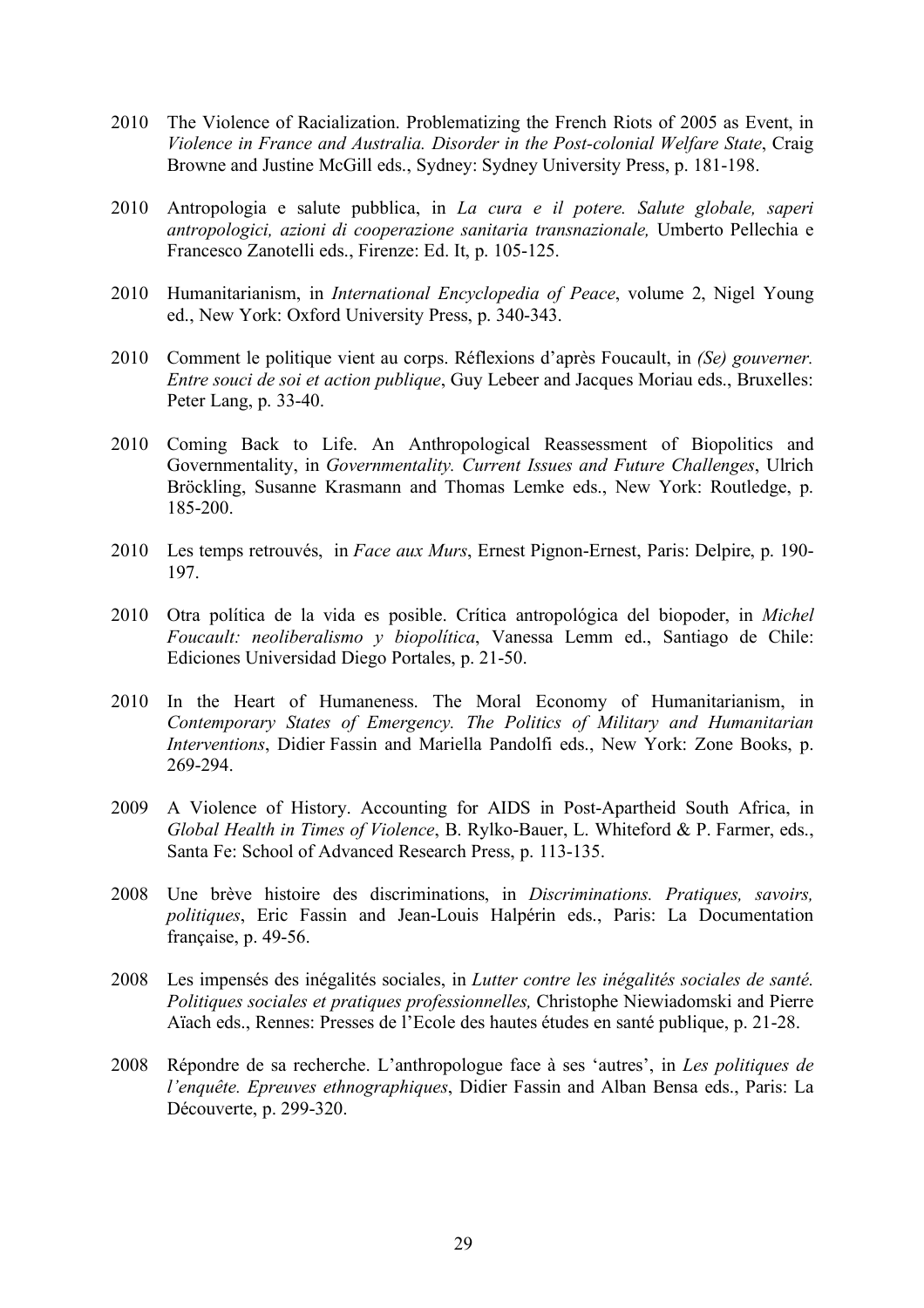- 2008 The Politics of Death: Race War, Biopower and AIDS in the Post-Apartheid, in *Foucault on Security, Politics and War*, Michael Dillon and Andrew Neal eds., Basingstoke: Palgrave-MacMillan, p. 151-165.
- 2008 Suffering Children, Abused Babies and AIDS orphans: The Moral Construction of Childhood in Post-Apartheid South Africa, in *Healing the World's Children: Interdisciplinary Perspectives on Health in the Twentieth Century,* Cynthia Comacchio, Janet Golden and George Weisz eds., Montreal: McGill-Queen's University Press, p. 111-124.
- 2008 Compassion and Repression. The Moral Economy of Immigration Policies in France, in *The Anthropology of Globalization. A Reader*, Jonathan Xavier Inda and Renato Rosaldo eds., Malden, MA: Blackwell, p. 212-234.
- 2007 The Politics of Life. Beyond the Anthropology of Health, in *Medical Anthropology. Regional Perspectives and Shared Concerns,* Françoise Saillant and Serge Genest eds., Malden, MA: Blackwell, p. 251-266.
- 2007 Humanitarianism. A Nongovernmental Government, in *Nongovernmental Politics*, Michel Feher ed., New York: Zone Books, p. 149-160.
- 2007 Más allá de los mitos. La participación política de las mujeres de sectores populares en Ecuador, in *Participación social. Para que ?* Eduardo Menéndez and Hugo Spinelli eds., Buenos Aires: Lugar Editorial, p. 165-180.
- 2007 Entre ideología y pragmatismo. Ambigüedades y contradicciones de la participación comunitaria en salud, in *Participación social. Para qué?* Eduardo Menéndez and Hugo Spinelli eds., Buenos Aires: Lugar Editorial, p. 117-143.
- 2007 Un ethos compassionnel, in *La souffrance sociale. Nouveau malaise dans la civilisation,* Marc-Henri Soulet ed., Fribourg: Academic Press Fribourg, p. 51-72.
- 2006 Du déni à la dénégation. Psychologie politique de la représentation des discriminations, in *De la question sociale à la question raciale ? Représenter la société française*, Didier Fassin and Eric Fassin eds., Paris: La Découverte, p. 133- 157.
- 2006 Nommer, interpréter. Le sens commun de la question raciale, in *De la question sociale à la question raciale? Représenter la société française*, Didier Fassin and Eric Fassin eds., Paris: La Découverte, p. 19-36.
- 2006 Témoigner en Palestine. La qualification psychique des violences de guerre par les organisations humanitaires (with Estelle d'Halluin), in *Crises extrêmes. Face aux massacres, guerres et génocides*, Marc Le Pape, Catherine Vidal and Johanna Siméant eds., Paris: La Découverte, p. 205-220.
- 2005 Le sens de la santé. Anthropologie des politiques de la vie, in *Anthropologie de la santé et de la maladie. Perspectives internationales et enjeux contemporains,*  Françoise Saillant and Serge Genest eds., Paris: Presses universitaires de Laval, Québec, et Anthropos, p. 384-399.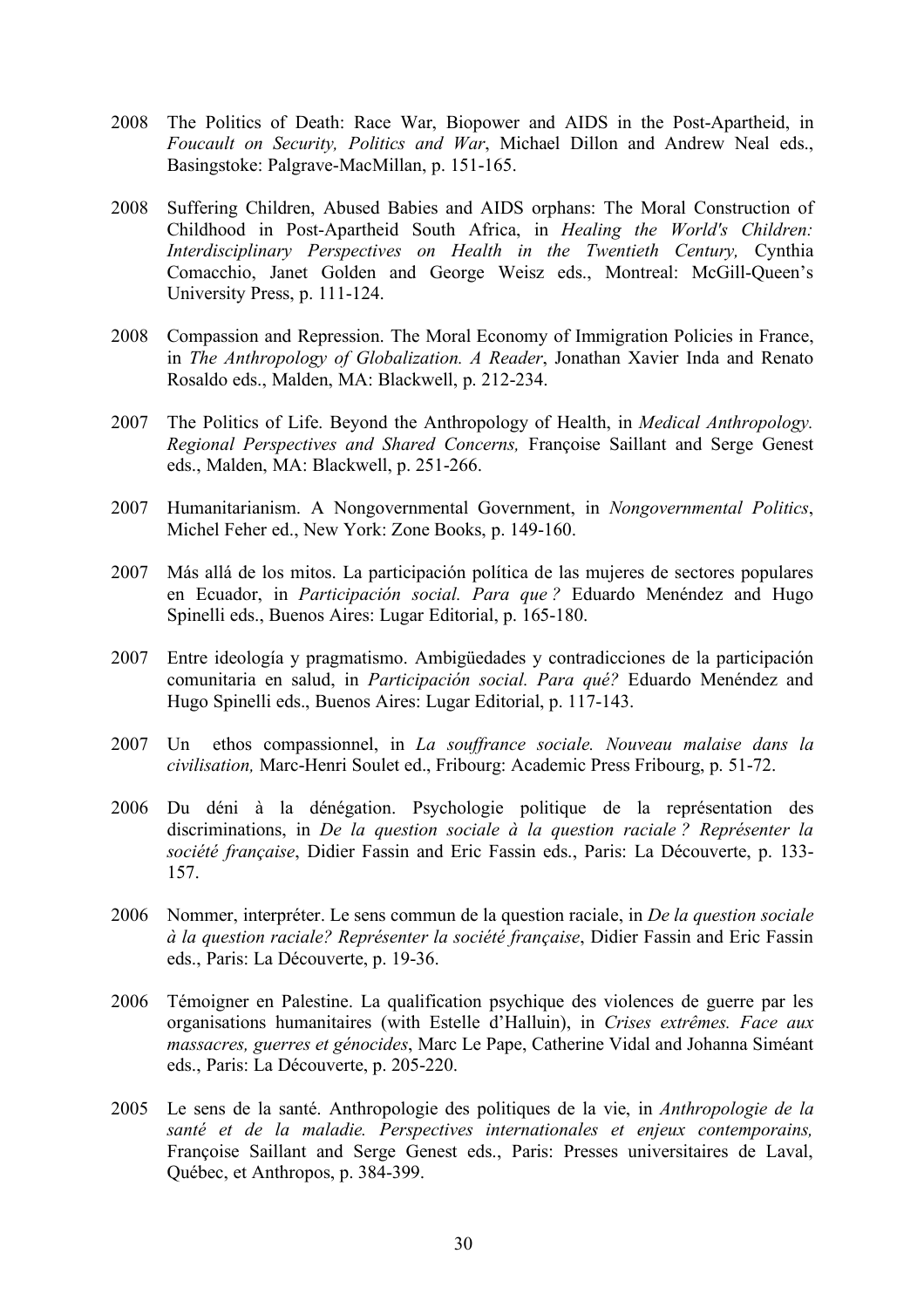- 2005 L'ordre moral du monde. Essai d'anthropologie de l'intolérable, in *Les constructions de l'intolérable,* Didier Fassin and Patrice Bourdelais eds., Paris: La Découverte, p. 17-50.
- 2005 Bio-pouvoir ou bio-légitimité ? Splendeurs et misères de la santé publique, in *Penser avec Michel Foucault. Théorie critique et pratiques politiques*, Marie-Christine Granjon ed., Paris: Karthala, p. 160-181.
- 2004 Social Illegitimacy as a Foundation of Health Inequality. How the Political Treatment of Immigrants Illuminates a French Paradox, in *Unhealthy Health Policy. A Critical Anthropological Examination*, Arachu Castro et Merrill Singer eds., Walnut Creek, CA: Altamira Press, p. 203-214.
- 2004 Le corps exposé. Une économie morale de l'illégitimité, in *Le gouvernement des corps*, Didier Fassin and Dominique Memmi eds., Paris: Editions de l'Ecole des hautes études en sciences sociales, p. 237-266.
- 2004 Santé publique, in *Dictionnaire de la pensée médicale*, Dominique Lecourt ed., Paris: Presses universitaires de France, p. 1014-1018.
- 2004 Biopolitique, in *Dictionnaire de la pensée médicale*, Dominique Lecourt ed., Paris: Presses universitaires de France, p. 176-179.
- 2001 Culturalism as Ideology, in *Cross-Cultural Perspectives on Reproductive Health*, Carla Makhlouf-Obermeyer ed., Oxford: Oxford University Press, p. 300-317.
- 2001 La santé des immigrés et des étrangers. Méconnaissance de l'objet et objet de reconnaissance, in *Précarisation, risque et santé*, Michel Joubert, Pierre Chauvin, Françoise Facy et al., Paris: INSERM, p. 187-196.
- 2001 Le culturalisme pratique de la santé publique, in *Critique de la santé publique. Une approche anthropologique* Jean-Pierre Dozon and Didier Fassin eds., Paris: Balland, p. 181-208.
- 2001 Au cœur de la cité salubre. La santé publique, entre les mots et les choses, in *Critique de la santé publique. Une approche anthropologique,* Jean-Pierre Dozon and Didier Fassin eds., Paris: Balland, p. 47-73.
- 2001 La globalisation et la santé. Eléments pour une analyse anthropologique, in *Systèmes et politiques de santé. De la santé publique à l'anthropologie*, Bernard Hours ed., Paris: Karthala, p. 25-40.
- 2001 Les scènes locales de l'hygiénisme contemporain. La lutte contre le saturnisme infantile, une bio-politique à la française, in *Les Hygiénistes. Enjeux, modèles et pratiques*, Patrice Bourdelais ed., Paris: Belin, p. 447-465.
- 2001 Les épreuves de l'irrégularité. Les sans-papiers, entre déni d'existence et reconquête d'un statut (with Alain Morice), in *Exclusions au cœur de la Cité,* Dominique Schnapper ed., Paris: Anthropos, p. 260-309.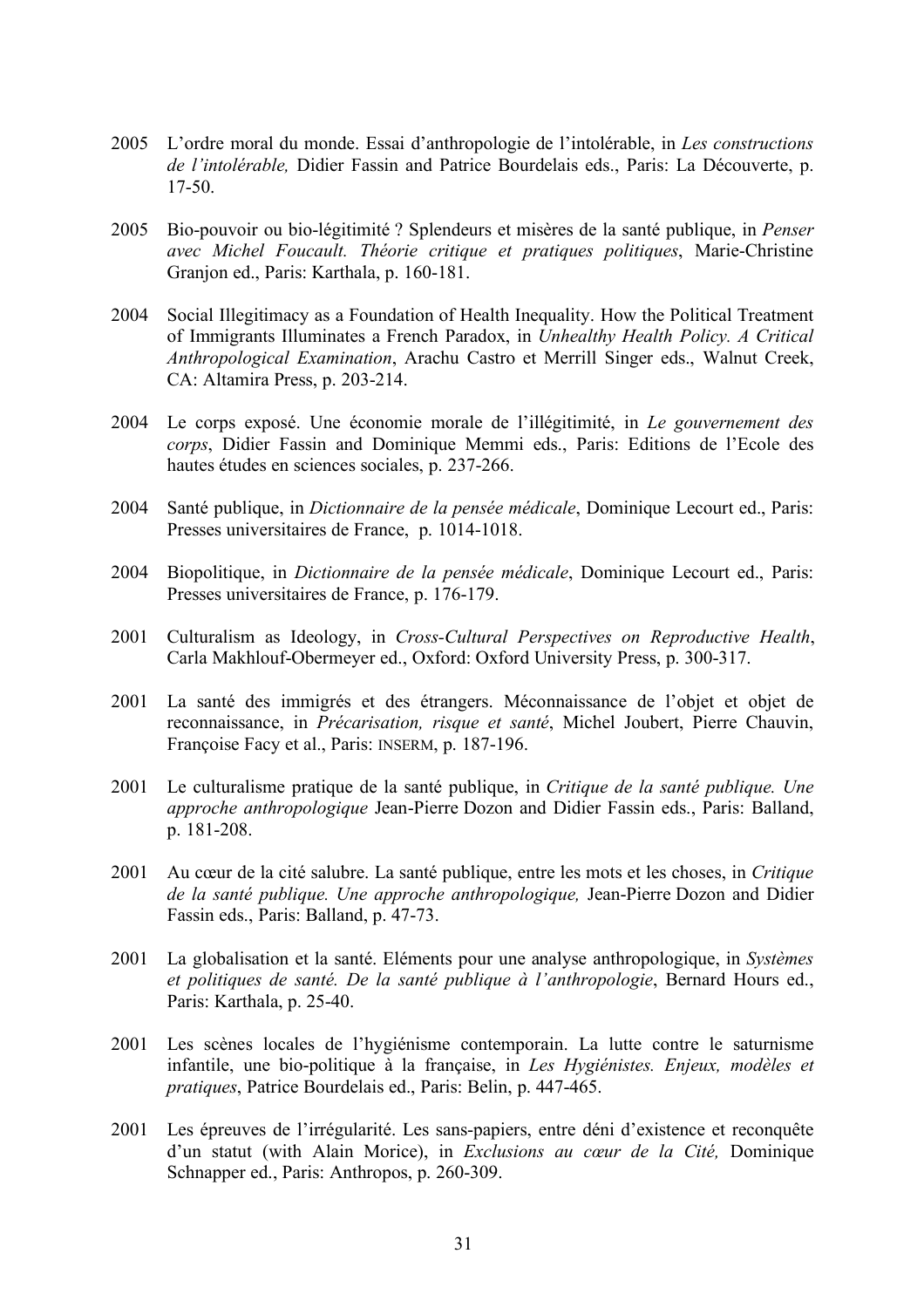- 2000 Migrants Living with HIV/AIDS and European policies, in *Migrants and Ethnic Minorities against HIV/AIDS: Achievements and Perspectives*, S. Simonpietri, G. Bröring et N. van Beelen eds., Woerden: AIDS and Mobility, p. 19-24.
- 2000 Inégalité, genre et santé, entre l'universel et le culturel, in *Tant qu'on a la santé. Les déterminants socioéconomiques et culturels de la santé dans les relations entre les femmes et les hommes*, Y. Preiswerk ed., Paris: IUED-UNESCO, p. 119-130.
- 2000 Qualifier les inégalités, in *Inégalités et disparités sociales de santé*, Annette Leclerc, Didier Fassin, Hélène Grandjean, Monique Kaminski, Thierry Lang eds., Paris: La Découverte, p. 123-144.
- 2000 Entre ideología y pragmatismo. Ambigüedades y contradicciones de la participación comunitaria en salud, in *Participación social: metodología, problemas y expectativas. El caso Nicaragua 1978-1989,* Eduardo Menéndez ed., México: Ediciones Instituto Mora, p. 46-69.
- 1999 La patetización del mundo. Ensayo de antropología política del sufrimiento, in *Cuerpo, diferencias y desigualdades*, G. Garay et Mara Viveros, Bogotá: Edición Universidad Nacional, p. 31-41.
- 1999 L'anthropologie, entre engagement et distanciation. Essai de sociologie des recherches en sciences sociales sur le sida en Afrique, in *Sciences sociales et sida en Afrique. Bilan et perspectives*, Charles Becker, Jean-Pierre Dozon, Christine Obbo, Mamadou Touré eds., Paris: Karthala, p. 41-66.
- 1998 Ce que l'on sait de la santé des étrangers et des immigrés. Les politiques de la recherche dans l'espace politique, in *Santé, précarité et précarisation*, Paris: INSERM, p. 58-69.
- 1998 Politique des corps et gouvernement des villes, in *Les figures urbaines de la santé publique. Enquête sur des expériences locales,* D. Fassin ed., Paris: La Découverte, p. 7-46.
- 1998 Les usages de la souffrance psychique, in *Souffrance psychique: une souffrance ordinaire*, François de Rivoyre ed., Paris: L'Harmattan, p. 67-74.
- 1997 La santé en souffrance, in *Les lois de l'inhospitalité. La société française à l'épreuve des sans-papiers*, Didier Fassin, Alain Morice and Catherine Quiminal eds., Paris: La Découverte, p. 107-123.
- 1997 What Words Mean. Social Implications of the Language Used to Analyse Urban Poverty, in *The New Urban Marginality in the Dual Metropolis*, Manuel Castells and Eric Klinenberg ed., Berkeley: Center for Western European Studies Monographs, p. 23-32.
- 1996 Les immigrés et le sida. Une question mal posée (with Emmanuel Ricard), in *Sida et vie psychique*, Serge Hefez ed., Paris: La Découverte, p. 81-90.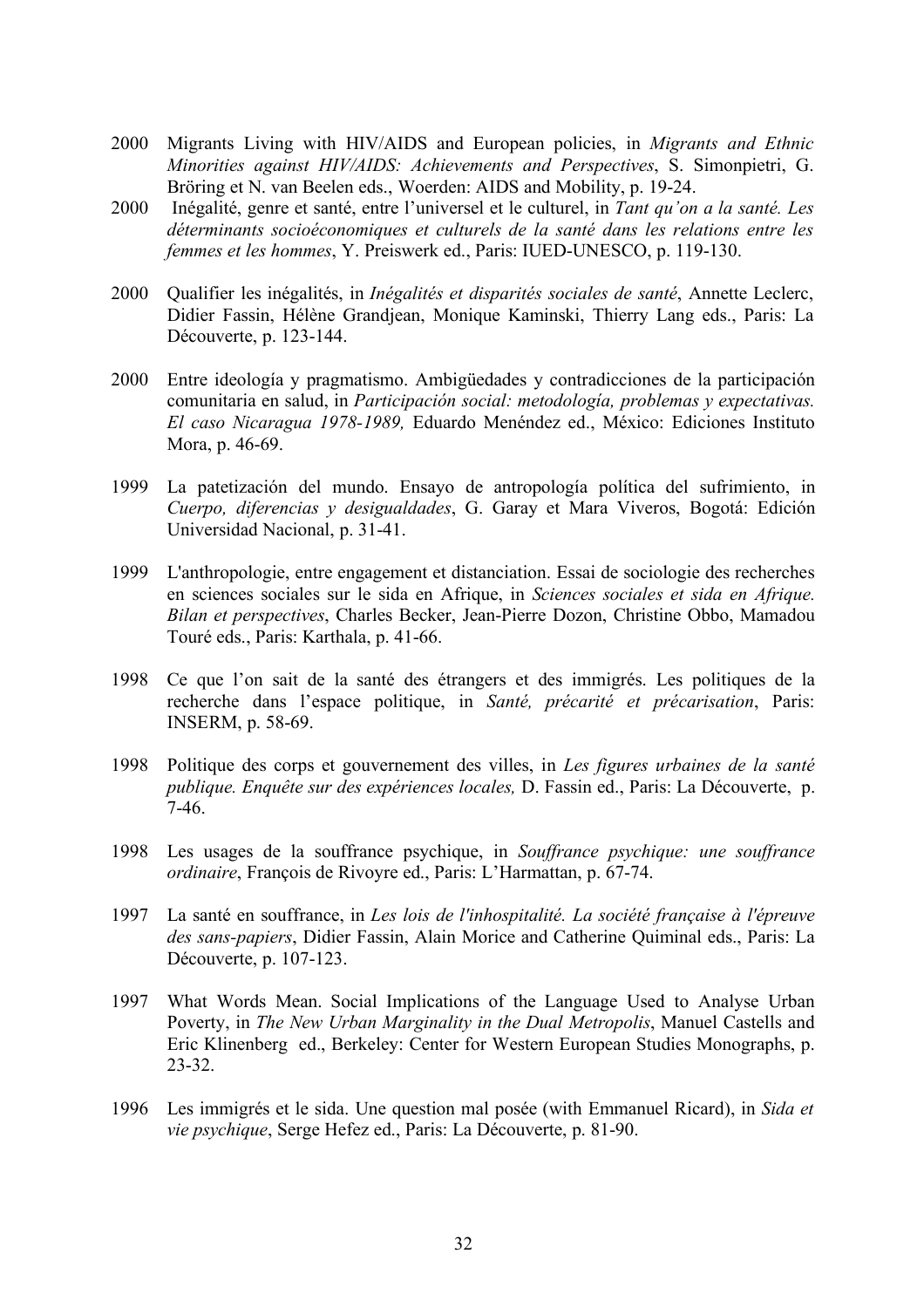- 1996 L'anthropologie dans les stratégies de lutte contre le sida, in *Sida, sociétés et populations*, Paris: Équilibres et Population, p. 246-257.
- 1996 Idéologie, pouvoir et maladie. Eléments d'une anthropologie politique du sida en Afrique, in *Les maux de l'Autre*, Michèle Cros ed., Paris: L'Harmattan, p. 65-93.
- 1996 *Marginalidad* et *marginados*. La construction de la pauvreté urbaine en Amérique latine, in *L'État de l'exclusion,* Serge Paugam ed., Paris: La Découverte, p. 263-271.
- 1996 Les nouvelles territorialités de la santé publique, in *Santé publique et territoires*, Denis Zmirou, Laurent Chambaud, Didier Fassin, Luc Néel, Dominique Oberlé, Sophie Chappelon eds., Nancy: CNFPT/ENSP/Pirvilles/SFSP p. 176-179.
- 1995 L'anthropologue et la santé publique. Réflexions à partir de quelques expériences, in *Anthropologie, santé, maladie: autour d'études de cas*, Jean Benoit ed., Aix-en-Provence: AMADES, p. 9-20.
- 1994 Penser les médecines d'ailleurs. La reconfiguration du champ thérapeutique dans les sociétés africaines et latino-américaines, in *Les métiers de la santé. Enjeux de pouvoir et quête de légitimité,* Pierre Aïach and Didier Fassin eds., Paris: Anthropos/Economica, p. 339-364.
- 1994 Crise, pouvoir et légitimité (with Pierre Aïach and Jacques Saliba), in *Les métiers de la santé. Enjeux de pouvoir et quête de légitimité,* Pierre Aïach and Didier Fassin eds., Paris: Anthropos/Economica, p. 9-42.
- 1993 Insertion, marginalisations. Quelles alternatives à la délinquance, la violence, la drogue ?, in *Jeunes, ville, emploi. Quel avenir pour la jeunesse africaine ?* Emile Le Bris and F. Chauveau eds., Paris: Ministère du Développement et de la Coopération, p. 69-74.
- 1993 La santé publique, entre le respect des libertés et l'exigence d'éthique, in *Santé publique et libertés individuelles*, E. Malet ed., Paris: Passages, p. 76-82.
- 1993 La coopération française et les politiques de santé en Afrique. Le temps des incertitudes, in *La France et l'Afrique, Vade-mecum pour un nouveau voyage,* Serge Michailof ed., Paris: Karthala, p. 339-355.
- 1993 Sociologie et histoire du système de soins à Quito (with Anne-Claire Defossez and Henry Godard), in *Atlas Infographique de Quito,* René de Maximy, Henry Godard and Marc Souris M. eds., Quito: IGM-IPGH-ORSTOM, planche 20, 6 pages.
- 1992 Más allá de los mitos. La participación política y social de las mujeres de sectores populares en el Ecuador, in *Mujeres de los Andes. Condiciones de vida y salud,* Anne-Claire Defossez, Didier Fassin and Mara Viveros eds., Bogotá: IFEA-Universidad Externado de Colombia, p. 335-354.
- 1990 Analyser. Variables et questions, in *Sociétés, Santé et Développement,* Didier Fassin and Yannick Jaffré eds., Paris: Ellipses, p. 107-125.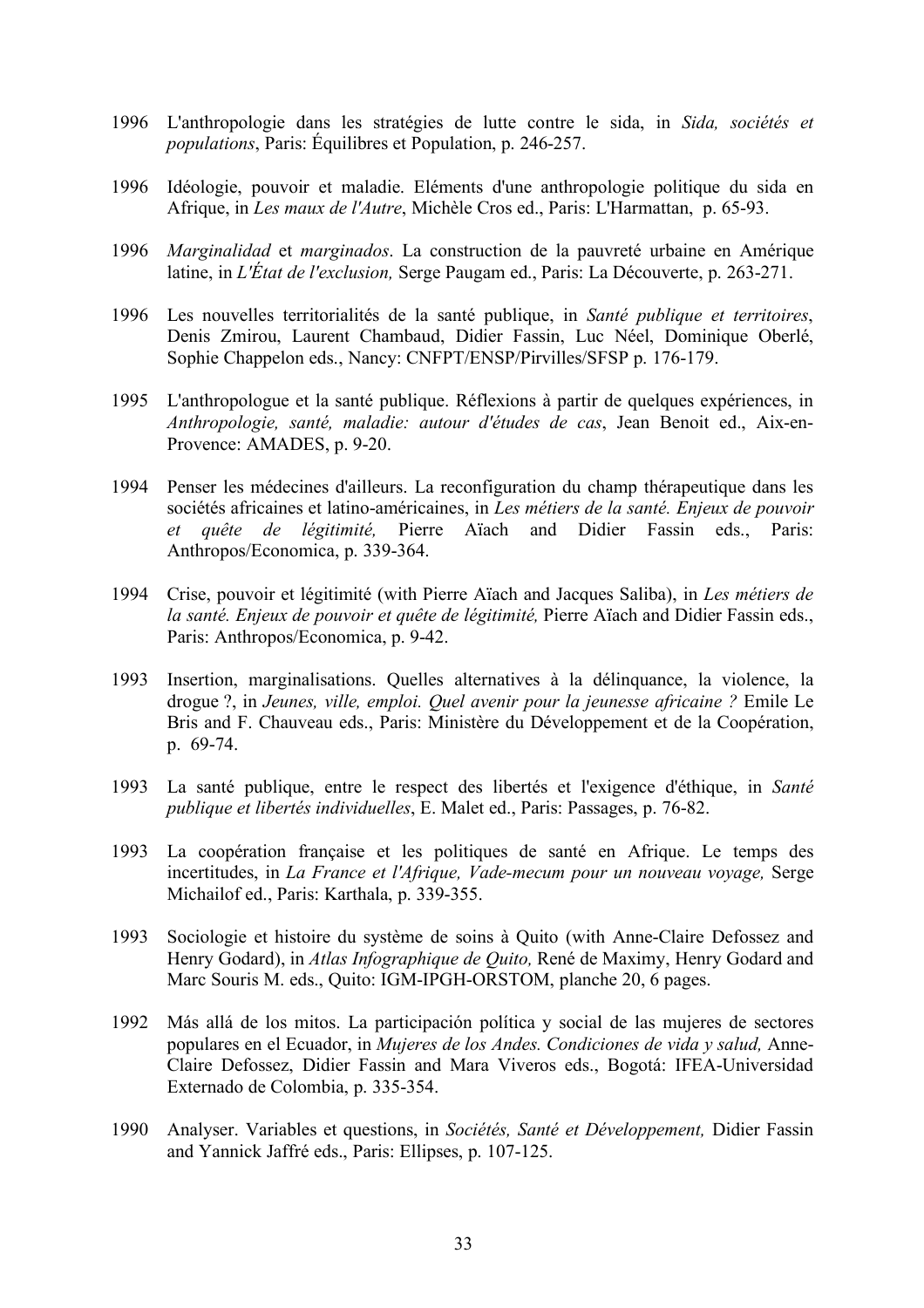- 1990 Décrire. Entretien et observation, in *Sociétés, Santé et Développement,* Didier Fassin and Yannick Jaffré eds., Paris: Ellipses, p. 87-106.
- 1990 Démarche de la recherche, in *Sociétés, Santé et Développement,* Didier Fassin and Yannick Jaffré eds., Paris: Ellipses, p. 68-86.
- 1990 Maladies et médecines, in *Sociétés, Santé et Développement*, Didier Fassin and Yannick Jaffré eds., Paris: Ellipses, p. 38-49.
- 1989 Les écarts de langage des guérisseurs. Systèmes de classification et modes de communication, in *La santé mentale comme observable*, Pierre Beuf ed., Colloque INSERM, n°192, Paris: INSERM, p. 65-74.
- 1989 Sciences sociales, in *Santé Publique*, Gilles Brücker and Didier Fassin eds., Paris: Ellipses, p. 110-124.
- 1987 Norme sociale ou norme du sociologue? Les vendeurs de médicaments sur les marchés de Dakar sont-ils déviants ? in *Formes parallèles de régulations urbaines,* Lyon: GLYSI-ORSTOM-IRMAC, p. 287-296.

### *INTRODUCTIONS AND CONCLUSIONS*

- 2019 Revisiting Non-State War Economies (with Nicola Di Cosmo and Clémence Pinaud), in *Beyond the State. Rethinking War Economies,* Nicola Di Cosmo, Didier Fassin and Clémence Pinaud eds., Ithaca: Cornell University Press, forthcoming.
- 2019 From Words to Worlds. Introduction (with Veena Das), in *Words and Worlds. A Lexicon for Dark Times,* Veena Das and Didier Fassin eds., Durham: Duke University Press, forthcoming.
- 2019 Connecting Borders and Boundaries, in *Deepening Divides. How Physical Borders and Social Boundaries Delineate our World,* Didier Fassin ed. London: Pluto Press, forthcoming.
- 2019 A Time for Critique. Introduction (with Bernard Harcourt), in *A Time for Critique,*  Didier Fassin and Bernard Harcourt eds., New York: Columbia University Press, forthcoming.
- 2017 When Ethnography Goes Public. Introduction, in *If Truth Be Told. The Politics of Public Ethnography,* Durham: Duke University Press, p. 1-16.
- 2017 Ethnographying the Police. Introduction, in *Writing the World of Policing. The Difference Ethnography Makes*, Chicago: The University of Chicago Press, p. 1-20.
- 2014 The Moral Question in Anthropology, in *Moral Anthropology. A Critical Reader* (with Samuel Lézé), London: Routledge, p. 1-11.
- 2012 Toward a Critical Moral Anthropology. Introduction, in *Moral Anthropology,* Didier Fassin ed., Companion Series, Malden, MA: Wiley-Blackwell, p. 1-17.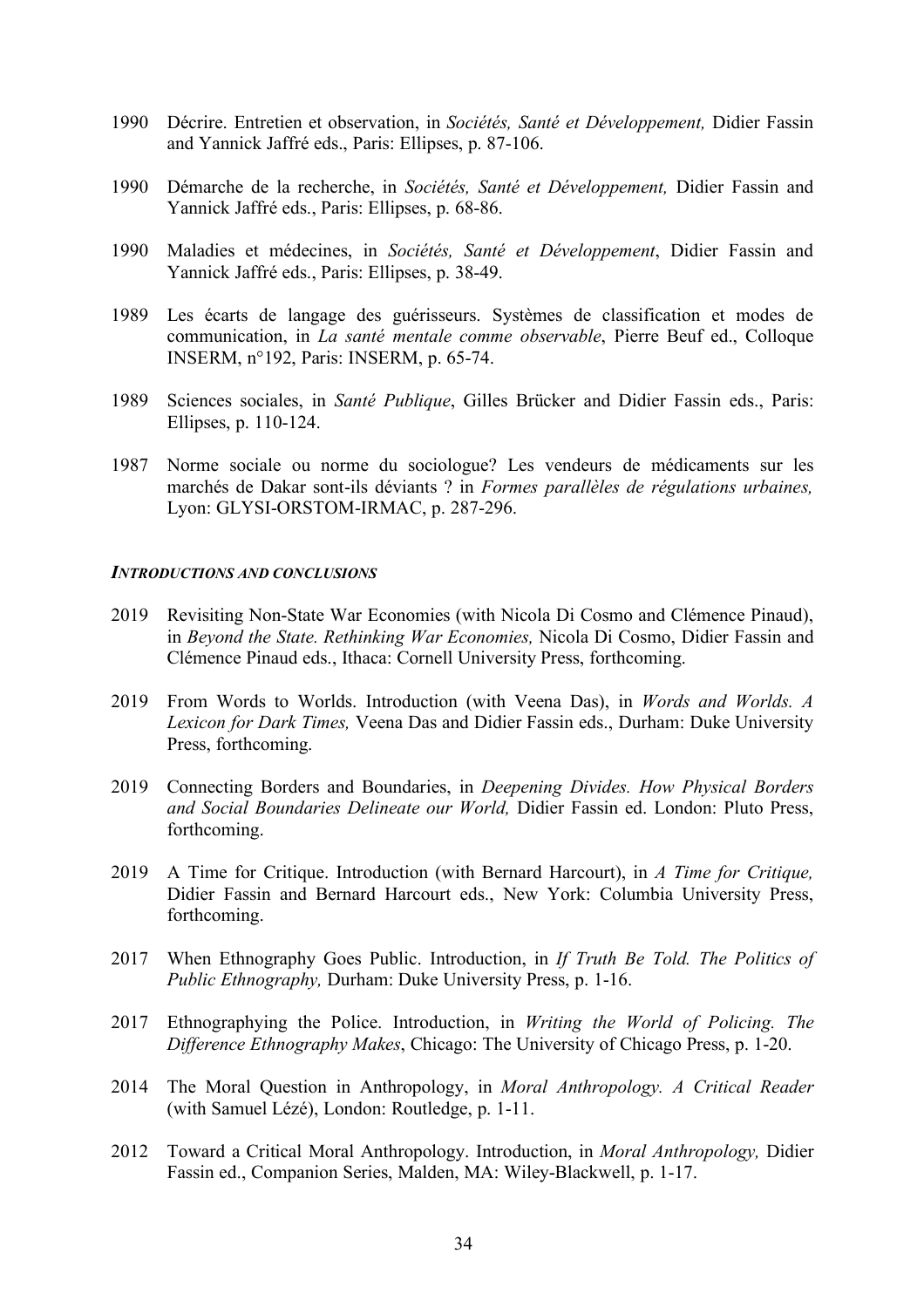- 2012 Défense et illustration des économies morales. Introduction (with Jean-Sébastien Eideliman), in *Économies morales contemporaines*, Didier Fassin et Jean-Sébastien Eideliman eds., Paris: La Découverte, 2012, p. 9-18.
- 2010 Military and Humanitarian Government in the Age of Intervention. Introduction (with Mariella Pandolfi), in *Contemporary States of Emergency. The Politics of Military and Humanitarian Interventions*, Didier Fassin and Mariella Pandolfi eds., New York: Zone Books, p. 9-25.
- 2008 L'inquiétude ethnographique. Introduction, in *Les politiques de l'enquête. Epreuves ethnographiques*, Didier Fassin and Alban Bensa eds., Paris: La Découverte, p. 5-15.
- 2006 A l'ombre des émeutes. Introduction (with Eric Fassin), in *De la question sociale à la question raciale ? Représenter la société française*, Didier Fassin and Eric Fassin eds., Paris: La Découverte, p. 5-16.
- 2006 Eloge de la complexité. Conclusion (with Eric Fassin), in *De la question sociale à la question raciale? Représenter la société française*, Didier Fassin and Eric Fassin eds., Paris: La Découverte, p. 249-259.
- 2005 Les frontières de l'espace moral. Introduction (with Patrice Bourdelais), in *Les constructions de l'intolérable,* Didier Fassin and Patric Bourdelais eds., Paris: La Découverte, p. 7-15.
- 2004 Le gouvernement de la vie, mode d'emploi. Introduction (with Dominique Memmi), in *Le gouvernement des corps*, Didier Fassin and Dominique Memmi eds., Paris: Editions de l'Ecole des hautes études en sciences sociales, p. 9-33.
- 2002 Sida, immigration et inégalité. Nouvelles réalités, nouveaux enjeux (introduction), in Michel Bozon, Véronique Doré, Didier Fassin et al., *Sida, immigration et inégalité. Nouvelles réalités, nouveaux enjeux,* Paris: ANRS, p. 1-11.
- 2001 L'universalisme bien tempéré de la santé publique. Introduction (with Jean-Pierre Dozon), in *Critique de la santé publique. Une approche anthropologique,* Jean-Pierre Dozon and Didier Fassin eds., Paris: Balland, p. 7-19.
- 2001 Entre culture et politique. L'espace problématique d'une anthropologie de la santé. Conclusion (with Jean-Pierre Dozon), in *Critique de la santé publique. Une approche anthropologique,* Jean-Pierre Dozon and Didier Fassin eds., Paris: Balland, p. 343- 353.
- 2000 Connaître et comprendre les inégalités de santé. Introduction (with Hélène Granjean, et al.), in *Inégalités et disparités sociales de santé*, Annette Leclerc, Didier Fassin, Hélène Grandjean, Monique Kaminski, Thierry Lang eds., Paris: La Découverte, p. 13-24.
- 2000 Perspectives pour la recherche et pour l'action. Conclusion (with Hélène Granjean, et al.), in *Inégalités et disparités sociales de santé*, Annette Leclerc, Didier Fassin,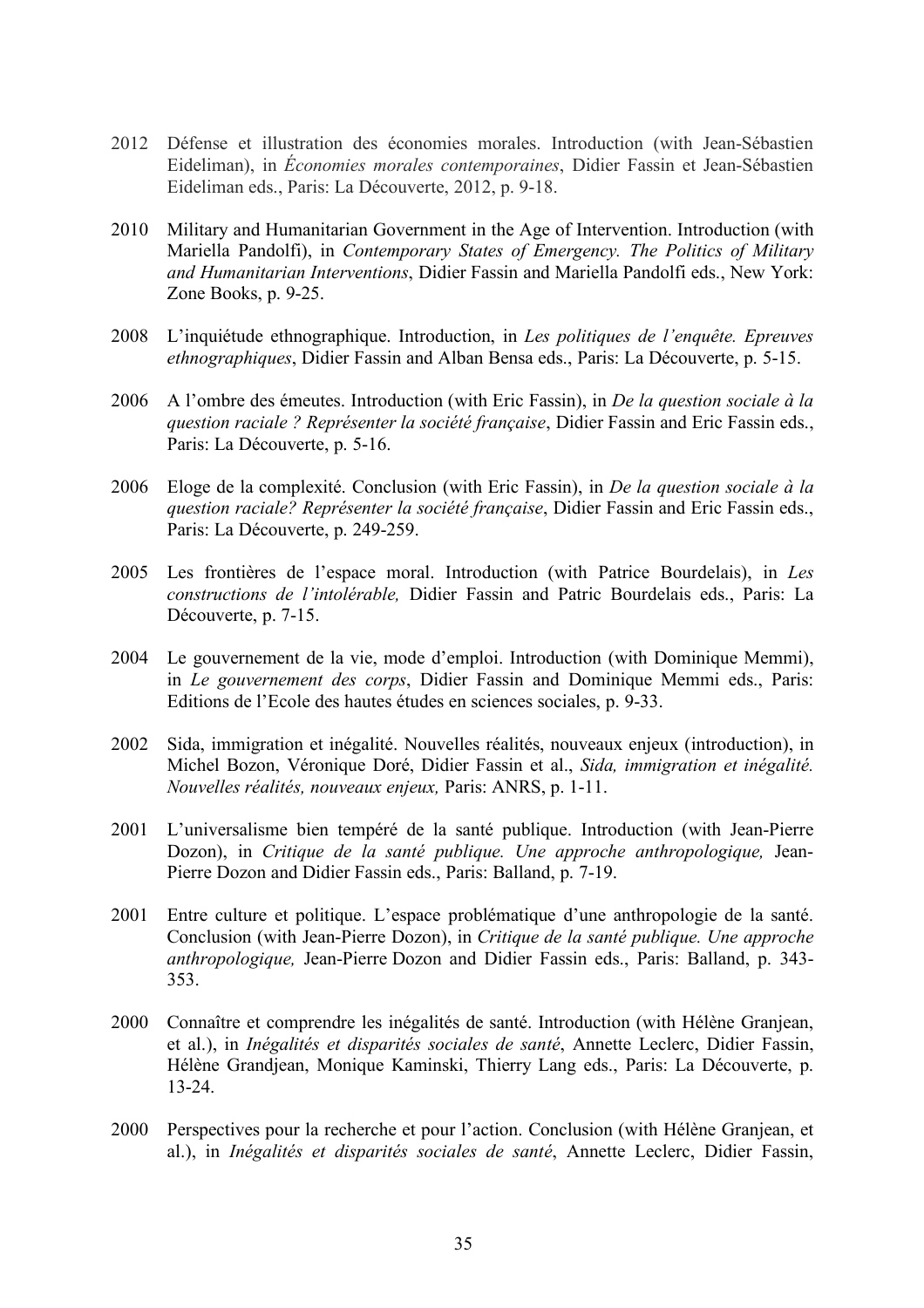Hélène Grandjean, Monique Kaminski, Thierry Lang eds., Paris: La Découverte, p. 429-436.

- 1997 Pour une politique de l'hospitalité. Introduction (with Alain Morice and Catherine Quiminal), in *Les lois de l'inhospitalité. La société française à l'épreuve des sanspapiers*, Didier Fassin, Alain Morice and Catherine Quiminal eds., Paris: La Découverte, p. 663-279.
- 1994 Introduction (with Pierre Aïach), in *Les métiers de la santé. Enjeux de pouvoir et quête de légitimité,* Pierre Aïach and Didier Fassin eds., Paris: Anthropos/Economica, p. 1-7.
- 1992 Mujeres, salud y sociedad. Tiempos de cambio. Introducción, in *Mujeres de los Andes. Condiciones de vida y salud,* Anne-Claire Defossez, Didier Fassin and Mara Viveros eds., Bogotá: IFEA-Universidad Externado de Colombia, p. 17-36.

#### *PREFACES AND POSTFACES*

- 2020 The Political Geography and Moral Economy of Asylum, in *Displacement,* Silvia Pasquetti and Romola Sanyal, Manchester: Manchester University Press.
- 2020 Après avoir souffert, il faut souffrir encore, in *Souffrance en prison,* Franck Violet ed.,
- 2019 Ethnographie à risque, in Alice Goffman, Paris, Seuil.
- 2019 Une archive du temps présent. Préface, in *Capitalisme carcéral,* Jackie Wang, Paris: Éditions Divergences.
- 2019 El gobierno de los pobres. Prólogo, in *La ayuda social en el Chile de los 2000. Una etnografía de las prácticas de asistencia*, Carolina Rojas Lasch, forthcoming.
- 2019 The Age of Security. Postface, in *Futureproof: Security Aesthetics and the Management of Life,* Asher Gherner and Daniel Goldstein eds., Durham: Duke University Press, forthcoming.
- 2018 Signes des temps: l'humanitaire et le sécuritaire. Postface, in *La Raison humanitaire. Une histoire morale du présent,* Paris: Seuil, p. 411-427.
- 2017 Una economía moral de las resistencias populares. Prefacio, in *La política afectada. Experiencia, trabajo y vida cotidiana en Brukman recuperada*, María Inés Fernández Álvarez, Rosario: Protohistoria Ediciones, p. 17-19.
- 2017 Of Things and Men. Postface, in *Tools of Disobedience,* Photographs by Mélanie Veuillet, Zürich: Editions Patrick Frey, p. 108-113.
- 2017 Portrait de l'ethnographe en critique. Postface, in *L'Ombre du monde. Une anthropologie de la condition carcérale* (2<sup>nd</sup> edition), Didier Fassin ed., Paris: Seuil, p. 567-589.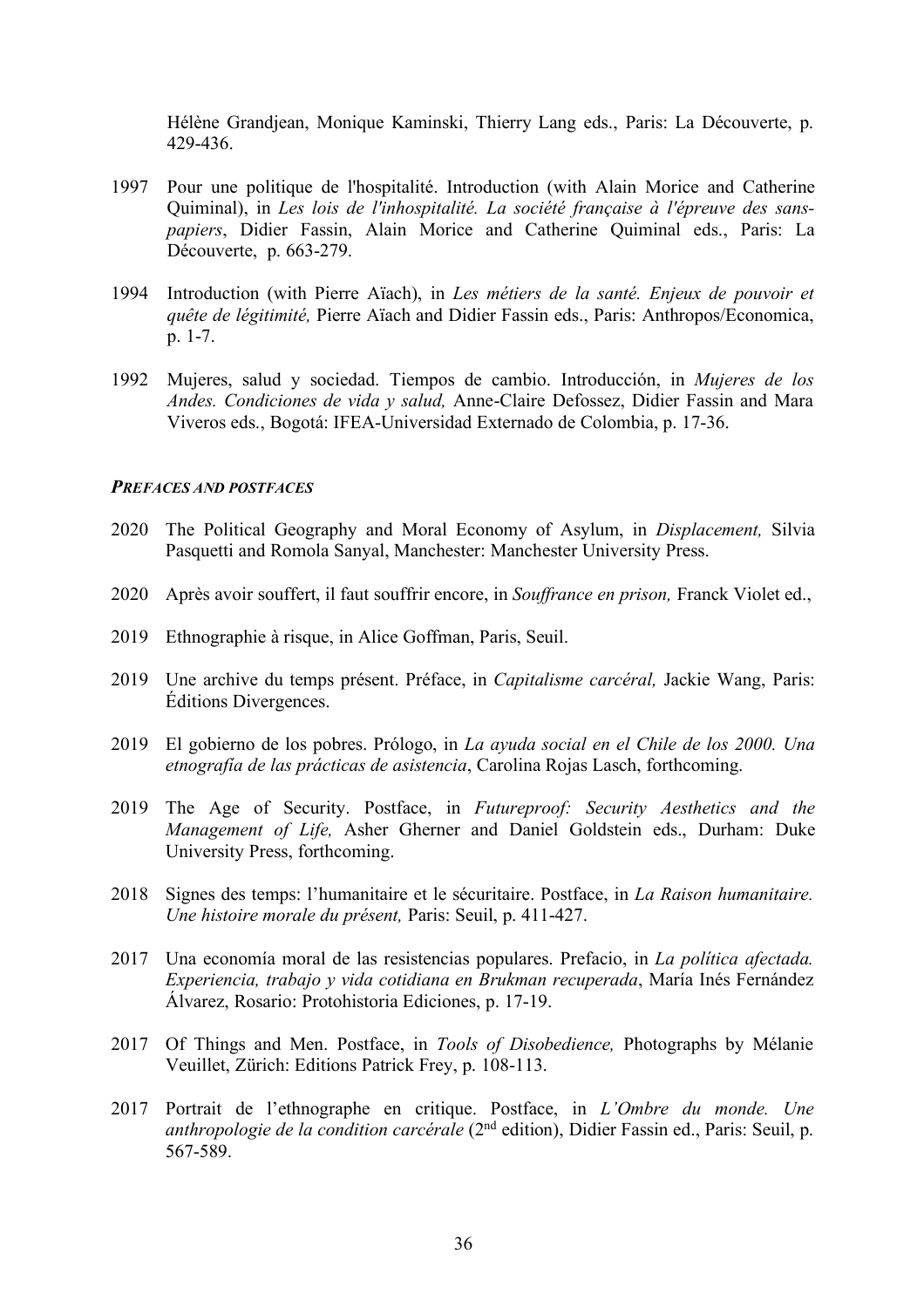- 2016 Un temps retrouvé. Préface, in *Je me souviens,* Valérie Manns and Karine Bouvatier eds., Herblay: Arcane, p. 11-12.
- 2015 La vie publique des livres. Postface, in *La Force de l'ordre. Une anthropologie de la police des quartiers* (2<sup>nd</sup> edition), Didier Fassin ed., Paris: Seuil, p. 367-388.
- 2012 L'obsession des frontières. Préface, in *Les nouvelles frontières de la société françasie,* Didier Fassin ed., Paris: La Découverte, 2nd edition, p. i-vii.
- 2011 Celles par qui le changement arrivent. Postface, in *Les Suds face au sida. Quand la société civile se mobilise,* Fred Eboko, Frédéric Bourdier, Christophe Broca eds., Paris: IRD Éditions, p. 395-398.
- 2010 La mortalité comme instrument biopolitique. Préface, in *Enregistrer les morts, identifier les surmortalités. Une comparaison Angleterre, Etats-Unis et France*, Carine Vassy, Richard Keller and Robert Dingwall eds., Rennes: Presses de l'Ecole des hautes études en santé publique, p. 1-6.
- 2010 Un engagement réfléchi. Préface, with Jean-François Delfraissy, in *Se confronter aux terrains. Expériences et postures de recherche*, Fanny Chabrol and Gabriel Girard eds., Paris: ANRS, p. IX-X.
- 2007 Minima ethica. Préface, in *Equité et mise en œuvre des politiques de santé au Burkina Faso*, Valéry Ridde, Paris: L'Harmattan, p. 15-18.
- 1997 Les politiques de la médicalisation. Avant-Propos, in *L'ère de la médicalisation*, Pierre Aïach et Daniel Delanoé eds., Paris: Anthropos/Economica, p. 1-13.

### *INTERVIEWS*

- 2017 Gouverner les vies (by Xavier Molénat), in *Michel Foucault. L'homme et l'œuvre*, Héloïse Lhérété ed., Auxerre : Sciences Humaines éditions, p. 14-145.
- 2016 Une anthropologie politique et morale de la question sociale. De la culture de la pauvreté à la critique de la domination (by Mathieu Trachman), *Communications,* special issue Pauvretés, 98: 147-158.
- 2015 Les sciences sociales comme présence au monde (by Nicolas Duvoux and Mathieu Trachman), *La Vie des idées,* http://www.laviedesidees.fr/Les-sciences-socialescomme-presence-au-monde.

### **ORAL PRESENTATIONS**

# *NAMED LECTURES*

2019 Of Plots and Men. The Heuristics of Conspiracy Theories, *Eric Wolf Lecture,* University of Vienna, Vienna, 24 October.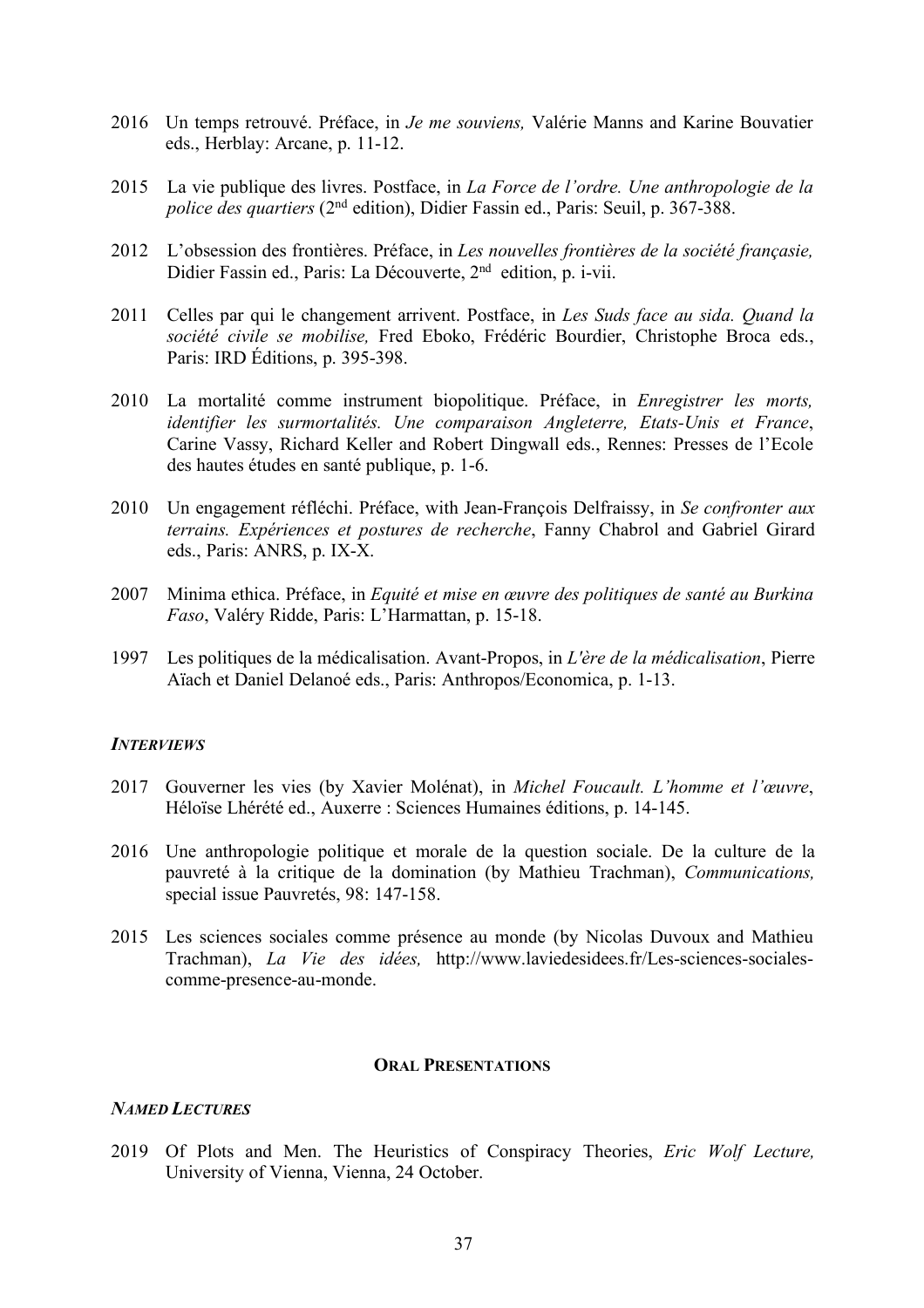- 2019 Forms of Life. Can Philosophical Concepts Help Us Understand the Condition of Exiles? *Harald Grimen Memorial Lecture,* Oslo Metropolitan University, Oslo, 22 October.
- 2018 A New Age of Anxiety? Rethinking Crisis in the Contemporary World, *Nomis Distinguished Scholar Award Lecture,* Zürich, 4 October.
- 2018 Of Peepholes and People. The Moral and Political Life of Things in Prison, *Melvin Tumin Lecture,* Princeton University, Princeton, 27 September.
- 2018 Between Resentfulness and Ressentiment. An Inquiry into a Negative Passion, *Inaugural Lemkin Lecture*, Rutgers University, Newark, 17 April.
- 2018 Une économie morale du châtiment. *Conférence inagurale de la Chaire Henri Janne*. Université Libres de Bruxelles, Brussels, 27 February.
- 2016 Asile: La fin d'une illusion? *Eugène Fleischmann Lectures,* Musée du Quai Branly, Paris, 25 November.
- 2016 Life: A Critical Anthropology (Lecture 1: Forms of Life, Lecture 2: Ethics of Life, Lecture 3: Politics of Life), *The Adorno Lectures*, Institut für Sozialforschung, Frankfurt, 15-17 June.
- 2016 The Will to Punish (Lecture 1: What is Punishment? Lecture 2: Why Punish and Whom?), *The Tanner Lectures on Human Values*, University of California, Berkeley, 12-14 April.
- 2014 Humane, All Too Humane. Ethics and Politics of Humanitarianism, *Christian Michelsen Annual Lecture*, Christian Michelsen Institute, Bergen, 14 March.
- 2013 A Critical Moral Anthropology of Migration and Displacement, *A.W. Mellon Public Lecture,* University of Witwatersrand, Johannesburg, 21 May.
- 2012 Policing the *Banlieues.* An Ethnography of French Anticrime Squads, *Frans Boas Lectures Series,* Columbia University, 28 November.
- 2012 Why Ethnography Matters for Democracy, *First Walter Goldschmidt Lecture,* University of California Los Angeles, 30 May.
- 2012 On Resentment and Ressentiment, *Roger Allan Moore Lecture,* Harvard Medical School, 3 February.
- 2011 The Vanishing Truth of Asylum, *Elisabeth Colson Lecture for the 60th Anniversary of the Geneva Convention on Refugees*, Center for Refugee Studies, Oxford University, 15 June.
- 2011 Humanitarian Reason: A Moral Economy of our Time, *Munro Lecture,* School of Social & Political Science, the University of Edinburgh, 17 March.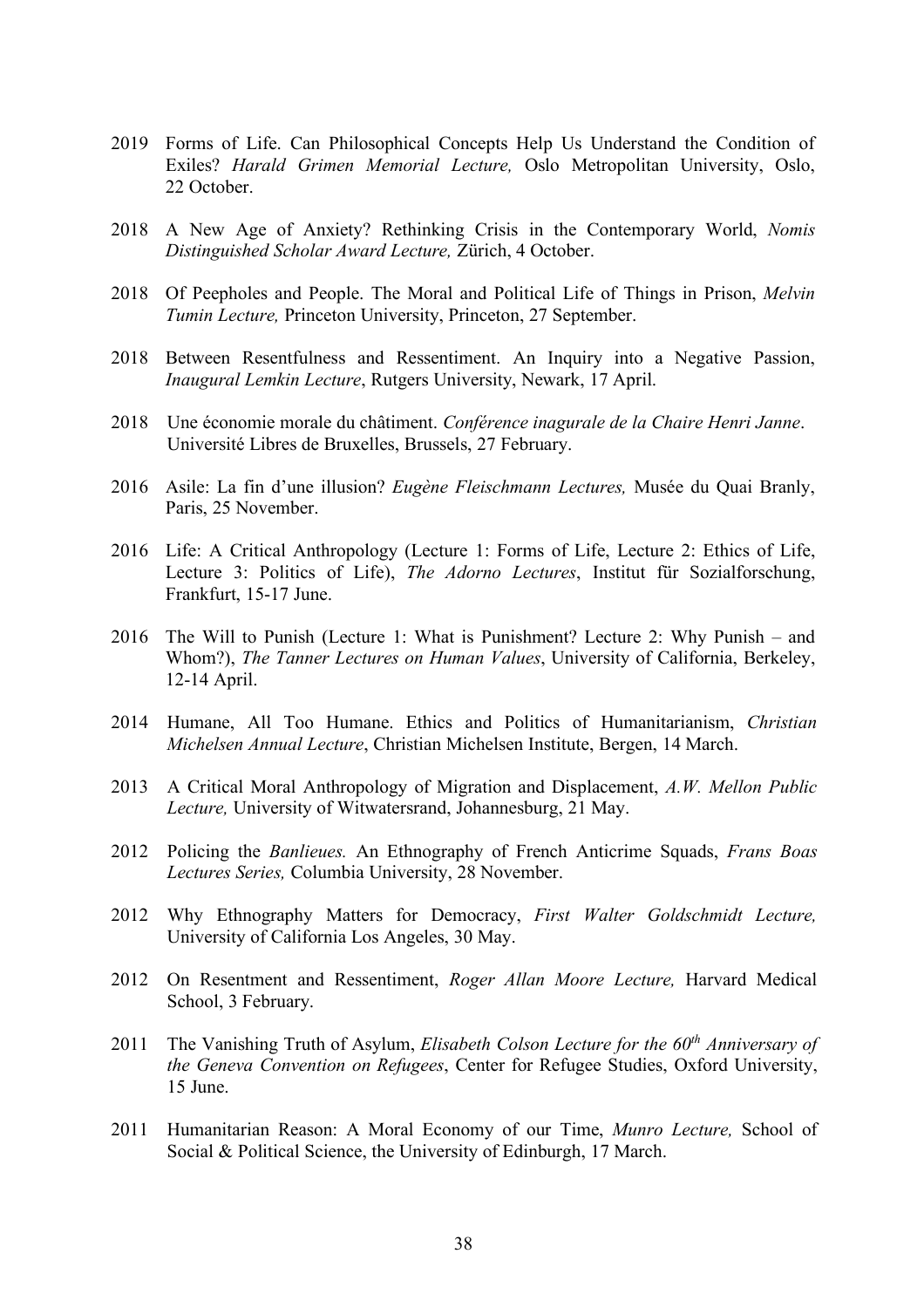2010 Of Words and Wounds. The Thin Evidence of Asylum Seekers, *Pembroke Lecture,* Brown University, 2 March.

#### *KEYNOTE LECTURES*

- 2019 Forced Exile as a Form of Life, *Conference Borders of Humanitarianism. Ethnographic Perspectives on Reconfigurations of Contemporary Europe,* Institut für Europäische Ethnologie, Humboldt University, Berlin.
- 2019 In the Shadow of the City. Planetary Punitivescape. *The Academy of Global Humanities and Critical Theory,* Bologna, 5 July.
- 2019 Vers un autre approche de la santé des migrants, *Institut Convergence Migrations,* Université Paris Diderot, Paris, 12 June.
- 2017 Une exigence démocratique, *Conference for the 10th Anniversary the French Ombudsman for Prisons,* Senate, Paris, 17 November.
- 2017 Global Forms of Life. Rethinking the Refugee Question in Europe and Africa, *Lezione Magistralis, International Program on Global Culture,* Universitá di Bologna, 15 November.
- 2017 Policing as Punishment, *Under the Gun: Conference on State Violence and Black Populations,* University of Pensylvania, 20 October.
- 2017 Critique of Punitive Reason, *Critical Criminology Conference,* University of Ottawa, 4 May.
- 2017 Blow Up. Ethnography as Exposure, *American Ethnological Society Conference,*  Stanford University, 30 March.
- 2016 The Endurance of Critique, *14th Biennal Conference of the European Association of Social Anthropologists,* "Anthropological legacies and human futures," Milan, 20 July.
- 2016 The Rise and Fall? of Carceral Society, *Authority and Political Technologies Conference 2016,* "Biopolitical Matters," University of Warwick, 14 June.
- 2016 When Ethnography Goes Public, *6th Ethnography and Qualitative Research Conference*, Bergamo, 10 June.
- 2015 Dissolve: A Modest Proposal to Rethink Global Health, *Global Health and Medical Humanities Initiative Lecture*, Massachusetts Institute of Technology, 18 September.
- 2015 The Moral Economy of Asylum, *Seminar on Ethical Subjects*, Rutgers University, 15 September.
- 2015 Noticias del Campo. Una defense e ilustracion de la etnografia, *Primer Congreso Internacional de Antropologia Ibero-Americana,* Madrid, 7 July.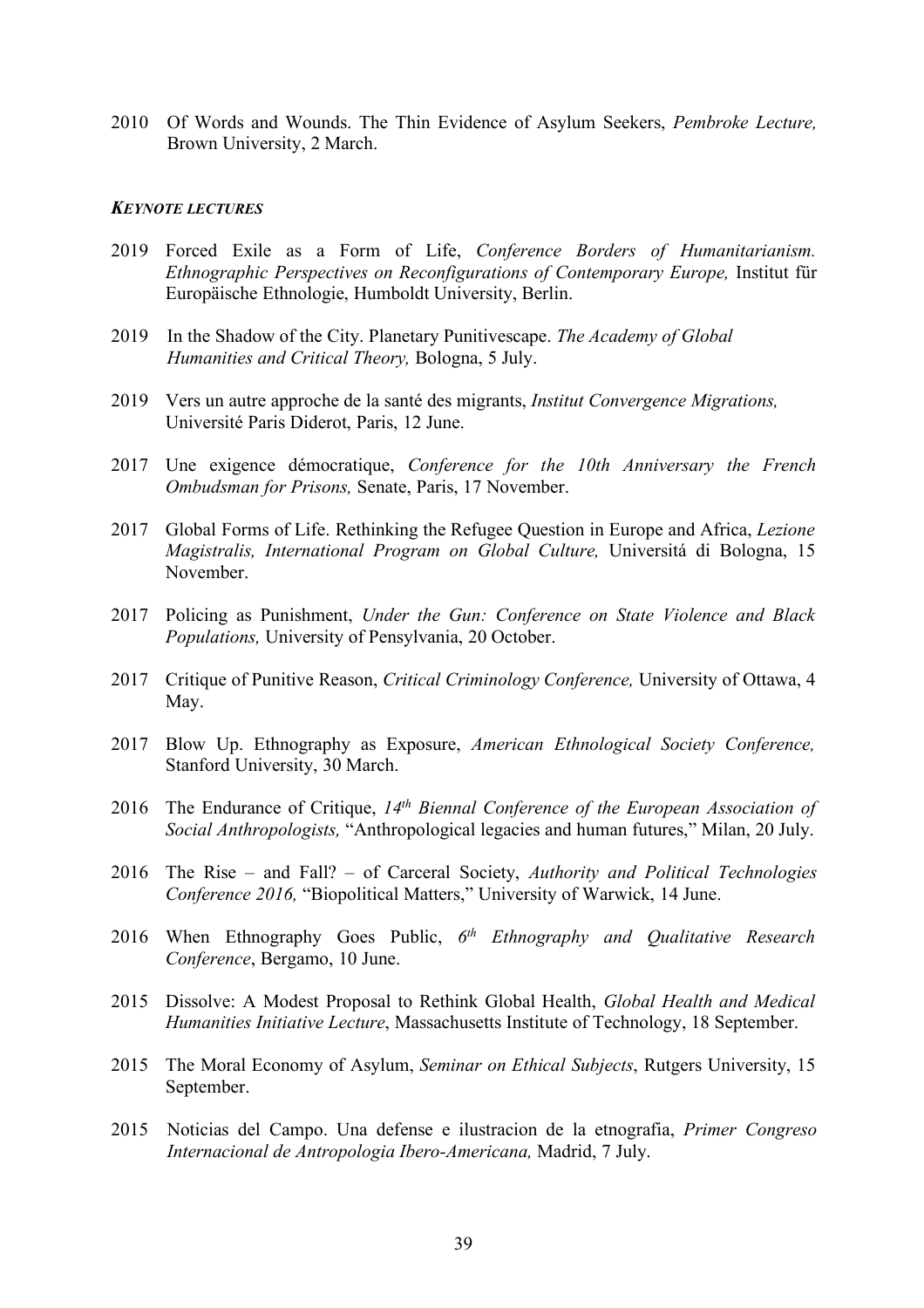- 2015 In Search of Global Health, *From International to Global: Knowledge, Diseases and the Postwar Government of Heath,* Inserm-ERC, Paris, 12 February.
- 2014 The Discreet Charm of Police Ethnography*, British Society of Criminology Annual Conference,* Liverpool, 11 July.
- 2014 What Is (a) Life Worth? Biolegitimacy and Inequality, *Nicholson Lecture,* The Unit for Criticism and Interpretive Theory, University of Illinois, Urbana-Champaign, 9 May.
- 2014 The Uncertain Promises of Ethnography, *CASCA, Canadian Anthropological Society,* York, 30 April.
- 2014 Heart of Goodness. Reflections on Contemporary Humanitarianism, *Hunanitarianism Conference,* University of Chicago, Chicago, 25 April.
- 2014 El gobierno humanitario, *Inaugural Lecture, Nuevo Programa de Antropologia,* Universidad Catolica, Santiago de Chile, 8 April.
- 2014 La recherche peut-elle contribuer à réduire les inégalités sociales de santé? *Keynote*  Lecture, 50<sup>th</sup> Anniversaire de l'Inserm, La Sorbonne, Paris, 3 April.
- 2013 A Critical Anthropology of Inequality, *USP Conference Humanities 2013: Emancipações*, Universidade de São Paulo, São Paulo, 30 October.
- 2013 Crítica de la razón humanitaria, *Inaugural Lecture. Maestria de Antropología,* Universidad Los Andes, Bogotá, 8 October.
- 2013 What is Critique? An Anthropological Perspective, *12th European Association of Social Anthropologists Conference,* Nanterre, 11 July.
- 2013 AIDS and the Politics of the Social Sciences, *2nd International Conference for the Social Sciences and Humanities in HIV*, Paris, 7 July.
- 2013 The Multiple Truths of Asylum, *International Symposium on Asylum,* University of Witwatersrand, Johannesburg, 5 June.
- 2013 The Politics and Ethics of Humanitarianism, *60th Anniversary Faculty of Health Sciences,* American University of Beirut, 20 May.
- 2013 The Age of Refugees. Between Asylum and Humanitarianism*, International Conference Breaking and Making Humanitarianism,* The University of Hong Kong, 25 April.
- 2013 Breve Storia della Sanita Pubblica et Cinque Lezioni di antropologia medica, *Primo Convegno Nazionale della Societa Italiana de Antropologia Medica,* Sapienza Universita, Rome, 22 February.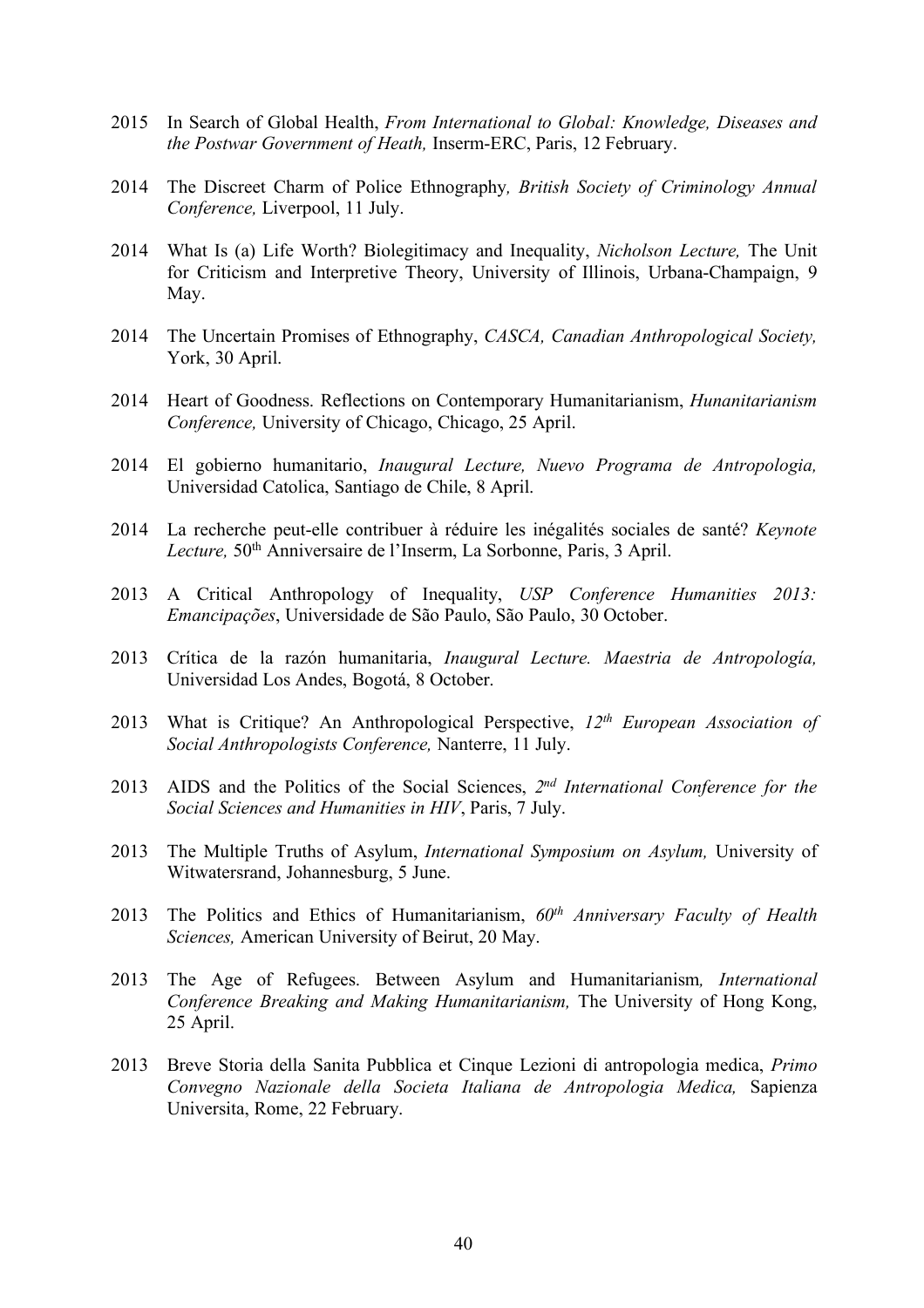- 2012 The Precariousness of Asylum. Global Issues, Local Challenges, *Forced Migration, Mobilities and Humanitarianism in Australia and Beyond Symposium,* Swinburne University of Technology, 12 November.
- 2012 Humanitarianism: A Politics of our Time, *Humanitarian Futures Conference,* Peking University, 25 May.
- 2012 The Changing Landscape of Asylum. A Global Perspective, *Imigrantes e Refugiados. Deslocamentos em um Mundo em Crise Conference*, Centro Cultural Banco do Brasil, São Paulo, 1 May.
- 2011 The Trace: Violence, Truth and the Politics of the Body, *The Body and The State Conference,* the New School for Social Research, 10 February.
- 2010 The Reason of Humanitarianism. *Institute for Global Law and Economic Policy Workshop,* Harvard Law School, Harvard University, 3 June.
- 2009 Global Health, *Conference Medical Anthropology at the Intersections: Celebrating 50 Years of Interdisciplinarity,* Yale University, 25 September.
- 2008 Conspiracy Theories and Nationalist Ideologies. The Global Politics of Infections, *Keynote Speech, 18th European Congress of Microbiology and Infectious Diseases*, Barcelona, 19-20 April.
- 2006 The Embodied Past. Reconciliation and Resentment in Post-apartheid South Africa, Conférence d'ouverture, *Conference of the European Association of Social Anthropology*, Bristol, 18 September.
- 2002 The Political Anthropology of AIDS in Southern Africa, *3rd EMBL/EMBO Conference on Science and Society*, European Molecular Biology Organization, Heidelberg, 8-9 November.
- 2002 Des réseaux sociaux au capital social. Le succès ambigu des transferts conceptuels de la sociologie vers l'épidémiologie, *25e Congrès de l'ADELF, Association des épidémiologistes de langue française*, Toulouse, 19 September.
- 2000 Le culturel et le politique, *Colloque Sida et immigration. Questions à la recherche*, ANRS, Paris, 9 October.
- 2000 Quels enjeux de la santé publique? *Congrès national des Observatoires régionaux de la santé*, Nantes, 28 September.
- 1999 La production locale de la santé publique, *Colloque Politique des corps et gouvernement des villes*, CNRS, Paris, 21-22 January.
- 1999 La globalisation et la santé. Quels enjeux pour l'anthropologie? *Colloque Anthropologie des systèmes de santé*, AMADES, Paris, 6-8 January.
- 1998 Global Health and Social Sciences*, International Symposium on Social Science and Globalization in Africa*, CODESRIA, Johannesburg, 14-18 September.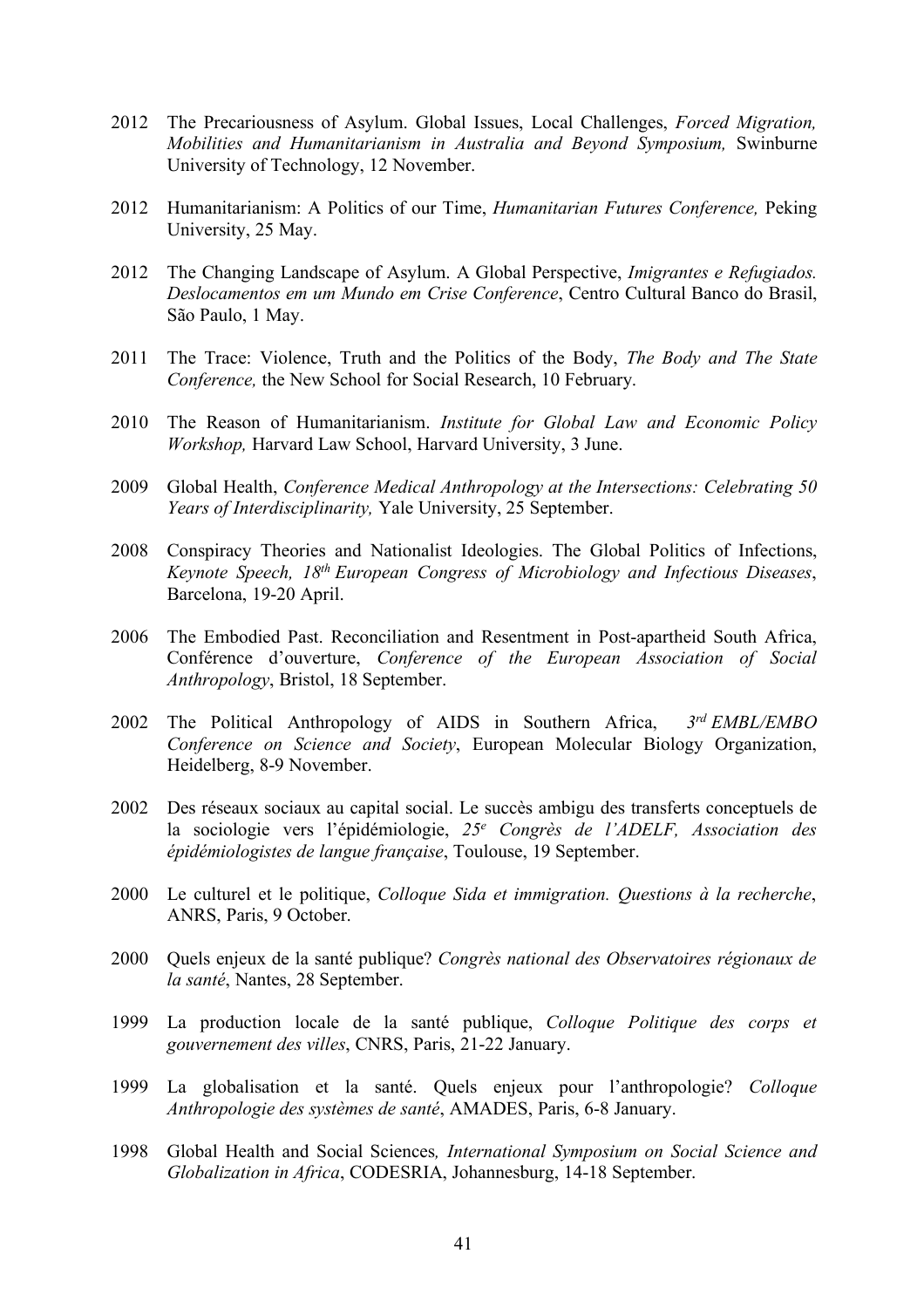- 1998 Sida et immigration. Une apolitique de santé publique, *Colloque international Le sida en Europe:Nouveaux enjeux pour les sciences sociales*, UNESCO, Paris, 12-15 January.
- 1997 El hombre sin derecho. Una figura antropológica de la globalización, *VIII Congreso de antropología en Colombia*, Bogota, 5-7 December.
- 1996 Les lois de l'inhospitalité. La précarisation des étrangers comme problème de santé publique, *Colloque international Santé, précarité et vulnérabilité en Europe*, UNESCO, Paris, 15-16 November.

### *INVITED LECTURES*

- 2019 Those Obscure Objects of Prison Worlds. An Ethnography of Carceral Materiality, *University of Oslo,* Oslo, 23 October.
- 2019 Critique of Punitive Reason. *Friends Lecture*. Institute for Advanced Study, Princeton, 8 May.
- 2019 What the So-Called Migrant Crisis Tell us about Crisis? *University of Copenhagen,* Copenhagen, 28 March.
- 2019 Blow Up. A Critical Approach to Ethnographic Exposure, *University of Vienna,* 27 March.
- 2018 Anti Anti-Humanism. Notes on the Social Life of Things in Prison, *Anthropology Department, Cambridge University,* 2 November.
- 2018 The Police Are the Punishment, *Institute of Criminology, Cambridge University,* Cambridge, 1 November.
- 2018 Revisiting Thing Theory. An Ethnography of Prison Worlds, *University of Prague,* 31 October.
- 2018 Of Things and Men. A Social Anthropology of the Material World of Prisons, *Lehigh University,* 22 October.
- 2018 Crisis. A Critique, *Università di Siena,* 2 October.
- 2018 Crítica de la razón punitiva, *Universidad Católica*, Santiago, 7 September.
- 2018 El momento punitivo, *Universidad de la República,* Montevideo, 4 September.
- 2018 Castigar. Una passion contemporánea, *Universidad de Buenos Aires,* Buenos Aires, 31 August.
- 2018 The Moral Work of Law Enforcement, *Normal University,* Beijing, 28 May.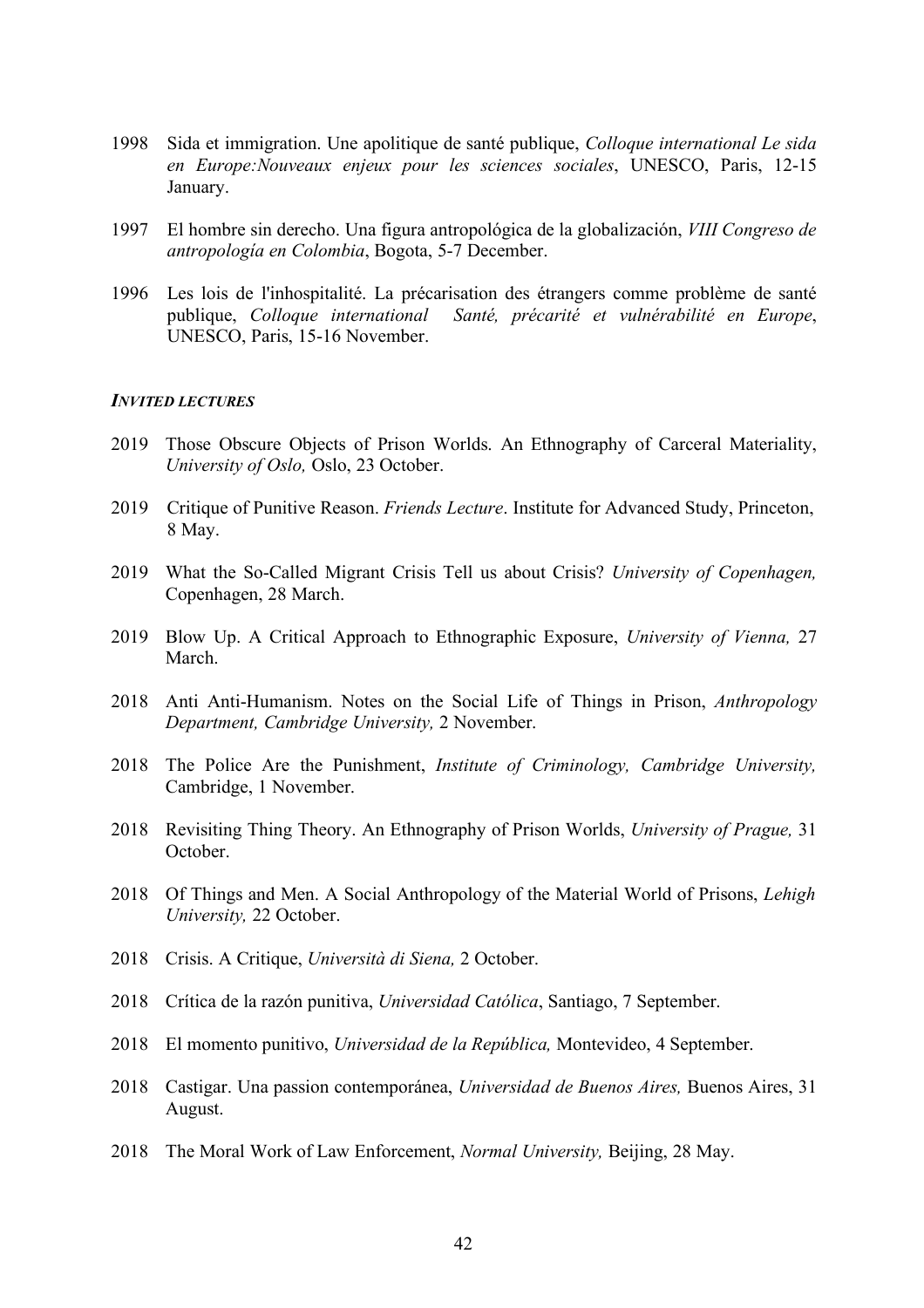- 2018 A Defense and Illustration of Ethnography, *Tongji University,* Shanghai, 25 May.
- 2018 Contemporary Forms of Life. Rethinking the Refugee Question Globally, *University of Science and Technology of China,* Chengdu, 21 May.
- 2018 Le désir de punir. Une anthropologie du châtiment, *Institut d'études avancées de Paris,* Paris, 2 March.
- 2018 À la recherche de la santé globale. Leçons d'Ebola et de quelques autres épidémies, *Collège de France,* Paris, 15 January.
- 2017 The Moral Economy of Resentment, Fung Program, *Princeton University*, Princeton, 7 December.
- 2017 Ethnography as Critical Exposure, *Max Planck Institut für ethnologische Forschung Lecture Series*, Halle, 10 October.
- 2017 Penser les questions morales, *Lecture at the Laboratoire Méditerranéen de Sociologie,*  Aix-Marseille Université, 30 May.
- 2017 Rethinking Punishment, *Program in Geography and Environment,* London School of Economics and Political Science, London, 16 February.
- 2017 Critique of Punitive Reason, *Distinguished Visitor Events Series,* University of Cambridge, Cambridge, 15 February.
- 2016 Prison Is the New Asylum. Mental Health and the Carceral Condition, *Simmons Center for Biology,* Institute for Advanced Study, Princeton, 12 December.
- 2016 Reframing Punishment, *New York Academy of Arts and Science,* Lecture Series Framing, 14 October.
- 2016 The Punitive Moment, *Initiative für deb Rückbau von Gefängnissen,* Goethe Universität, Frankfurt, 16 June.
- 2016 The Carceral Condition in a Punitive Time, *Social Critiques of Law Program,* University of Kent, 13 June.
- 2016 Les mondes de la prison. *Conférences du Campus Condorcet,* Aubervilliers, 11 January.
- 2015 From Right to Favor. The Moral Economy of Asylum in Contemporary Society, *Einstein Forum-Berlin Colloquia on Contemporary History,* 3 December.
- 2015 The Birth of Public Health. A French History, *Global Health Series Medicine Grand Rounds*, Washington University at St. Louis, 5 November.
- 2015 The Moral Life of the State. *Max Planck Institute for Foreign and International Criminal Law,* Freiburg, 23 June.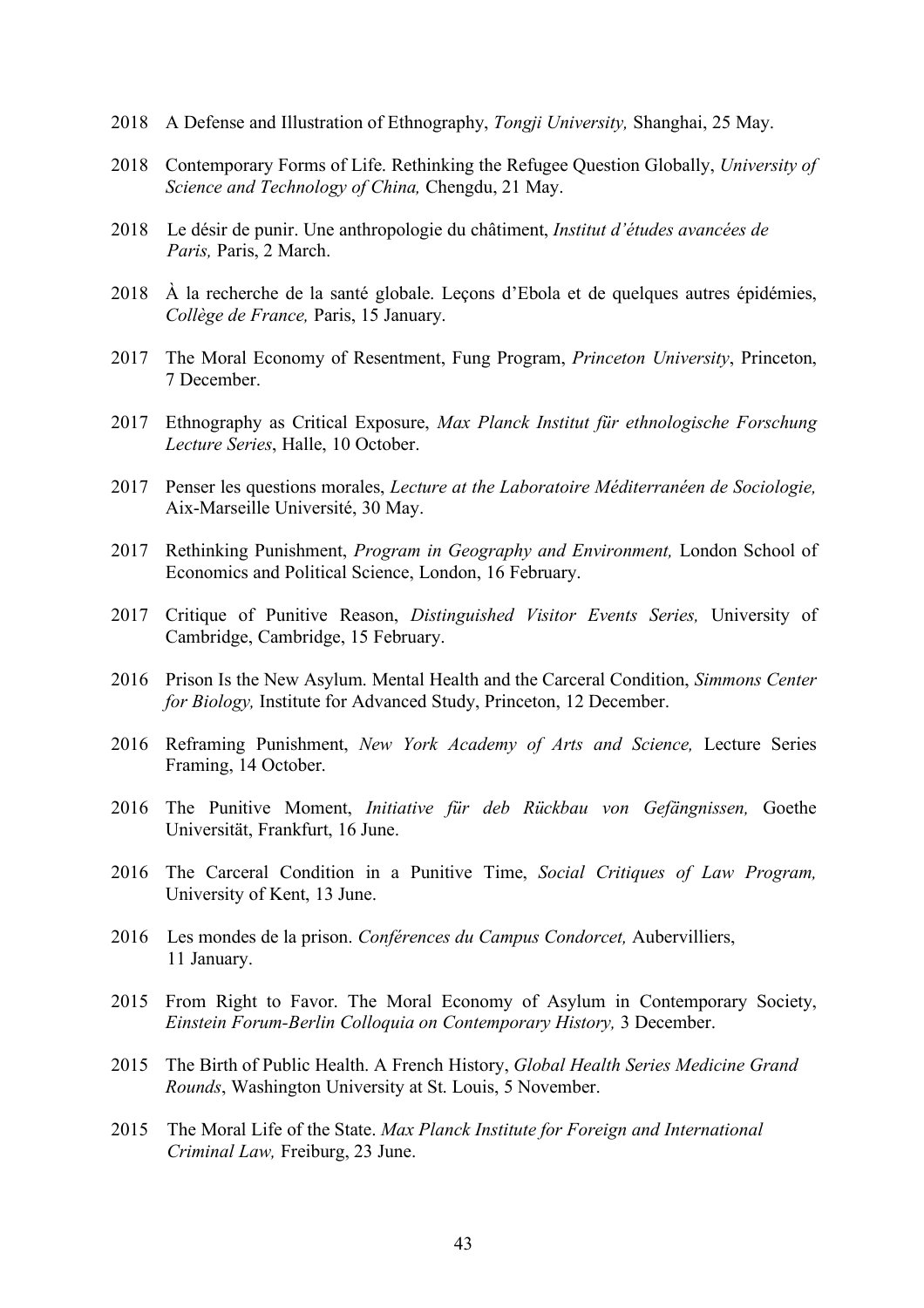- 2014 The Empire of Goodness. Reflections on Humanitarianism*, In Between: Humanitarian Relationships in Post-Conflict Care,* University of Leuven, 14 November.
- 2014 What is a Life Worth? The Genealogy and Anthropology of Inequality,*The Rapoport Center for Human Rights and Justice,* University of Texas at Austin, 22 October.
- 2014 Humano, demasiado humano? Etica y politica de lo humanitario, *Fundacion OSDE,* Buenos Aires, 23 September.
- 2014 Qué nos aprende una etnografia de la policia? *Public Lecture,* Programa de Antropologia, Universidad Católica, 8 April.
- 2014 The Politics of Humanitarianism, *Series Perspectives on Humanitarianism,* Franklin & Marshall College, 4 March.
- 2013 Razón humanitaria, *Public Lecture,* Escola de Saúde Pública, Universidade de São Paulo, São Paulo, 29 October.
- 2013 Tristes banlieues. A Critical Ethnography of Urban Policing, *Public Lecture,* Programa de Antropologia Social, Museu Nacional, Rio de Janeiro, 29 October.
- 2013 Qué Pasó en la Pequeña Colombia? Una Etnograpfia Crítica de la Policía, *Public Lecture*, Universidad Nacional, 9 October.
- 2013 Policing the Poor. The Moral Work of the Anticrime Squads, *Public Lecture,* Frankfurter Kunstverein, Frankfurt, 25 June.
- 2013 The Politics and Ethics of Resentment, *Public Lecture,* Faculty of Social Sciences, Goethe Universität, Frankfurt, 24 June.
- 2013 The Birth of Public Health. A Contemporary Story, *Public Lecture,* University of Hong Kong, 24 April.
- 2013 The Arduous Path of Refugees in the Changing Landscape of Asylum, *Faculty Public Lecture,* Institute for Advanced Study*,* 3 April.
- 2013 The Denial of Racial Discrimination, *Annual Distinguished Lecture on Europe,* University of Michigan, Ann Arbor, 29 January.
- 2012 Économies morales contemporaines, *Conférence sur les économies morales contemporaines,* École des Hautes Études en Sciences Sociales, Marseilles, 21 December.
- 2012 The Police and the Projects. An Ethnography of State Violence, *Institute for International Law and the Humanities Twilight Lectures,* The University of Melbourne, 14 November.
- 2012 Économies morales et politiques libérales. Comment les institutions traitent leurs publics, *Série Corps pouvoir et biopolitique,* Université de Montréal, 30 October.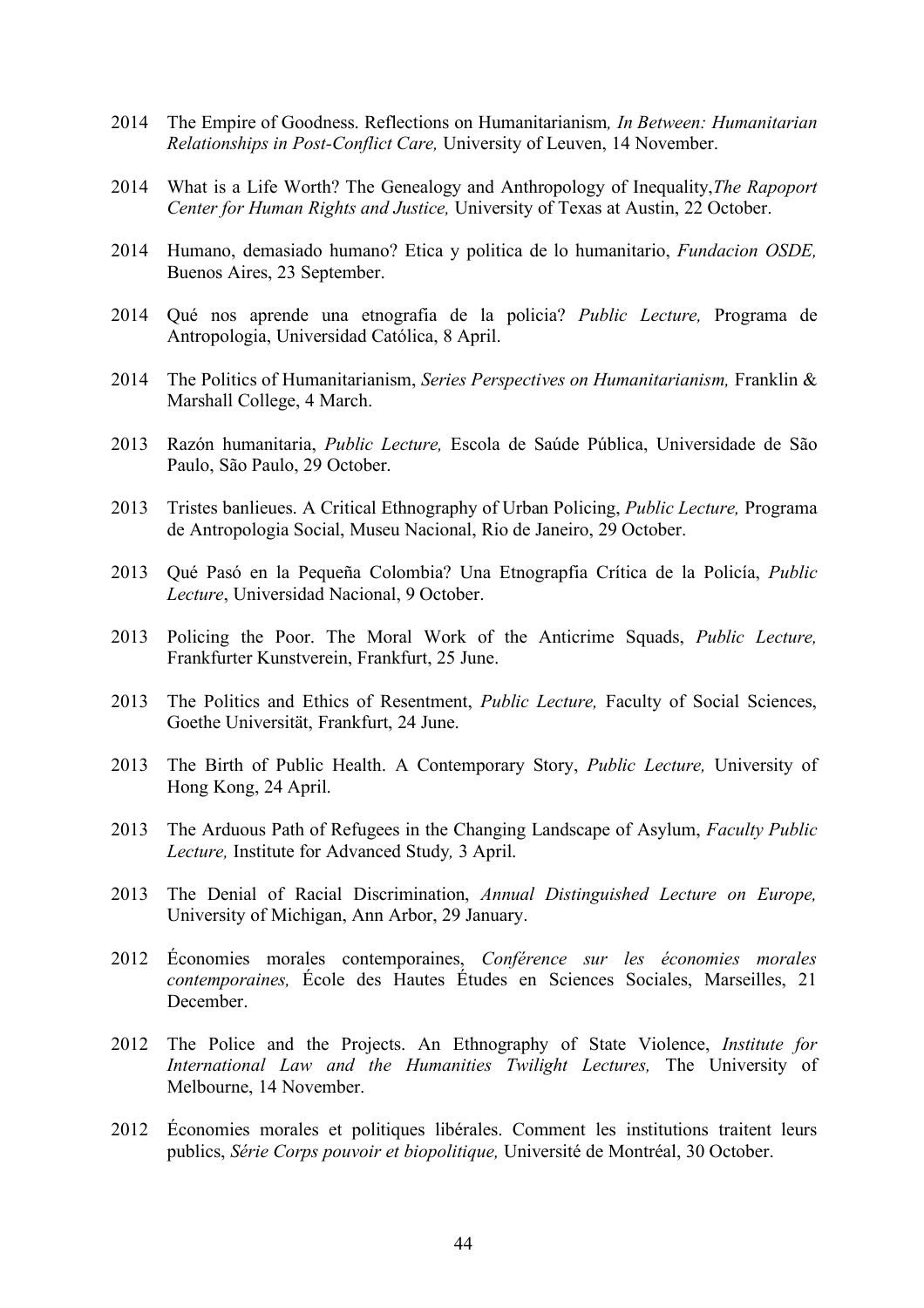- 2012 Is There Life Between Riots? The Everyday Policig of the French Banlieues, *Institute of French Studies Series on the State,* New York University, 19 September.
- 2012 The Global Condition of Asylum, *Medicine and Humanities Series,* The University of Hong Kong, 23 May.
- 2012 The Politics of Humanitarianism, *Public Lectures Series of the Institute for International Humanitarian Affairs*, Fordham University, 23 April.
- 2011 In the Heart of the State. The Moral Economies of Justice, *Society for the Anthropology of Europe & Political and Legal Anthropology Society Distinguished Lecture*, Montreal, 18 November.
- 2011 Towards a Critical Moral Anthropology, *Anthropology Lecture Series*, Harvard University, 7 November.
- 2011 What is Engagement Today? *Walls and Bridges,* Villa Gillet, The Aperture Gallery, New York, 11 April.
- **2011 Of Trace and Truth: The Precarious Imprint of Violence on Bodies,** *Social Studies of Medicine Symposium,* McGill University, 5-6 April.
- 2010 The Humanitarian Politics of Testimony, *Geographies of Aid Intervention in Palestine Conference*, Birzeit University, 27 September.
- 2010 Conspiracy Theories in Medicine, *Conference for the 80th Anniversary of the Institute for Advanced Study*, 25 September.
- 2010 Critical Ethnography of Global Health, *Ethnography and Social Change Conference: Robert Wood Johnson Health and Society Scholars Program,* Columbia University, 24 September.
- 2010 The Problem with Humanitarianism: Towards a Critical Moral Anthropology, *Department of Anthropology and The Gallatin School*, New York University, 16 September.
- 2010 Thinking Commitment as an Object, *Committing Anthropology Conference,* The New School for Social Research Department of Anthropology, 23 April.
- 2010 Heart of Humaneness: An Exploration into Humanitarianism, *Anthropology Colloquium Series,* University of Toronto, 19 March.
- 2010 What's Missing When We Say 'Global Health'? *Global Health Colloquium,* Princeton University, 5 March.
- 2010 Critique of Humanitarian Reason, *Public Lecture,* Institute for Advanced Study*,* 17 February.
- 2008 Humanitarianism as Value, *Conference on Global Values for Global Health*, University of California, Berkeley, 5-6 May.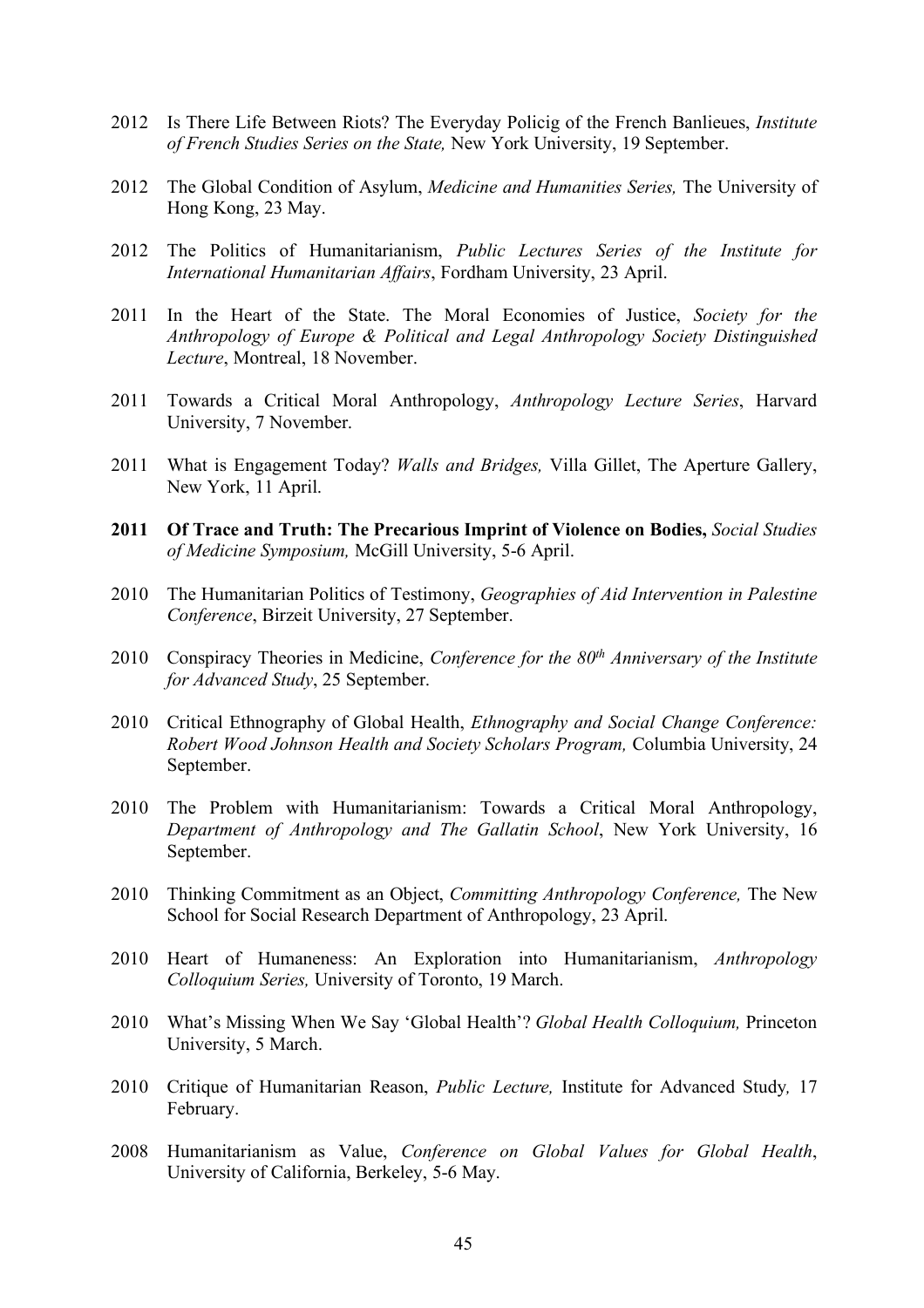- 2008 When Critique Goes Critical. The Morals of Humanitarianism and the Politics of Anthropology*, Between Politics and Ethics,* School of Advanced Research, Santa Fe, 8-14 March.
- 2007 France Discovers Race. The 2005 Riots as Social Problematization, *Conference on Violence and the Post-Colonial Welfare State in France and Australia,* University of Sydney, 18 October.
- 2007 That Obscure Object of Life, *Conference The State of Governmentality. Current Issues and Future Challenges*, University of Leipzig, 14-15 September.
- 2007 Local Worlds, Private Lives, Public Engagements. Ethnography of an Anti-Crime Squad in France, *Conference Reinhabiting the Local*, Johns Hopkins University, Baltimore, 15-16 May.
- 2007 Race in France After the Riots (with Eric Fassin), *Center for the Study of Race and Ethnicity,* Columbia University*,* New York, March.
- 2007 The Humanitarian Politics of Testimony, *Conference on Culture and Mental Health Power, Affect and Subjectivity*, Harvard University, 22-23 February.
- 2007 Borders and Boundaries. The New Frontiers of French Society*,* Université Humboldt de Berlin, 1 January.
- 2006 Gouvernementalité, problématisation, biopolitique. Réflexions autour de quelques concepts, Conférence d'ouverture, *Cycle gouvernementalité*, Université Libre de Bruxelles, 26 October.
- 2006 L'observation d'une brigade anti-criminalité dans la région parisienne, *Conférence à l'Ecole nationale de la magistrature*, Paris, 26 September.
- 2006 Relire le biopouvoir aujourd'hui, *Chaire Michel Foucault*, Académie des sciences, Shanghai, 26 May.
- 2006 Régimes de vérité dans les politiques de l'immigration et de l'asile, *Chaire Michel Foucault*, Université de Tsing Hua, Pékin, 24 May.
- 2006 Des biopolitiques aux politiques de la vie, *Chaire Michel Foucault*, Académie des sciences, Pékin, 23 May.
- 2006 Anthropologie politique de la souffrance, *Conférences de Sociologie*, Université de Fribourg, 30 March.
- 2006 A Violence of History. Accounting for AIDS in Post-apartheid South Africa, *Global Health in the Time of Violence,* School of Advanced Research*,* Santa Fe, 13-17 March.
- 2005 Humanitarianism on the Theater of War, *Lectures Series Anthropology, History and the Critical Imagination, New School for Social Research, New York,* 5 October.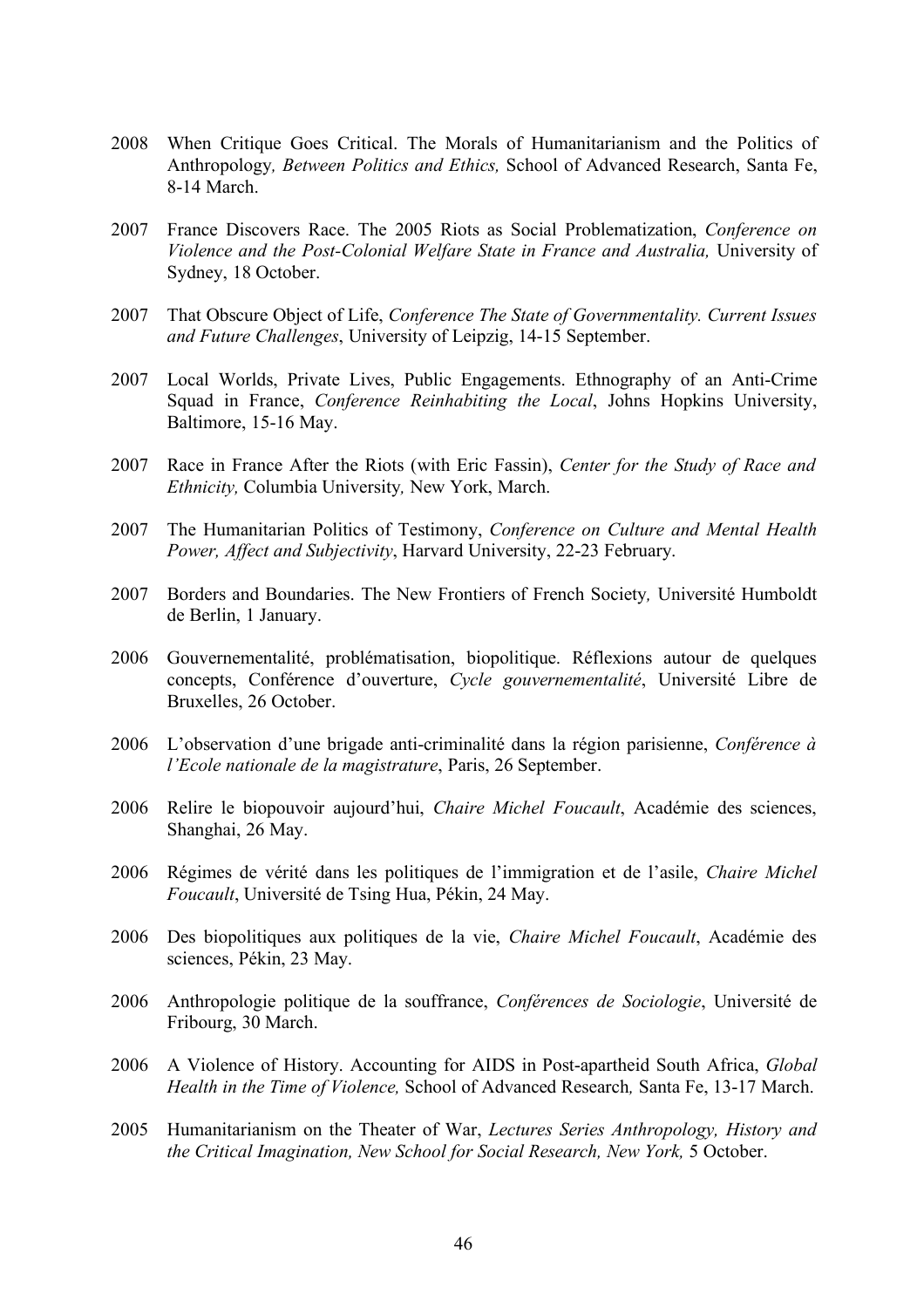- 2005 Dissidences et résistances. Controverses autour du sida en Afrique du sud, *Conférences du Centre de recherches historiques, Institut Pasteur,* Paris, 17 February.
- 2004 Le corps comme lieu de la vérité. Attestation médicale des demandes d'asile en France, *Conférence invitée à l'Université de Montréal*, Montréal, 28 October.
- 2004 Ecouter la souffrance. Une politique française de traitement de l'inégalité, Conférence invitée à la Ligue bruxelloise pour la santé mentale, *Cycle Santé mentale, santé publique*, Bruxelles, 4 June.
- 2003 Tratar a los pobres y a los inmigrantes en Francia, Conférence invitée à l'Université Nacional de Colombia, *Cycle Antropología*, Bogota, 2 October.
- 2003 Justicia y compasión, Conférence invitée à la Fondación Polar*, Cycle Voces del mundo,* Caracas, 24 September.
- 2003 Les biopolitiques de la ville. Une lecture anthropologique, *Politecnico di Torino, La città tra storia, urbanistica e antropologia,* Turin, 9 May.
- 2002 A Tale of Two Stories. South African Controversies on AIDS, *Department of Anthropology, Stanford University,* 18 November.

### *OTHER LECTURES*

- 2019 What Does the Language of Crisis Mean? *Sociology Department. New School for Social Research,* New York, 2 April.
- 2019 Ethnographie de la condition pénitentiaire, *École Nationale de la Magistrature,* La prison en question, Paris, 17 June.
- 2019 Beyond the Punitive Moment, *Center for Global Criminology. University of Copenhagen*, 29 March.
- 2018 La presencia pública de la etnografía, *Universidad Católica*, Santiago, 6 September.
- 2018 Comprendre la prison, *École nationale de la magistrature,* La prison en question, Paris, 20 June.
- 2017 Anthropologie du monde carcéral, *École nationale de la magistrature,* La prison en question, Paris, 15 June.
- 2017 The Public Presence of the Social Sciences, *Department of Geography,* University of Cambridge, Cambridge, 14 February.
- 2016 Ethnographie de la prison, *École nationale de la magistrature,* Paris, La prison en question, 16 June.
- 2016 Revisiter la peine de prison, *École nationale de la magistrature,* Penser et aménager la peine, Paris, 7 March.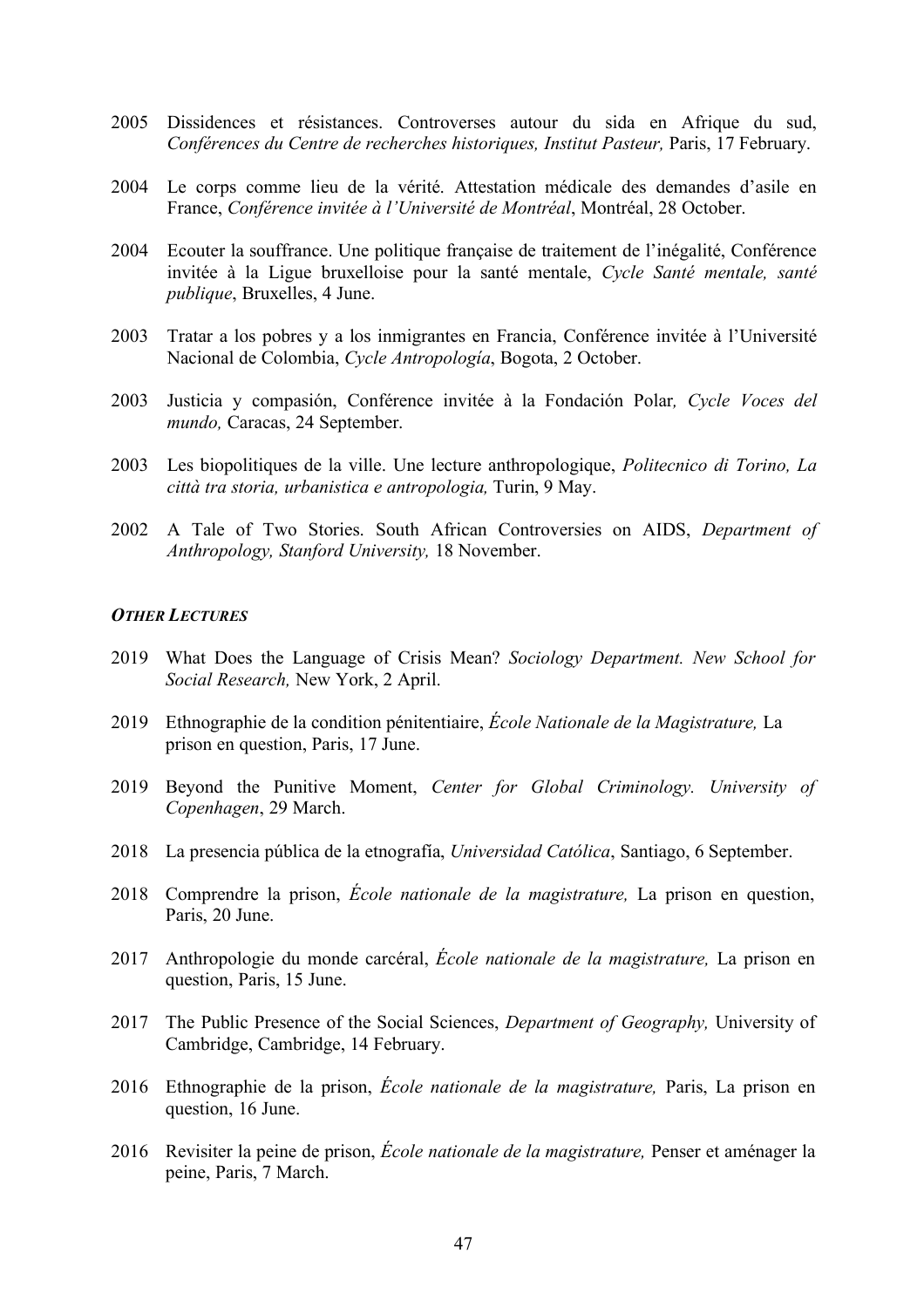- 2016 L'ombre du monde. Une anthropologie de la condition carcérale. *Conférence de l'Hôtel de ville, Association de philosophie*. Saint-Etienne, 13 January.
- 2016 De la barbarie extrême à la cruauté ordinaire, *Collège des Bernardins,* Paris, 12 January.
- 2015 How to Get Away With Boredom. The Work of Time in Urban Policing, *Anthropology Department*, University of Oslo, Oslo, 2 December.
- 2015 Humanitarianism and Moral Concern. An Anthropological Approach to International Relations*, Humanity in Action*, Paris, 22 June.
- 2015 Le diable dans les details. Ethnographie de la violence en prison, *Anthropology Department,* Université de Montréal, 31 October.
- 2014 Les mondes moraux de la police, *Sociology Department,* Université d'Ottawa, 30 October.
- 2014 The Ontological Turn, *Anthropology Department,* Princeton University, 2 October.
- 2014 Petites utopies du monde pénitentiaire, *Journée Justice. Etat des savoirs,* Ecole des Hautes Etudes en Sciences Sociales, Paris, 23 May.
- 2013 A Defense and Illustration of Ethnography, *Department of Social Sciences,* American University of Beirut, 20 May.
- 2003 L'espace moral de l'action humanitaire. *Conférence autour de l'intervention Protagonistes, logiques, effets*. McGill University, 23-25 October.

### **SCIENTIFIC COMMUNICATIONS**

- 2018 Rethinking Moral Economy, *113th Annual Meeting of the American Sociological Association*, Philadelphia, 13 August.
- 2018 Legitimizing a Less Exceptional Life in Global Public Health, *Conference of the American Ethnological Society,* Philadelphia, 23 March.
- 2017 The Obsession of Islam, *116th Annual Meeting of the American Anthropological Association*, Washington, D.C., 1 December.
- 2017 Humanism. Second Debate of Anthropological Keywords, *116th Annual Meeting of the American Anthropological Association*, Washington, D.C., 1 December.
- 2017 Crime et châtiment, version Durkheim, *Colloque international La postérité de Dukheim cent ans après sa mort,* Université de Bordeaux, 2 June.
- 2014 The Public Afterlife of Ethnography, *111th Annual Meeting of the American Anthropological Association*, Washington, D.C., 6 December.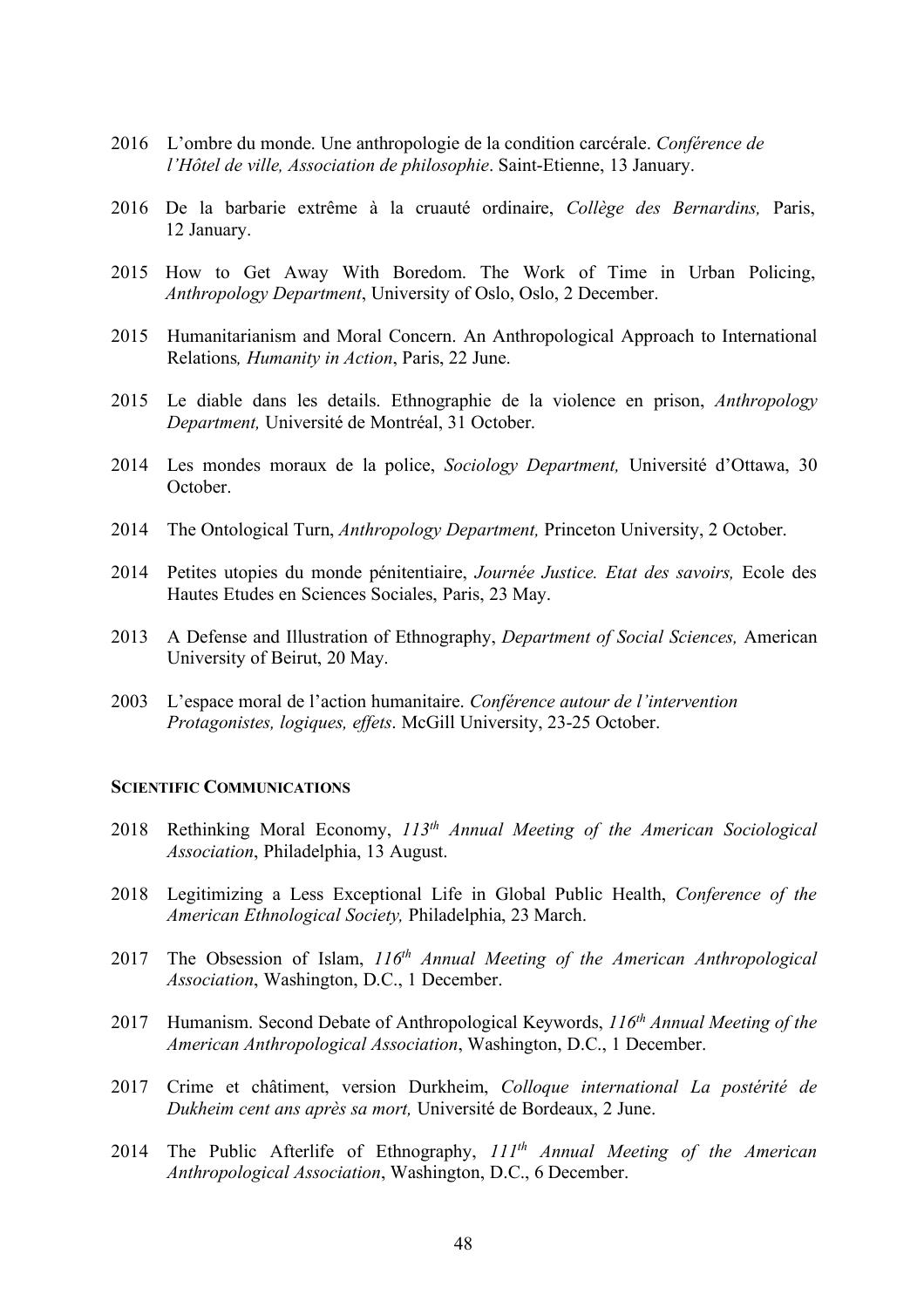- 2014 Ethnographies of Policing, *111th Annual Meeting of the American Anthropological Association*, Washington, D.C., 6 December.
- 2013 A Petty State of Exception, *12th European Association of Social Anthropologists Conference,* Nanterrre, 12 July.
- 2013 Habits of Policing, *Conference Habits of Living. Networked Affects, Glocal Effects,* Brown University, Providence, 22 March.
- 2012 Anthropologists Everywhere, *109th Annual Meeting of the American Anthropological Association*, San Francisco, 16 November.
- 2012 Life: An Anthropologist's Manual, *109th Annual Meeting of the American Anthropological Association*, San Francisco, 16 November.
- 2012 Le travail moral de la police, *Conférence Au coeur de l'État. Comment les institutions traitent leurs publics,* École des Hautes Études en Sciences Sociales, Paris, 11 June.
- 2012 Compassion and Repression: A Dialectics, *Conference Humanitas,* The University of Hong Kong, 21 May.
- 2012 Humanities and Human Rights, *Symposium The Ethics of Reading. The Humanities in the Public Sphere*, Princeton University, Center for Human Values, 20 April.
- 2011 The Janus State. Regimes of Policing and Justice in Europe, *108th Annual Meeting of the American Anthropological Association,* Montreal, 18 November.
- 2011 Beyond the Body Proper, *108th Annual Meeting of the American Anthropological Association,* Montreal, 18 November.
- 2009 The Moral Economy of the Police: The Everynight Scrutinizing of the French Banlieue, *106th Annual Meeting of the American Anthropological Association,* Philadelphia, 4 December.
- 2007 Bodies and Economies: Ethnographies of Value in Biomedicine and Global Health, *103rd Annual Meeting of the American Anthropological Association*, San Jose, 30 November.
- 2007 La force de l'événement. La question raciale dévoilée par les émeutes de 2005, *Colloque sur Ethnicités et Migrations,* Académie des Sciences de Moscou, 29-30 May.
- 2006 Les usages sociaux du traumatisme psychique. Enjeux d'une catégorie réinventée de la santé mentale, *Colloque Représentations de la maladie psychique, pratiques de soins et vécu des malades*, MiRe, Paris, 4 December.
- 2006 Racial Policing, *103rd Annual Meeting of the American Anthropological Association*, San Jose, 17 November.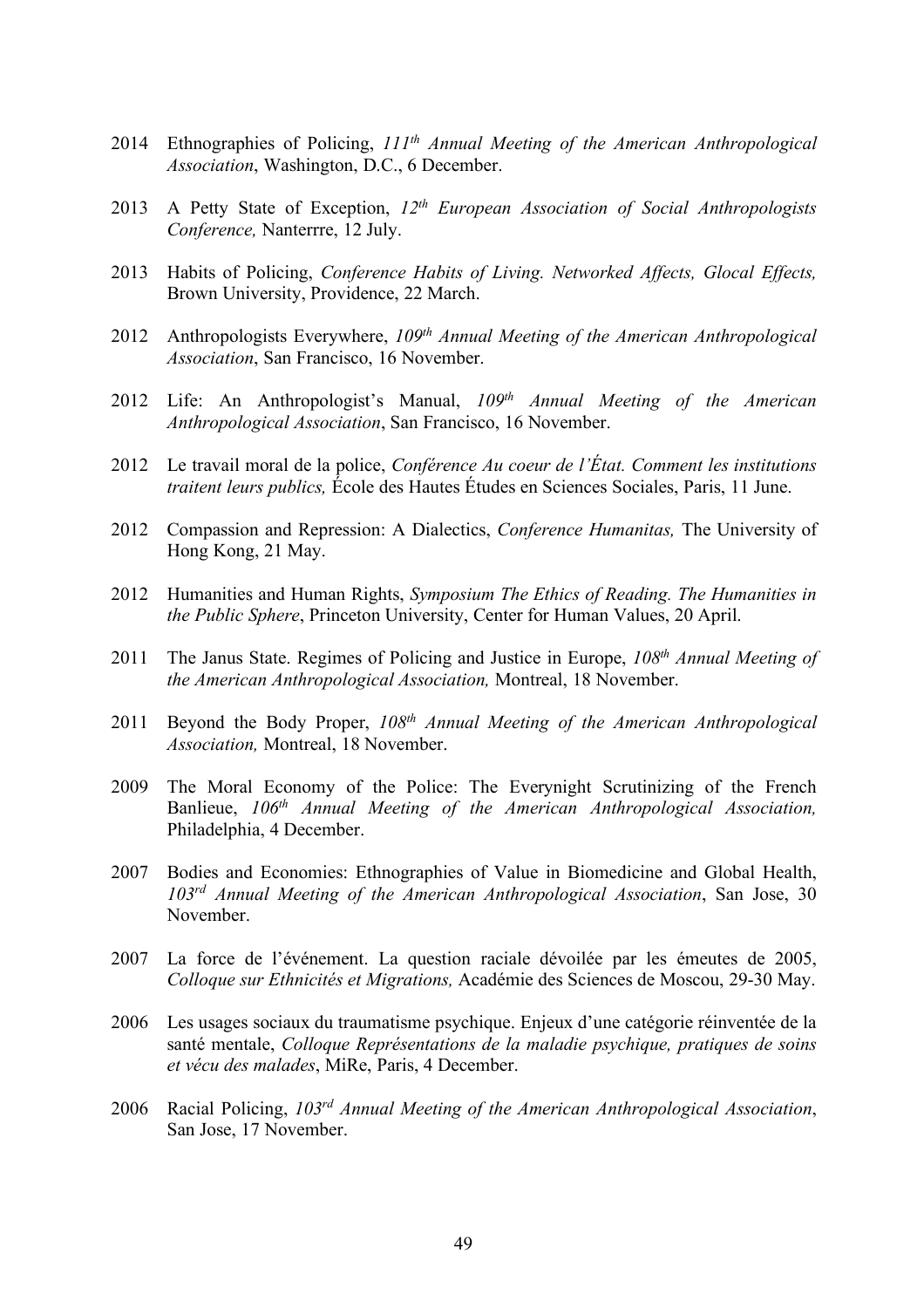- 2006 Diasporas and Migrations, *Conference de l'European Association for Social Anthropology*, Bristol, 20 September.
- 2006 Les événements de novembre 2005 à la lumière de la question des discriminations raciales, *Cycle de conférences Penser la crise des banlieues*, EHESS, Paris, 25 January.
- 2005 Doctors Without Borders and Doctors of the World Go to Palestine. Humanitarianism as a Politics of Life, *102nd Annual Meeting of the American Anthropological Association, Washington, D.C., 1<sup>st</sup> December.*
- 2005 Saved Lives, Sacrificed Lives, *International Workshop Government and Humanity*, New York University, New York, 31 March.
- 2005 ANC vs. TAC. Les deux modèles démocratiques de l'Afrique du sud après l'apartheid, *Colloque international Cultures et pratiques participatives. Une perspective comparative*, Association française de science politique, Paris, 20 January.
- 2004 The Bodies of Black Folks. African American Reference in South African Political Discourse, *Colloque International African and American Diasporic Research in Europe. Comparative and Interdisciplinary Approaches*, Paris, La Sorbonne, 17 December.
- 2004 The Biopolitics of Humanitarian Action, *International Workshop Humanitarian Intervention and Global Citizenship*, Wissenschaftzentrum für Sozialforschung, Berlin, 7 December.
- 2004 The Liaisons Dangereuses on the Battlefields, *Conference Humanitarian Aid and Military Intervention*, Berlin, GTZ, 6 December.
- 2004 Citizens and Humans. Competing Paradigms in the Production of the Political Subject in South African Aids, *Colloque Reframing Infectious Diseases*, University of Michigan, Ann Arbor, 3 December.
- 2004 AIDS Orphans, Raped Babies, Suffering Children. The Moral Construction of Childhood in Post-apartheid South Africa, *Colloque Comparative and Interdisciplinary Approaches to Child Health in the 20th century*, Montreal, 29 **October**
- 2004 Normal Life and Beyond. The Material and Moral Economies of AIDS in South Africa, *Symposium Life and Death in the Time of AIDS*, Johannesburg, 18 October.
- 2004 L'humanitaire, une politique de la vie sans histoire, *Conférence Les politiques de la vie*, Ecole des hautes études en sciences sociales, Paris, 2 June.
- 2004 De l'hygiène publique aux corps souffrants. Le traitement des questions de santé dans l'habitat social, *Université de printemps de l'Ecole d'Architecture*, Rabat, 21 May.
- 2003 Anthropology and Inequality in South African AIDS, Invited Session, *101st Annual Meeting of the American Anthropological Association*, Chicago, 15 November.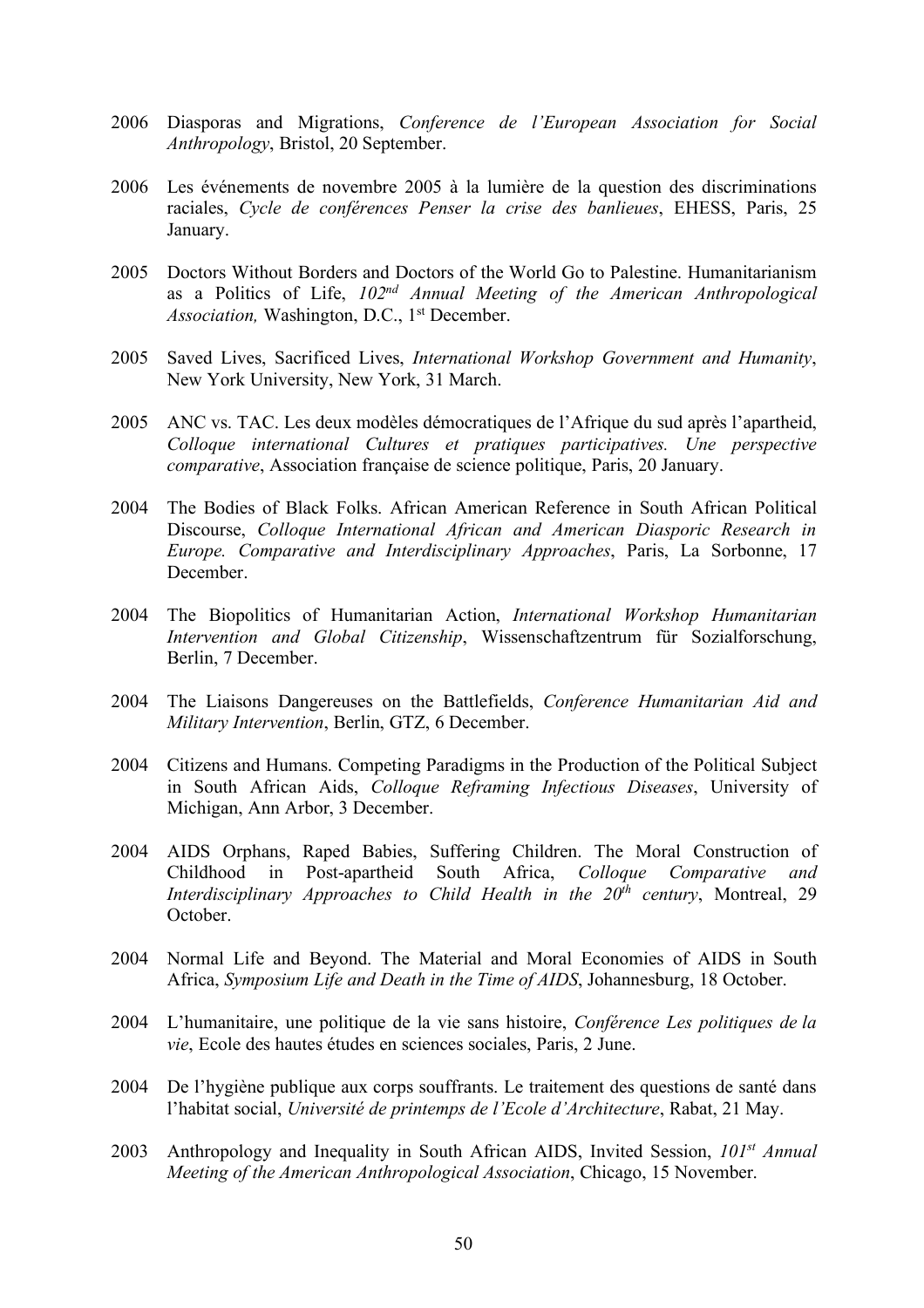- 2003 L'expérience du sida comme présence du passé, *Conférence Mémoire, histoire et sida en Afrique du sud*, Ecole des hautes études en sciences sociales, Paris, 6 May.
- 2002 Politics of Suffering and Politics of Order. The Moral Economy of Immigration in France, *100th Annual Meeting of the American Anthropological Association*, New Orleans, 21 November.
- 2002 Les artisans-militants de l'épidémiologie, inventeurs du saturnisme infantile en France. Poster, *25e Congrès de l'ADELF, Association des épidémiologistes de langue française*, Toulouse, 19 September.
- 2002 What is to be Learned from Polemics about AIDS in South Africa? For a Political Anthropology of Controversies, *African Conference on the Social Aspects of HIV/AIDS Research*, Human Sciences Research Council, Pretoria, 4 September.
- 2002 Subjectivity in the Township, *Conference on the Construction of the Self, WISER-University of Witwatersrand*, Johannesburg, 7 August.
- 2002 Les enjeux politiques de la controverse sur le sida en Afrique du sud, *Conférence au Collège de France*, Paris, 27 March.
- 2001 Mbeki vs. History. Les inscriptions locales d'une controverse globale, *Journées de l'Université Laval*, Québec, 25 May.
- 2001 The Embodiment of History in South Africa, *International Conference AIDS in Context*, Johannesburg, 4-7 April.
- 1999 Le savant et le politique dans les sciences sociales contemporaines, *Journées scientifiques Santé publique: Connaître et agir de Natures-Santé-Sociétés*, Paris, 9 December.
- 1999 Les scènes locales du néo-hygiénisme, *Colloque Hygiène et hygiénisme*, Fondation Mérieux, Lyon, 18-19 November.
- 1999 Les constructions de la psyché africaine, de J.C. Carothers à T. Nathan, *Colloque Afriques africaines, américaines et parisiennes*, EHESS, Paris, 17-18 May.
- 1999 Le pouvoir ambigu, *Colloque Médecine et pouvoir. Regards pluriels sur une dynamique ambiguë*, Université de Lausanne-Société suisse d'ethnologie, Lausanne, 5-6 February.
- 1999 Le genre, une figure complexe de l'inégalité, in *Colloque international Genre et santé*, IUED-UNESCO, Genève, 27-28 January.
- 1998 L'altérité et l'inégalité. La condition sanitaire des étrangers et des immigrés, *VIIème Congrès Européen de l'ESHMS La formation des politiques de santé en Europe*, ENSP, Rennes, 27-29 August.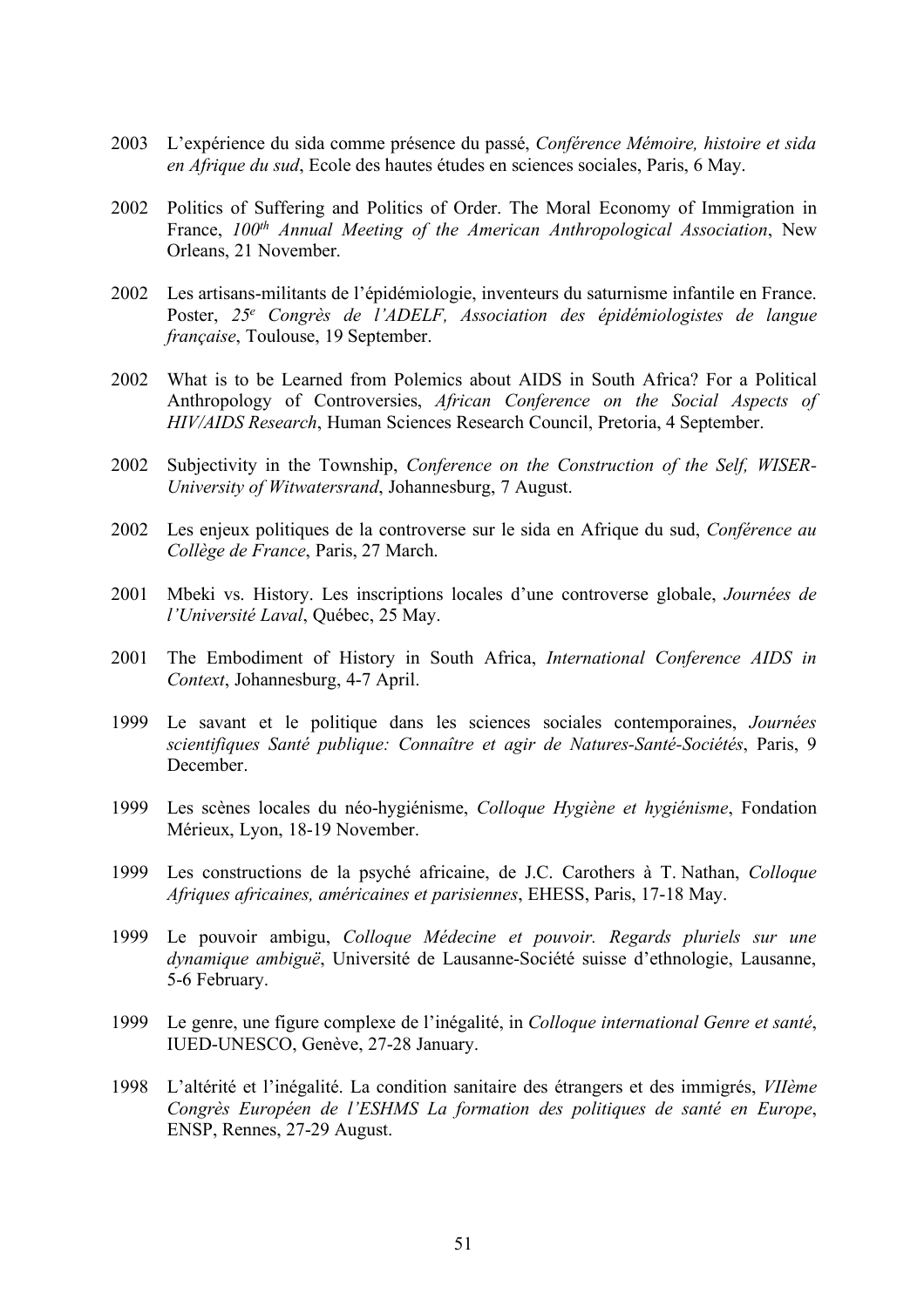- 1997 La patetización del mundo. Ensayo de antropología política del sufrimiento, *VIII Congreso de antropología en Colombia*, Bogota, 5-7 December.
- 1997 La santé publique, une figure illusoire du bio-pouvoir, *Colloque Pratiques politiques et usages de Michel Foucault*, CERI, Paris, 13-14 November.
- 1996 Le fragile statut des étrangers en France, *IXe Congrès de l'International Association of Health Policy*, Montréal, 13-16 June.
- 1996 Exclusion et précarisation des étrangers. Politiques de l'immigration vs. politiques de santé publique, *Colloque Précarité et action sociale*, MAFPEN, Paris, 25-26 January.
- 1995 L'anthropologie et la lutte contre le sida. Les leçons d'une décennie de collaboration, *Symposium Sida, sociétés et populations*, Paris, Assemblée nationale, 17-18 October.
- 1994 The End of Inequalities? The Discourse on Exclusion in the Light of Health Realities, *XIIIth World Congress of Sociology*, Bielefeld, 18-23 July.
- 1994 A New Disease in a New Professional Field. AIDS as a Structuring Phenomenon of Public Health, *XIIIth World Congress of Sociology*, Bielefeld, 18-23 July.
- 1994 L'anthropologue et le sida, *Colloque Les mots de l'Autre*, Bordeaux, 28-29 March.
- 1992 Anthropologie et santé publique. Une interface problématique, *Colloque Anthropologies et santé publique (ORSTOM)*, Paris, 15 May.
- 1989 Can Social Networks Reduce Health Inequalities in Urban Africa? *Second European Congress on Medical Sociology,* Zaghreb, 28-30 September.
- 1989 La place des sciences sociales dans l'étude des inégalités de santé, *Congrès International d'Epidémiologie de Langue Française de l'ADELF,* Bordeaux, 12-15 September.
- 1989 Les écarts de langage des guérisseurs, *Colloque International sur la Santé Mentale,* Nîmes, 20-22 April.
- 1986 La place de l'anthropologue dans les soins de santé primaires, *Symposium Urbanisation et Santé dans les villes du Tiers-Monde,* Dakar, 2-6 December.
- 1986 Legitimation at Stake in African Medical Systems, *First European Congress on Medical Sociology,* Gröningen, 2-4 June.

## *SEMINARS*

- 2019 An Unidentified Political Object. The Yellow Vests Mobilization in France. *European Union Program,* Princeton University, Princeton, 25 September.
- 2019 La vie. Mode d'emploi critique. *Séminaire d'actualité éditoriale.* Ecole normale supérieure, Paris, 3 June.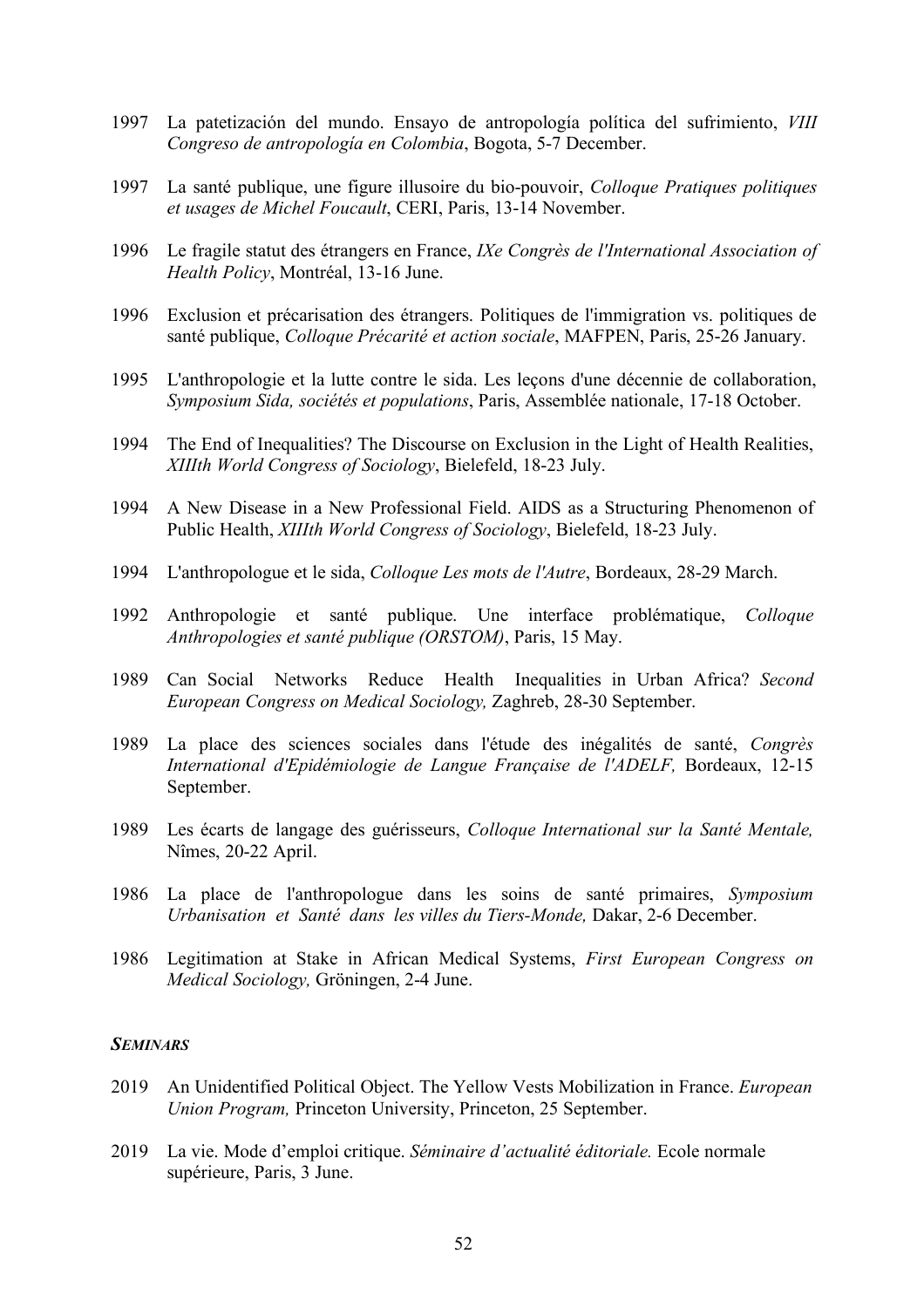- 2019 On Chantal Mouffe's Left Populism, *Seminar 13/13 Critique and Praxis,* Columbia University, 13 February.
- 2018 Sur les formes de vie, *Seminar on Ethics, Université Paris Descartes,* 20 December.
- 2018 Ethnographies: Méthodes, expériences, écritures, *École des hautes études en sciences sociales,* 17-20 December.
- 2018 The Remains oft he Disappeared, *Davis Center,* Princeton University, 21 September.
- 2018 Crisis and Critique: A Discourse on the Method, *Institute for Advanced Study,* 17 September.
- 2018 Etnografía pública, crítica y compromiso, Round Table, *Universidad San Martin*, Buenos Aires, 3 September.
- 2018 Actualidad teórico-metodológica, Department of Anthropology, *Universidad de la República*, Montevideo, 4 September.
- 2018 Human, All Too Human. Humanism, Post-Humanism and the Ontological Turn, *Normal University,* Beijing, 28 May.
- 2018 The Moral Economy of Resentment, *University of Science and Technology of China,*  Chengdu, 21 May.
- 2018 Moral Economy in a Different Voice, *A Belknap Workshop,* Princeton University, 6 April.
- 2019 Critique and the Politics of Academic Work and Writing. *University of Copenhagen,* Copenhagen, 28 March.
- 2018 Discussion of Settler Colonialism Observed, *Clifford Geertz Lecture Panel*, Princeton University, 23 February.
- 2018 Crisis, *Graduate Seminar, Department of Anthropology,* Princeton University, 5 February-12 March.
- 2018 Crise et critique. *École des hautes études en sciences sociales,* Paris, 8-10 January.
- 2017 L'ethnographie et ses publics, *Seminar La Fabrique des écritures en sciences sociales,* Center Norbert Elias, EHESS, 30 May.
- 2017 The Grammar of Racialization, *Program Racism, Immigration and Citizenship,* Johns Hopkins University, 1 March.
- 2017 Ethnography, Between Science and Literature, *Graduate Seminar,* University of Cambridge, 16 February.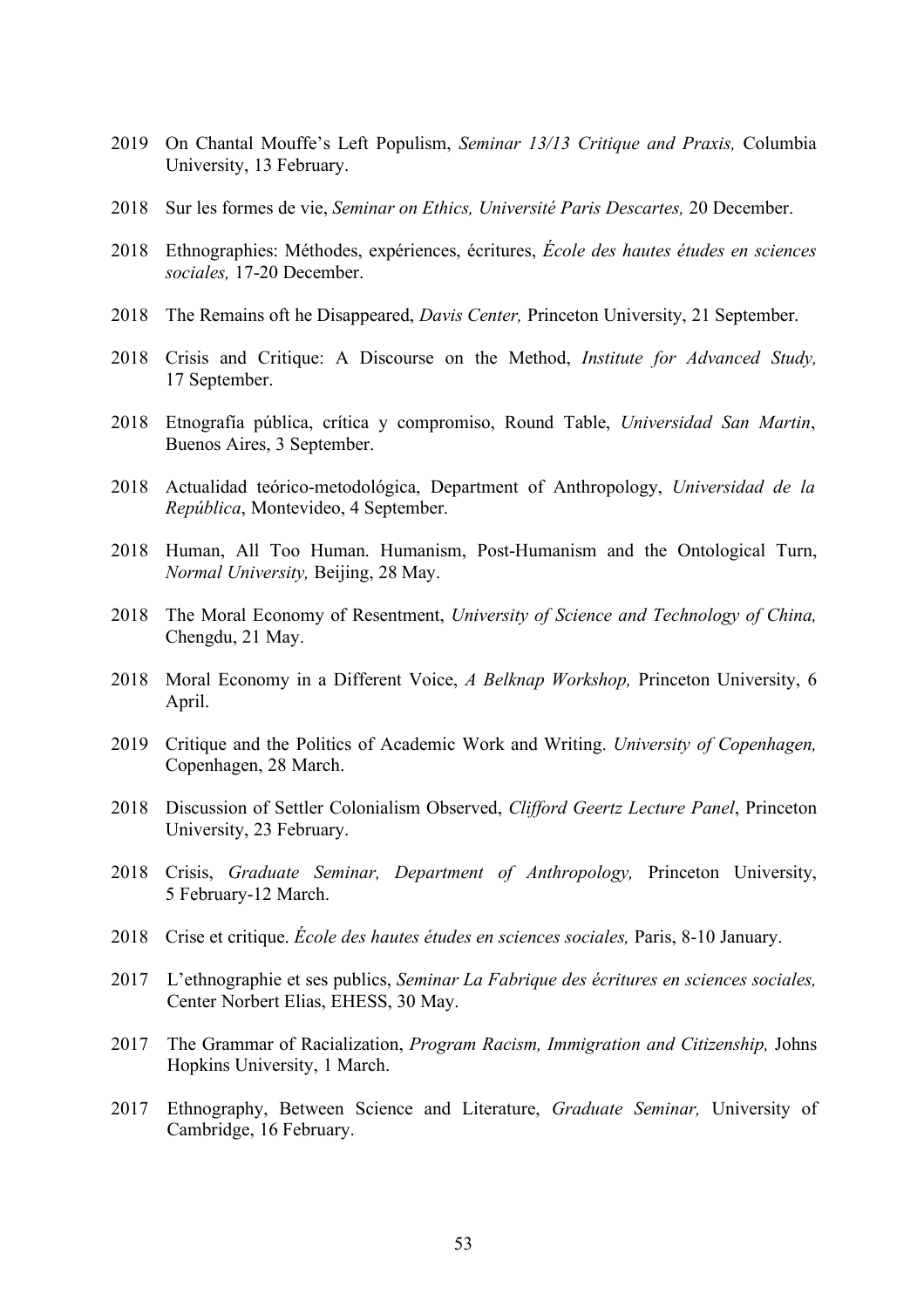- 2017 Anthropology of Punishment, *Graduate Seminar, Department of Anthropology,*  Princeton University, 6 February-13 March.
- 2017 La vie: un objet pour les sciences sociales, *École des hautes études en sciences sociales,* Paris, 3-6 January.
- 2016 Asylum as a Form of Life in South Africa, *African Studies Workshop,* Harvard University, 12 September.
- 2016 The Punitive Moment, *Initiative für den Ruckbau von Gefängnissen,* Goethe Universität, Frankfurt, 16 June.
- 2016 Keywords in Anthropology Today (with Joāo Biehl), *Graduate Seminar, Department of Anthropology,* Princeton University, 1 February-25 April.
- 2016 Anthropologie du châtiment, *École des hautes études en sciences sociales,* Paris, 4-7 January.
- 2015 On Michel Foucault's Punitive Society, *Foucault 13/13*, Columbia University, New York, 12 October.
- 2015 La morale de l'État. *Institut d'Études Politiques de Strasbourg,* Strasbourg, 12 January.
- 2015 Ethnographie publique, *École des hautes études en sciences sociales,* Paris, 5-8 January.
- 2014 Escenas de la vida urbana. Un perspectivismo critico sobre la policia, *Seminario de Ciencias Sociales,* Universidad de San Martin, 25 September.
- 2014 La cuestión moral en antropología, *Seminario de Antropologia,* Pontificia Católica Universidad de Chile, 8 April.
- 2014 Public Ethnography, *Graduate Seminar, Department of Anthropology,* Princeton University, 6 February-13 March.
- 2014 Ethnographie de l'Etat, *Ecole des hautes études en sciences sociales,* Paris, 6- 9 January.
- 2013 Antropología Moral. Una Aproximación Crítica, *Programa de Estudios Culturales,* Universidad Los Andes, 7 October.
- 2013 The Moral World of the Police, *WISER Seminar,* University of Witwatersrand, Johannesburg, 23 May.
- 2013 Revisiting "When Bodies Remember," *Graduate Seminar,* University of Witwatersrand, Johannesburg, 22 May.
- 2013 The Ordinary and the Exception. An Ethnography of Urban Policing in France, *Seminar on French Politics,* Harvard University, Cambridge, MS, 13 March.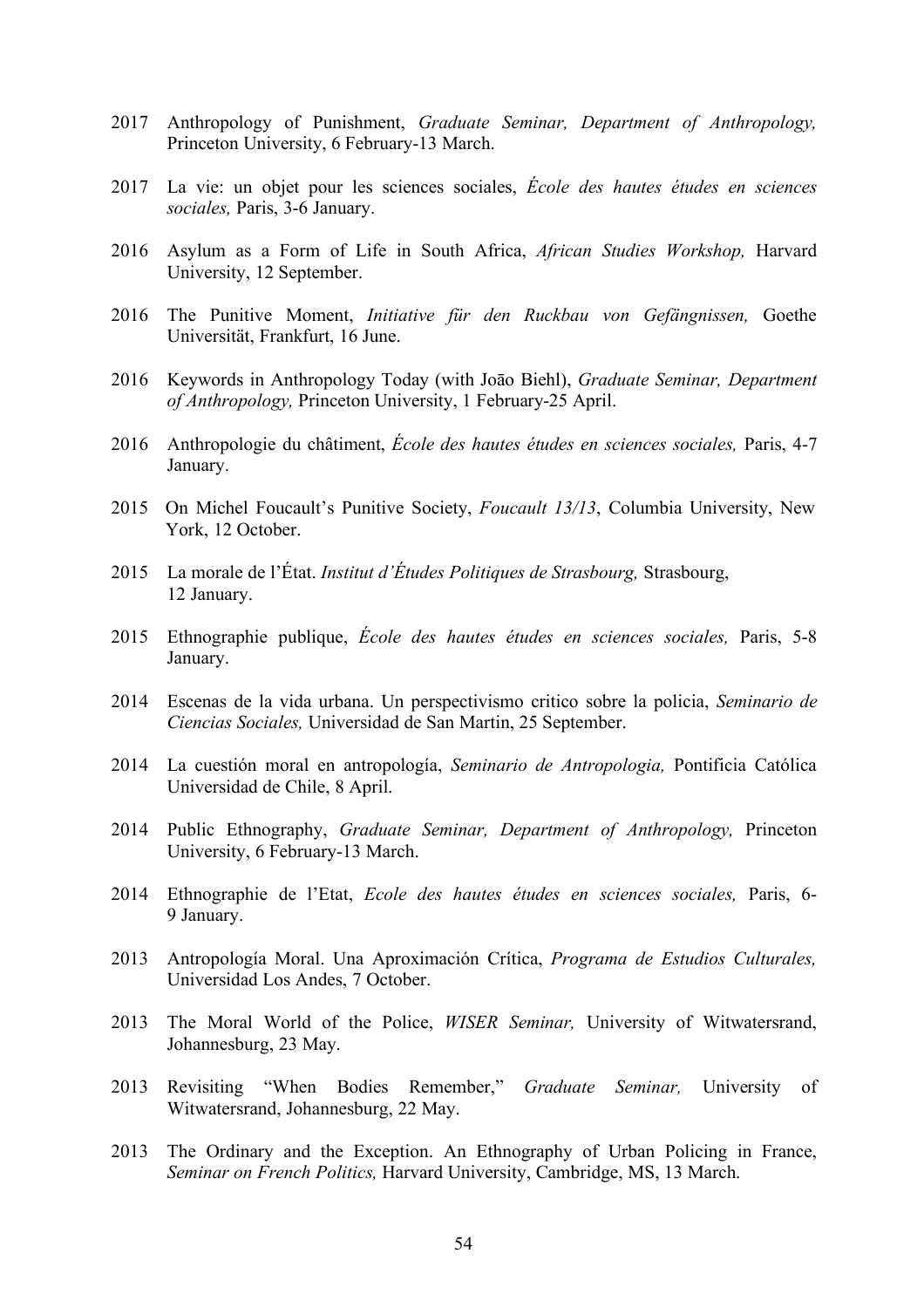- 2013 From the Anthropology of Security to the Ethnography of Policing, *Graduate Seminar, Department of Anthropology,* Princeton University, 7 February-14 March.
- 2012 The Moral Life of Law Enforcement, *Thursday Seminar,* Institute for Advanced Study, Princeton, 13 December.
- 2012 Repenser la violence de la police. Les leçons de l'ethnographie, *Séminaire Violences contemporaines,* Université de Montréal, 31 October.
- 2012 Questions morales et sciences sociales, *Ecole des hautes études en sciences sociales,* Paris, 22-25 October.
- 2012 Morality and Politics, *Morals and Morality Workshop,* Institute for Advanced Study, Princeton, 9 May.
- 2012 La Política del Trauma, *Seminar Psicanálise et Sociedade*, Pontificia Universidade Católica, São Paulo, 2 May.
- 2012 The Anthropology of Humanitarian Intervention, *Medicine, Body and Practice Workshop,* Department of Anthropology University of Chicago, 29 March.
- 2012 Intellectual Geographies of the Theory of Ideology, *Workshop The Concept of Ideology Revisited,* Princeton University, 27 April.
- 2012 Human Rights, Humanitarianism and the Humanities*, The Ethics of Reading Symposium,* Princeton University, 20 April.
- 2012 Moral Anthropology, *Graduate Seminar, Department of Anthropology,* Princeton University, 9 February-15 March.
- 2011 The Moral Economy of Trauma, *Seminar of the Institute for Health*, Rutgers University, 13 October.
- 2011 The Precarious Truth of Asylum, *Legal and Political Association Retreat*, Princeton University, 16 September.
- 2011 Comment on juge l'asile. Economie morale et justice locale, *Economies Morales Contemporaines Seminar*, Ecole des hautes études en sciences sociales, Paris, 5 June.
- 2011 A Sense of the Tragic. The Humanitarian Moment in Anthropology. *W. H. R. Rivers Symposium on Philosophy and Anthropology,* Harvard University, 15 April.
- 2011 Conspiracy Theories and the Frontiers of Truth, *Anthropology Colloquium Series,* The University of Pennsylvania, 14 February.
- 2011 The Politics and Ethics of Humanitarianism, *Anthropology Seminar,* Harvard University, 3 February.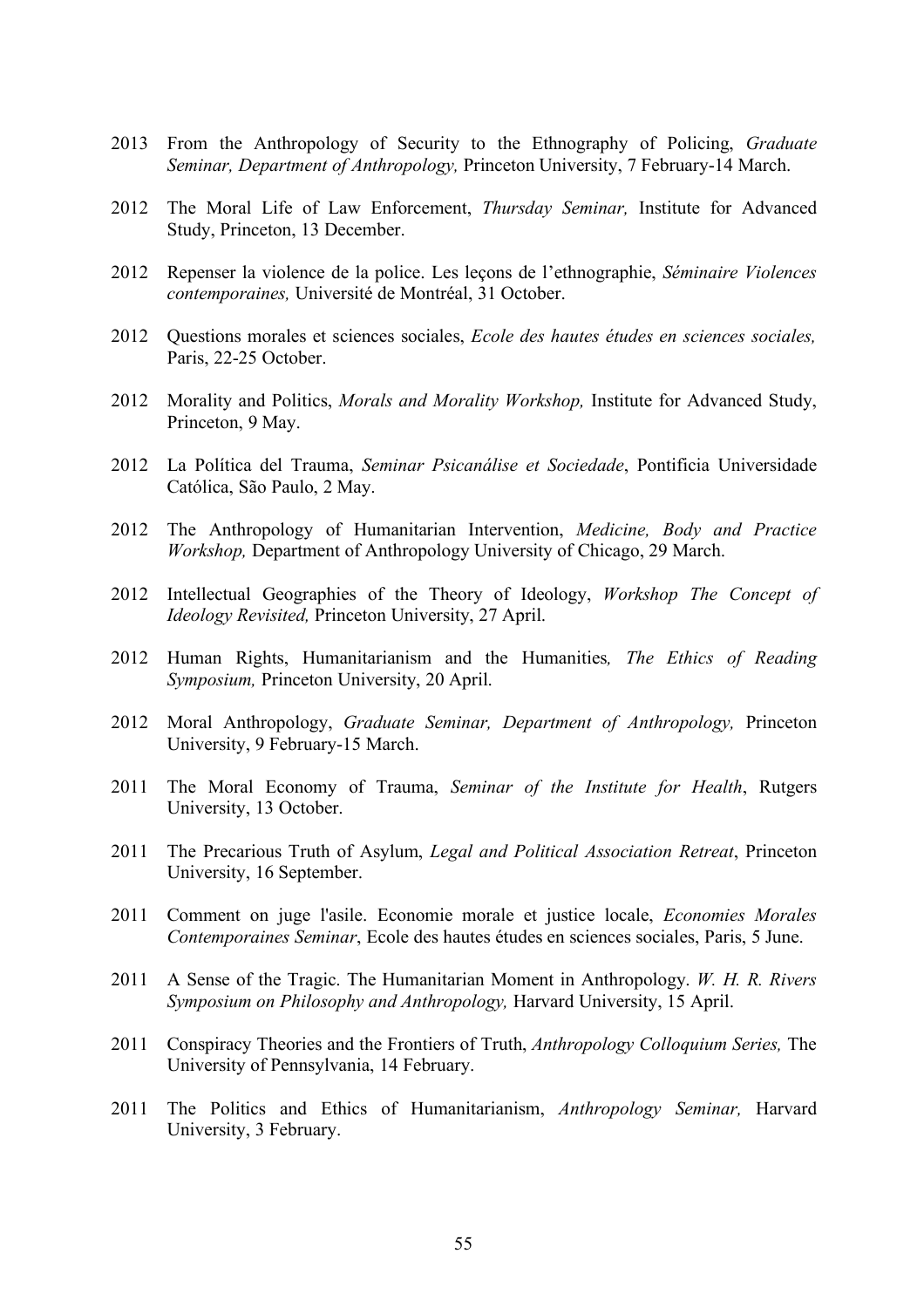- 2010 Ethnography and Social Theory Today (with João Biehl), *Graduate Seminar, Department of Anthropology,* Princeton University, 16 September-10 December.
- 2010 Les tribulations de la notion d'économies morales, *Economies Morales Contemporaines Seminar*, Ecole des hautes études en sciences sociales, Paris, 20 October.
- 2010 Global Health: Critical Reflections from the Social Sciences, *Social Science Research Council-Institute of Public Knowledge Workshop on Global Health*, New York University, 1 June.
- 2010 Repenser les économies morales. *Groupe de recherche sur les interventions militaires et humanitaires*. Université de Montréal, 14 April.
- 2010 In Search of Global Health, *Critical Global Health Seminar Series, Department of Anthropology,* Johns Hopkins University, 30 March.
- 2010 Ethics of Survival: A Democratic Approach to the Politics of Life, *Seminar of the Department of Cultural Anthropology*, Duke University, 22 March.
- 2010 The Moral Economy of Childhood in South Africa, *Workshop When People Come First,* Princeton University, March.
- 2010 Figures de la racialisation, *La Racialisation en Question Seminar*, Ecole des hautes études en sciences sociales, Paris, 3 February.
- 2009 Trauma as a Political Resource: What Victims Do With Their Injuries of the Soul, *Maison Française Seminar,* Columbia University, 23 November.
- 2009 Subjectivity without Subject? The Aporia of Bearing Witness to Violence in Palestine, *Center for the Humanities*, University of Wisconsin, 16 November.
- 2009 Les économies morales revisitées, *Economies Morales Contemporaines Seminar*, Ecole des hautes études en sciences sociales, Paris, 21 October.
- 2009 Une science sociale critique peut-elle être utile ? *Seminar École normale supérieure,* Lyon, 29 June.
- 2007 Les nouvelles frontières des sociétés contemporaines, *Cycle Anthropologie politique et morale*, Paris, EHESS, November 2006-June 2007.
- 2006 Economie morale et action politique, *Cycle Anthropologie politique et morale*, Paris, EHESS, December 2004-June 2005 and November 2005-Jun
- 2005 Anthropologie politique du sida en Afrique du sud, *Séminaire de Formation à la recherche en Afrique noire,* EHESS, Paris, 17 February.
- 2005 La preuve par corps. Un traitement contemporain de l'asile et de l'immigration, *Séminaire Histoire sociale du politique*, Université Paris 1 and Paris 8, 3 February.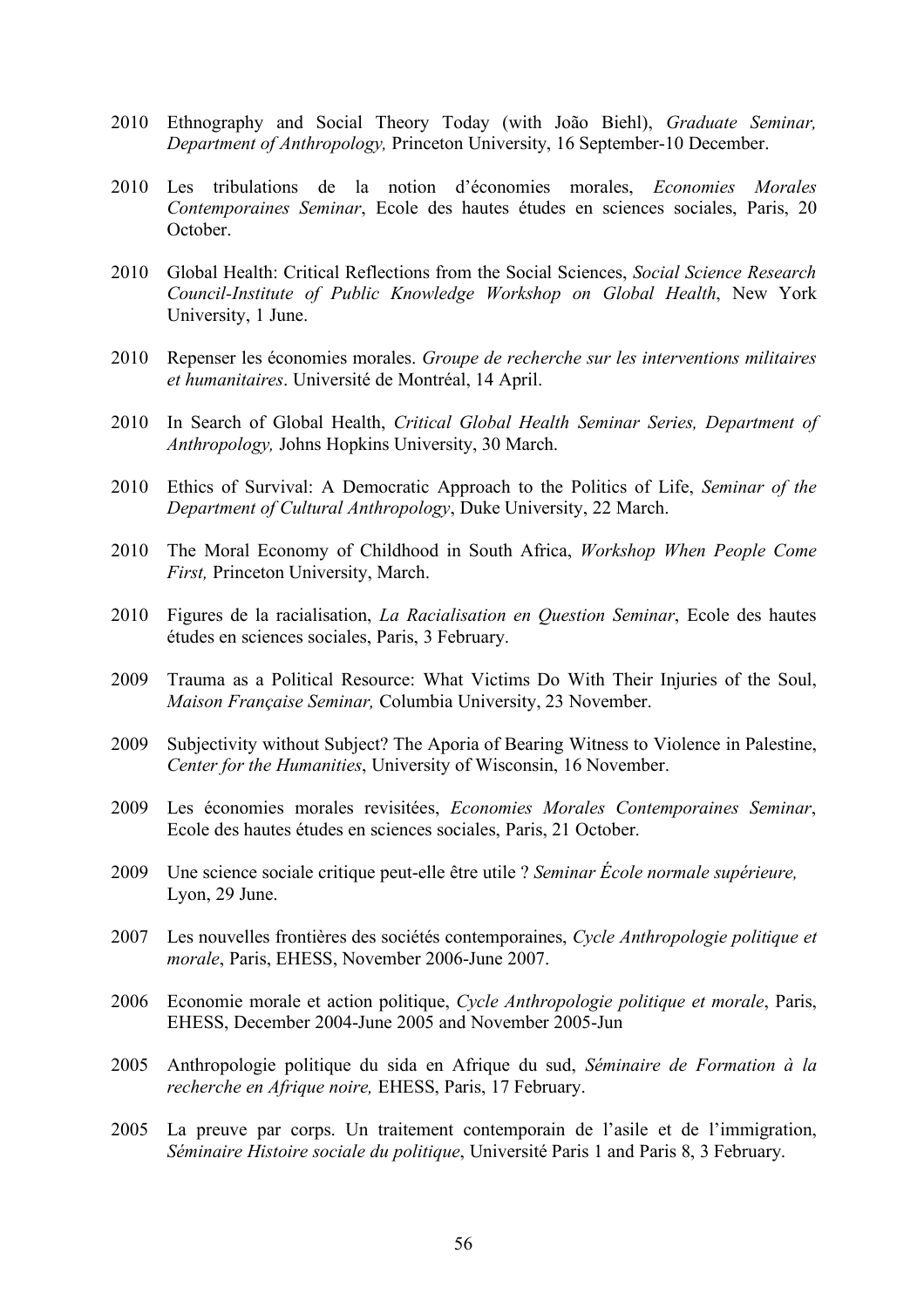- 2005 Ethique de la recherche en anthropologie, *Séminaire Ethique et déontologie de la recherche en sciences sociales,* Paris, EHESS, 2 February.
- 2004 Une vérité sans réconciliation. La mémoire du sida en Afrique du sud, *Séminaire international Esclavage, colonisation, apartheid en Afrique australe*, Paris, EHESS, 9 November.
- 2004 Le sens des inégalités, *Cycle de séminaires à l'EHESS Anthropologie politique de la santé*, November 2003-May.
- 2003 Antropología y salud, *Cycle de conférences dans le cadre de la maestria d'anthropologie de l'Université Nationale de Colombie*, 29 September-2 October.
- 2003 Biopolíticas, *Cycle de conférences à la Faculté de sciences sociales de l'Université Centrale de Caracas*, 22-26 September.
- 2003 Peut-on parler du sida en Afrique du sud ? Anthropologie d'une controverse, *Séminaire interdisciplinaire sur l'Afrique du Collège de la recherche* de l'Université Paris VIII, 27 January.
- 2002 L'incorporation de l'inégalité, Séminaire de recherche en sciences sociales, *Institut de philosophie, Université de Varsovie*, 16 December.
- 2002 Antropología política de la salud, *Cycle de conférences dans le cadre de la formation doctorale du Centre franco-argentin de l'Université de Buenos Aires*, 25-28 June.
- 2002 Cultura y culturalismo, *Conférence au Département d'anthropologie de l'Université de Montevideo*, 24 June.
- 2001 L'apport des approches qualitatives dans l'étude des inégalités sociales de santé, *Séminaire de l'Ecole doctorale de santé publique*, Université Paris XI, Paris, 24 April.
- 2000 Corriger les disparités d'accès aux soins permet-il de réduire les inégalités sociales de santé? *Séminaire de la Direction générale de la santé*, Paris, 27 October.
- 2000 Le corps comme lieu d'inscription du politique, *Journée d'hommage à Georges Balandier*, Université de Louvain-la-Neuve, 13 October.
- 2000 The Social in the Medical. Local Public Health and Immigration Issues in France, *Seminar on Social and Health Policies in France and Britain,* University of Essex, 29 September.
- 2000 Les discriminations dans le domaine de la santé, *Séminaire La lutte contre les discriminations, entre droit et politique,* CREDOF-Université de Paris X, Nanterre, 21 **June**
- 2000 Le temps incorporé. Notes sur l'interprétation des inégalités de santé, *Journée d'étude INJEP/IRESCO Les temps biographiques mis à l'épreuve*, Paris, 9 June.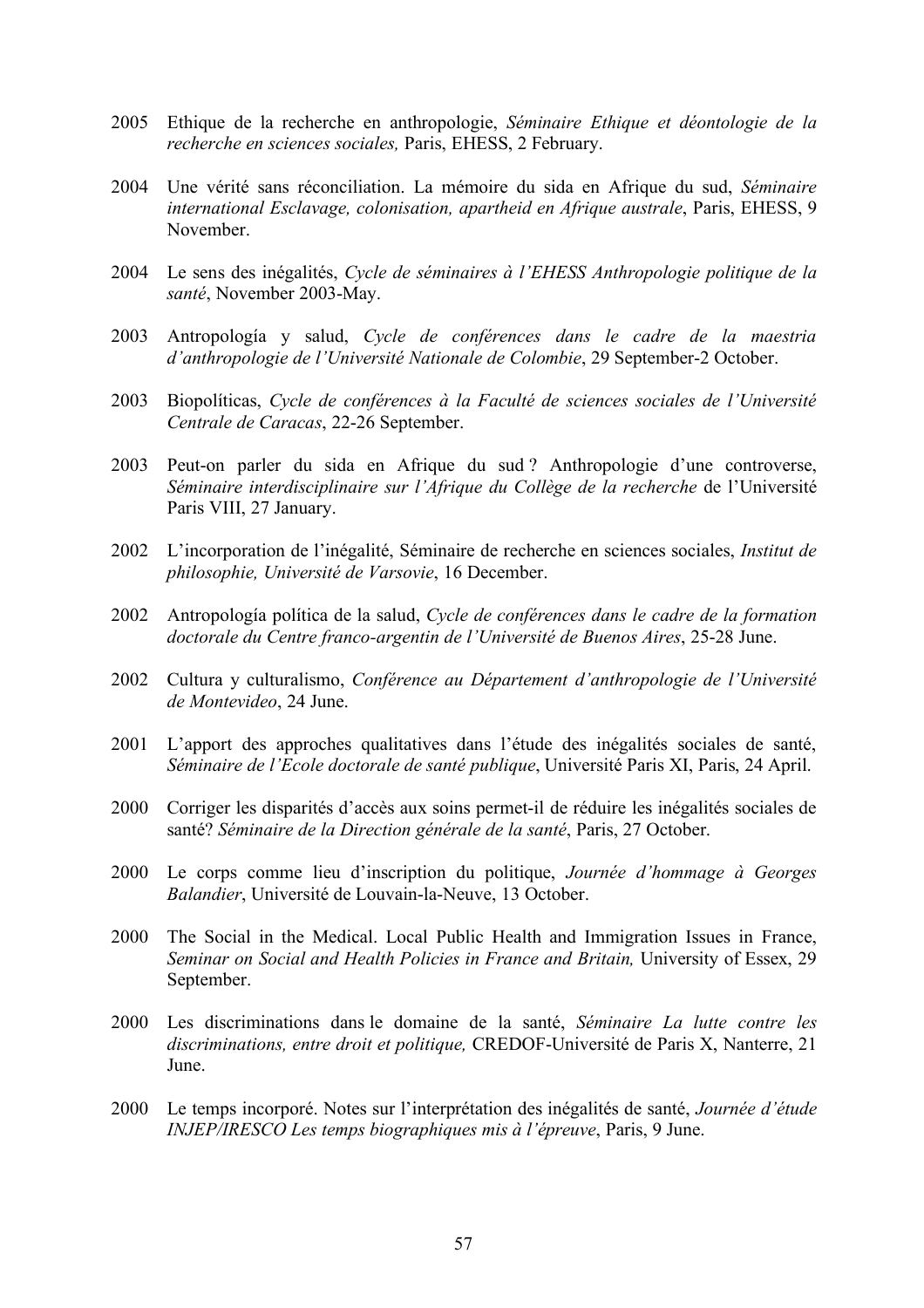- 2000 Politiques et pratiques de la santé publique: le cas de la toxicomanie, *Séminaire du GDR CNRS Psychotropes, politiques et société, Paris*, 26 May.
- 2000 Les trois corps de l'immigré malade. Essai d'anthropologie politique du sida, *Journée d'étude Immigration et santé: le traitement de la différence*, URMIS/IRESCO, Paris, 15 May.
- 1998 La précarisation des étrangers et les logiques de l'humanitaire. Du droit à la santé à la légitimité du corps malade, *Séminaire de recherche Les politiques de l'immigration*, URMIS, Nice, 3-4 December.
- 1998 Médecine sociale et médecine interne à l'hôpital, *Séminaire annuel de la Société nationale de Médecine interne,* 4-5 September.
- 1998 Santé publique, un projet politique, *Table-ronde "Santé publique et cultures plurielles"*, Faculté de Psychologie, Strasbourg, 6 April.
- 1997 Peut-on, en France, étudier la santé des étrangers et des immigrés ? Les politiques de recherche dans l'espace politique, *Séminaire Santé, précarité, précarisation*, INSERM, La Londe Les Maures, Paris, 24-25 November.
- 1997 Une gouvernementalité minimale. La santé publique dans l'espace local, *Séminaire La santé publique au prisme des sciences sociales,* ENSP, Rennes, 11-12 September.
- 1997 Culture et culturalisme. Sur l'interprétation des pratiques en matière de reproduction, *Séminaire Cultural perspectives on reproductive health*, UIESP, Rustenburg (Afrique du sud), 16-19 June.
- 1997 La dimension sociale de la santé publique, *Séminaire de réflexion de la Caisse primaire de la Seine-Saint-Denis* "Quelles politiques de prévention et d'action sanitaires et sociales?," 23 April.
- 1996 Pauvreté, inégalité, exclusion: la santé publique et la question sociale, *Séminaire Pauvreté urbaine et santé publique*, Entretiens Jacques Cartier, Montréal, 3-4 October.
- 1996 The Words to Say It. A Few Preliminary Considerations for a Study on Urban Dualism and Youth Marginality, *Seminar Trajectories and Strategies of Poor Urban Youth in France and the United States*, University of California, Berkeley, 6-7 May.
- 1994 Les réseaux ville-hôpital dans la prise en charge du sida. Innovations et résistances, *Journées sur Les savoirs et les pratiques dans le champ médical,* INSERM, Paris, 15 November.
- 1994 Comparaisons internationales. Une synthèse, *Séminaire Les politiques de santé: de l'Etat au local*, CIEU/CNRS, Toulouse, 29 September.
- 1992 Anthropologie et projets de développement, *Séminaire Bilan d'une anthropologie de la santé (AMADES)*, Lyon-La Tourette, 21-22 November.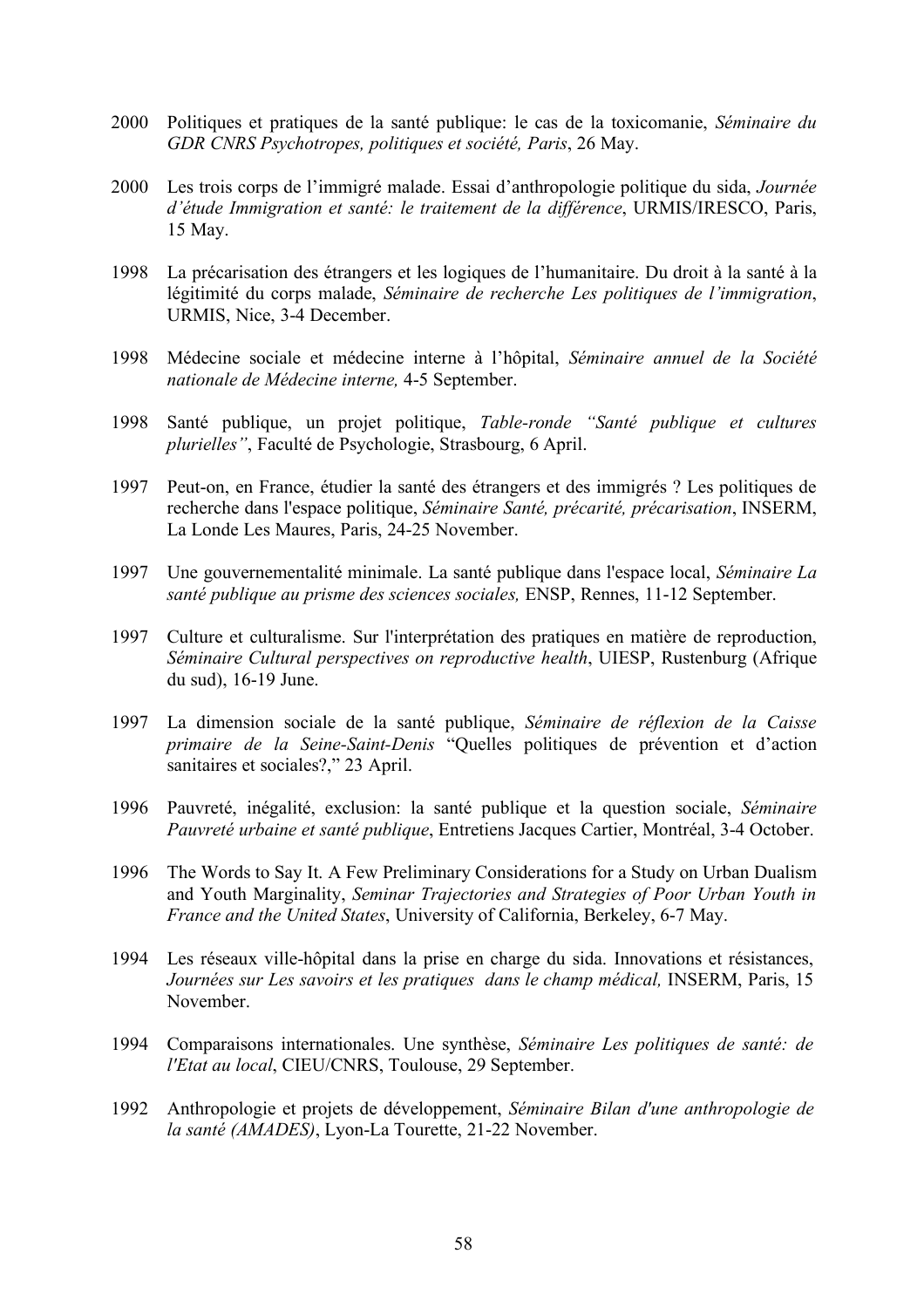- 1992 Statistiques et idéologie. A propos d'une étude sur l'avortement en Equateur, *Rencontres d'ERASME*, Paris, 16 June.
- 1992 Qu'est-ce que la recherche en santé publique ? *Groupe de réflexion sur la recherche en santé publique,* Kremlin-Bicêtre, 23 January.
- 1991 Más allá de los mitos. La participación política y social de las mujeres de sectores populares en el Ecuador, *Seminario Mujeres de los Andes. Condiciones de vida y salud,* Quito, 3-7 June.
- 1990 Des différences dans la mortalité maternelle aux inégalités de santé des femmes. A propos d'une recherche en Equateur, *Rencontres d'ERASME*, Paris, 19 October.
- 1990 Les nouvelles formes de légitimité des guérisseurs au Sénégal, *Rencontres d'ERASME*, Paris, 22 March.
- 1988 Problèmes théoriques et méthodologiques dans la mesure des inégalités sociales en Afrique, *Rencontres d'ERASME,* Paris, 19 October.
- 1988 Inégalités sociales et inégalités de santé, *Séminaire Villes et Citadins des Tiers-Mondes,* Lyon, 9 May.
- 1987 L'anthropologue et le développeur, *Table ronde sur la Transformation des modes d'approche sur la santé et la maladie aujourd'hui,* Toulouse, 25-26 May.
- 1986 Pratiques médicales et stratégies professionnelles au Sénégal, *Rencontre francoespagnole sur les stratégies professionnelles* (CNRS), Madrid, 18-20 September.
- 1986 La vente illicite des médicaments au Sénégal, *Séminaire Villes et Citadins des Tiers-Mondes*, Lyon, 24-25 March.

### *PUBLIC EVENTS*

- 2019 Debate around A Time for Critique. *Book Culture,* New York, 8 November.
- 2019 Émission-interview par cinq personnes détenues, Radio Baumettes. *La Revue Sonore*, Marseille, 11 October.
- 2019 La santé des exilé-e-s. Enjeux et perspectives. *Colloque-anniversaire des quarante ans du Comede,* Saint-Etienne, 14 June.
- 2019 D'une langue à l'autre (with Wajdi Mouawad), *Trois rencontres littéraires,* Villa Medici, Rome, 16-18 May.
- 2019 The Refugee Crisis in Perspective, *Conversation about Where We Lost our Shadows,* Carnegie Hall, 11 April.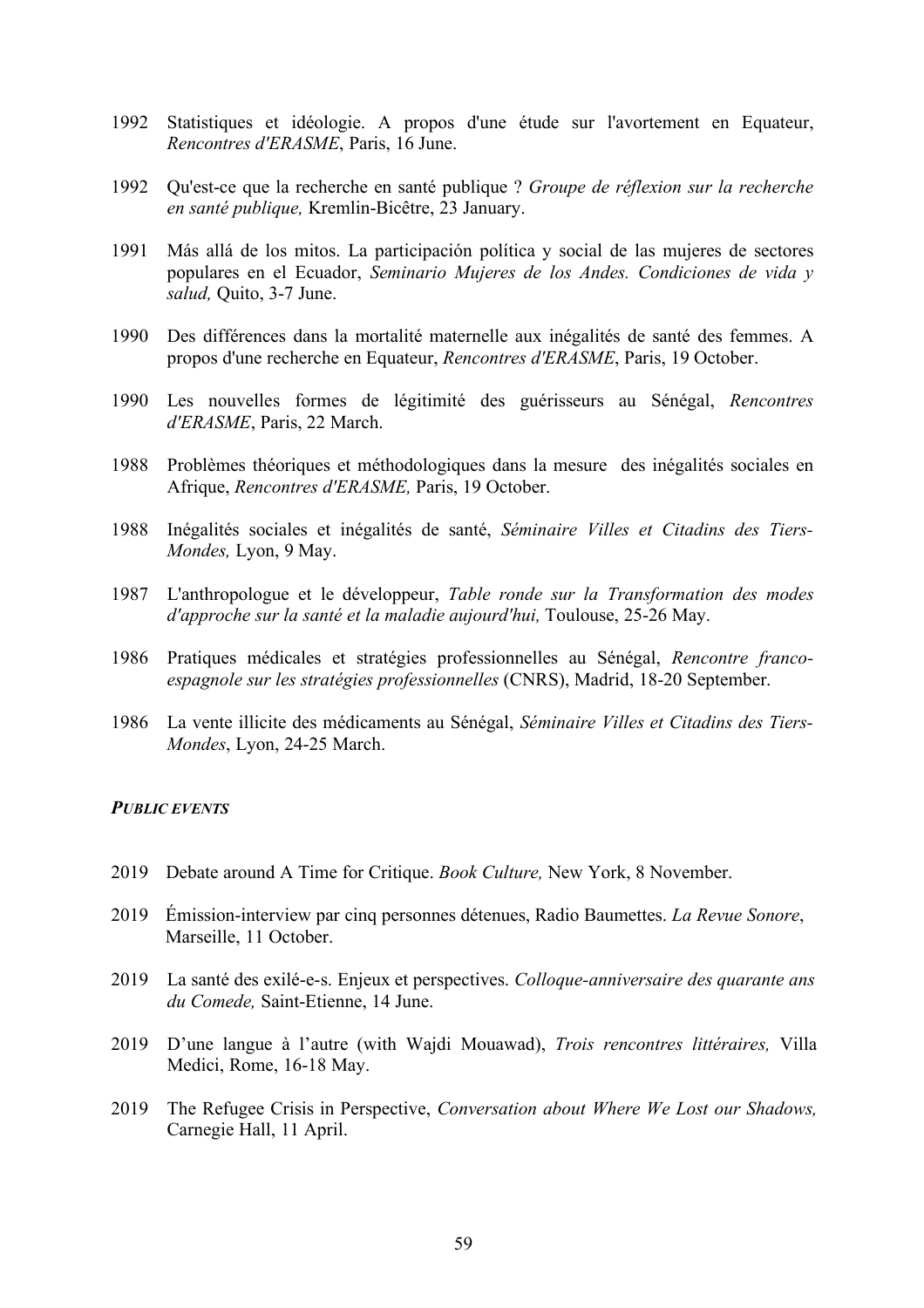- 2019 Verbrechen und Strafe, *Streitraum. Carolin Emcke im Gespräch*, Schaubühne, Berlin, 13 January.
- 2019 La vie. Mode d'emploi critique, *Atelier de rencontres et de recherches en ethnologie,*  Bistrot des ethnologues, Montpellier, 8 January.
- 2019 Repenser le châtiment. Un impératif démocratique, *Association Démosthène,* Caen, 7 January.
- 2018 Didier Fassin & Axel Honneth in Conversation, *Labyrinth Books*, Princeton, 13 November.
- 2018 De la crise des réfugiés à la crise de l'asile, *Instituto francés de Chile,* Santiago, 6 September.
- 2018 Punir. Une passion contemporaine. *Bistrot des Ethnologues,* Montpellier, 11 June.
- 2018 Anthropological Dialogues between Chinese and French Researchers. *Upper Bookstore,* Shanghai, 25 May.
- 2018 Des vies inégales, *Debate organized by Les Amis de L'Humanité,* Les Métallos, Paris, 13 January.
- 2018 De l'inégalité des vies, *Debate organized by Columbia Global Centers,* Reid Hall, paris, 11 January.
- 2017 Une institution essentielle pour la démocratie, *10th Anniversary of the Contrôleur général des lieux de privation de liberté* (Prison Ombudsman), Senate, Paris, 17 November.
- 2017 À quoi sert la prison ? *Debate organized by the Ligue des Droits de l'homme* (Human Rights League), Lyon, 14 November.
- 2017 La place du chercheur et du théoricien dans l'espace public (avec Hartmut Rosa), *Frankfurter Buchmesse,* Frankfurt, 11 October.
- 2017 Contrainte par corps, *Festival Philosophia. The Body,* Saint Émilion, 28 May.
- 2017 The Will to Punish, *Day of Action. Knowledge and Democracy in Action*, Princeton University, 6 March.
- 2017 Why Should we Rethink Punishment? *Public Forum,* Trinity Church, Princeton, 26 February.
- 2017 Reimagining Punishment, *A Night of Philosophy and Ideas,* Brooklyn, 28 January.
- 2017 Asylum in Crisis : A European Predicament, *A Night of Philosophy and Ideas,* Brooklyn, 28 January.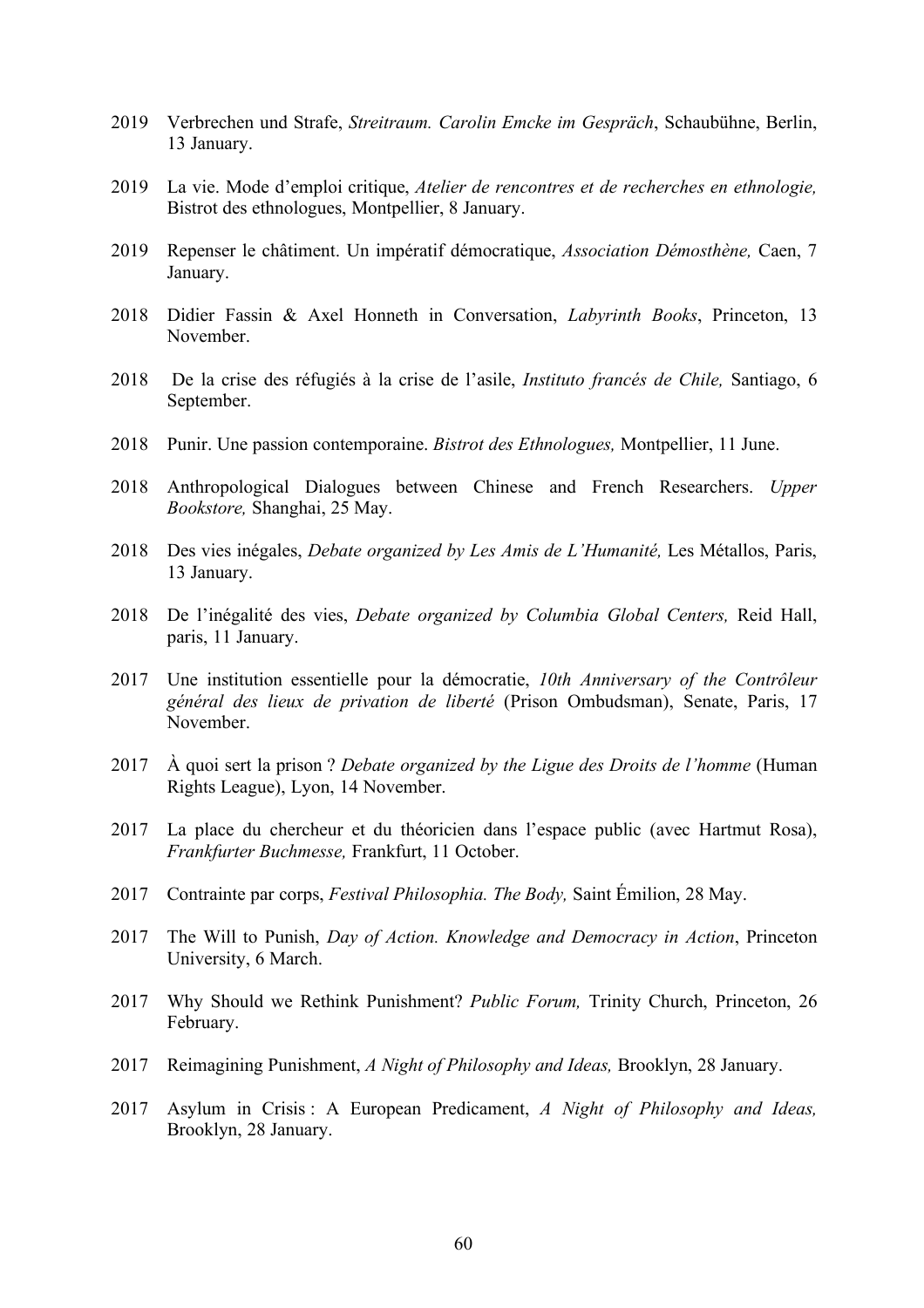- 2017 Critique de la raison punitive, *Cercle de réflexion philosophique Montesquieu,* Le Mans, 13 January.
- 2017 Punir, une passion contemporaine, avec Michael Fossel, Bernard Harcourt and Didier Ruiz, *Rencontre-débat aux Métallos*, Paris, 9 January.
- 2016 Une autre police est-elle possible ? *Atelier de la pensée, Festival d'Avignon,* 12 July.
- 2016 Prisons at the Core of the Criminal Justice Reform, *Ambassade de France aux Etats-Unis*, Kalorama Conversations, 8 March.
- 2015 Grandeur et misère de l'art dans le monde carcéral, *Atelier de la pensée, Festival d'Avignon,* 17 July.
- 2014 La place de la police dans les quartiers populaires, *Jeunes Communistes du Val de Marne*, Villejuif, 1 July.
- 2012 Le travail de la police dans les banlieues, *Soirée débat avec les habitants du quartier du Frais Vallon, A*ssociation Réseaux 13, Marseille, 20 December.
- 2012 Ce que fait la police dans les banlieues. Anthropologie d'une brigade anti-criminalité, *Conférence Filière Carrières Sociales,* Université Paris 13, Bobigny, 21 November.
- 2012 La violence dans les rapports ente les jeunes et la police, *Débat de la Ligue des droits de l'homme,* Paris, 20 November.
- 2012 Entre l'humanitaire et le sécuritaire, *Débat à la Librairie Olivieri autour de Economies morales contemporaines et La Force de l'ordre,* Montréal, 30 October.
- 2012 De l'ordre public à l'ordre social. Le travail de la police dans les quartiers populaires, *Université Populaire des Hauts de Seine*, Gennevilliers, 22 October.
- 2012 Pratiques discriminatoires et politiques sécuritaires en France, *Université populaire de Tours,* Tours, 13 June.
- 2011 Asylum and Truth, *AMIAS*, Association of Members of the Institute for Advanced Study, Boston, 15 October.
- 2011 Public (Dis) Order: Are Police the Solution or the Problem? *After Hours Conversation*, Institute for Advanced Study, 6 October.
- 2010 Global Health: Emerging Issues, Uncertain Futures, *Institute for Advanced Study Centennial Council,* 25 October.
- 2006 La question sociale en souffrance, *Conférence publique sur les émeutes de l'automne 2005*, Maison des sciences de l'homme de Paris Nord, 21 March.
- 2005 Violences et passions. Le sida en Afrique du sud, *13e réunion annuelle du réseau Volontaires pour un vaccin*, Institut Pasteur, Paris, 24 March.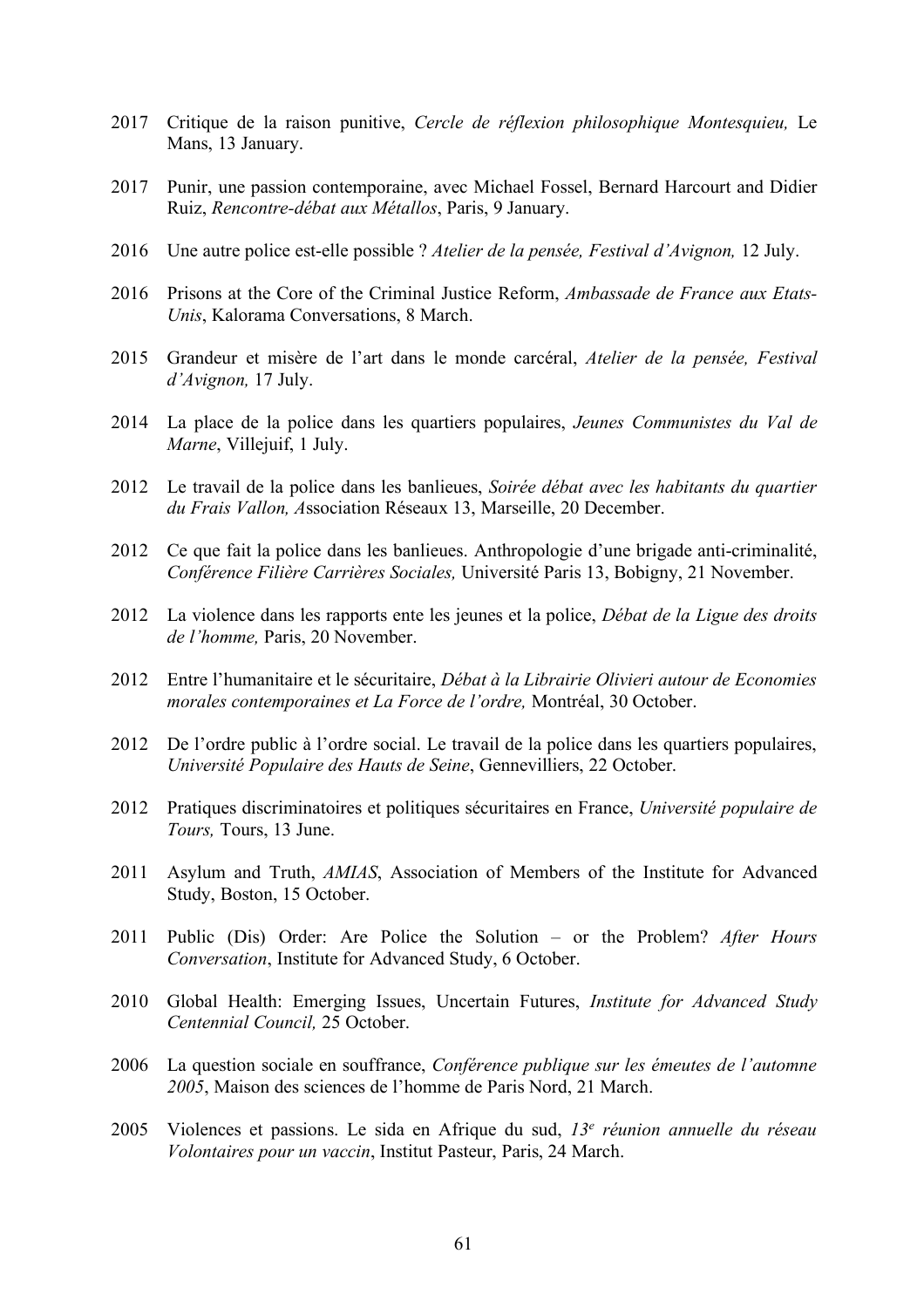- 2005 La raison du plus fort. Autour du film de Patric Jean, *Débat public sur les discriminations raciales*, Pontoise, 21 March.
- 2004 Survivre, *Colloque en hommage à Jacques Derrida*, Paris, EHESS, 11 December.
- 2002 La discrimination, vieille réalité et nouvel enjeu, Conférence introductive, *Colloque La santé des migrants en Europe,* Migrations santé, Paris, 24 October.
- 2002 La discrimination, une histoire française, *Séminaire de Profession banlieue*, Saint-Denis, 11 February.
- 2001 Comparative Perspectives on the Stability Implications of AIDS in Africa, France and the United States*. Strengthening Collaboration on HIV/AIDS in Africa,* Center for Strategic and International Studies and the Brookings Institution, Washington, 3 December.
- 2000 Enjeux de santé et politiques de l'immigration, Conférence introductive, *Colloque L'accès des familles immigrées aux soins*, ADRI Agence pour le Développement des Relations Interculturelles, Paris, 9 November.
- 2000 Le traitement des malades aux urgences, Conférence introductive, *Colloque Les urgences et la précarité,* Espace Ethique AP-HP, Paris, 17 October.
- 2000 De quoi souffrent les urgences ? Une étude sociologique en Seine-Saint-Denis, *Colloque Les urgences. Comment mieux organiser les soins non programmés ?* Ministère de l'Emploi et de la solidarité, Paris, 6 July.
- 2000 La santé des exilés dans l'Europe de l'an 2000, *Colloque du 21e anniversaire du COMEDE*, Kremlin-Bicêtre, 23 May.
- 1999 Quand les demandeurs d'emploi deviennent des solliciteurs de secours: à propos des solliciteurs de secours: à propos du Fonds d'urgence sociale, *Conférence à l'Université d'automne de Partage*, Saint-Ouen, 28 October.
- 1999 Politiques et aspects juridiques. Conférence d'ouverture, *Sixième rencontre européenne sur Sida et migrations*, Marseille, 28 May.
- 1999 Les politiques et les acteurs de la santé urbaine. Conférence d'ouverture, *26ème Forum d'Iéna du Conseil Economique et Social*, Paris, 23 March.
- 1998 Les politiques de la souffrance. Des usages de la raison humanitaire*, Conférences de la Fondation Médecins sans Frontières*, 8 December.
- 1996 Les institutions sanitaires et la vulnérabilisation des étrangers, *Journée Immigration, irrégularité et citoyenneté*, EHESS, Paris, 30 October.
- 1996 L'anthropologie de la dépression au risque du culturalisme, *IVe Salon international de Psychiatrie*, Paris, 16-19 October.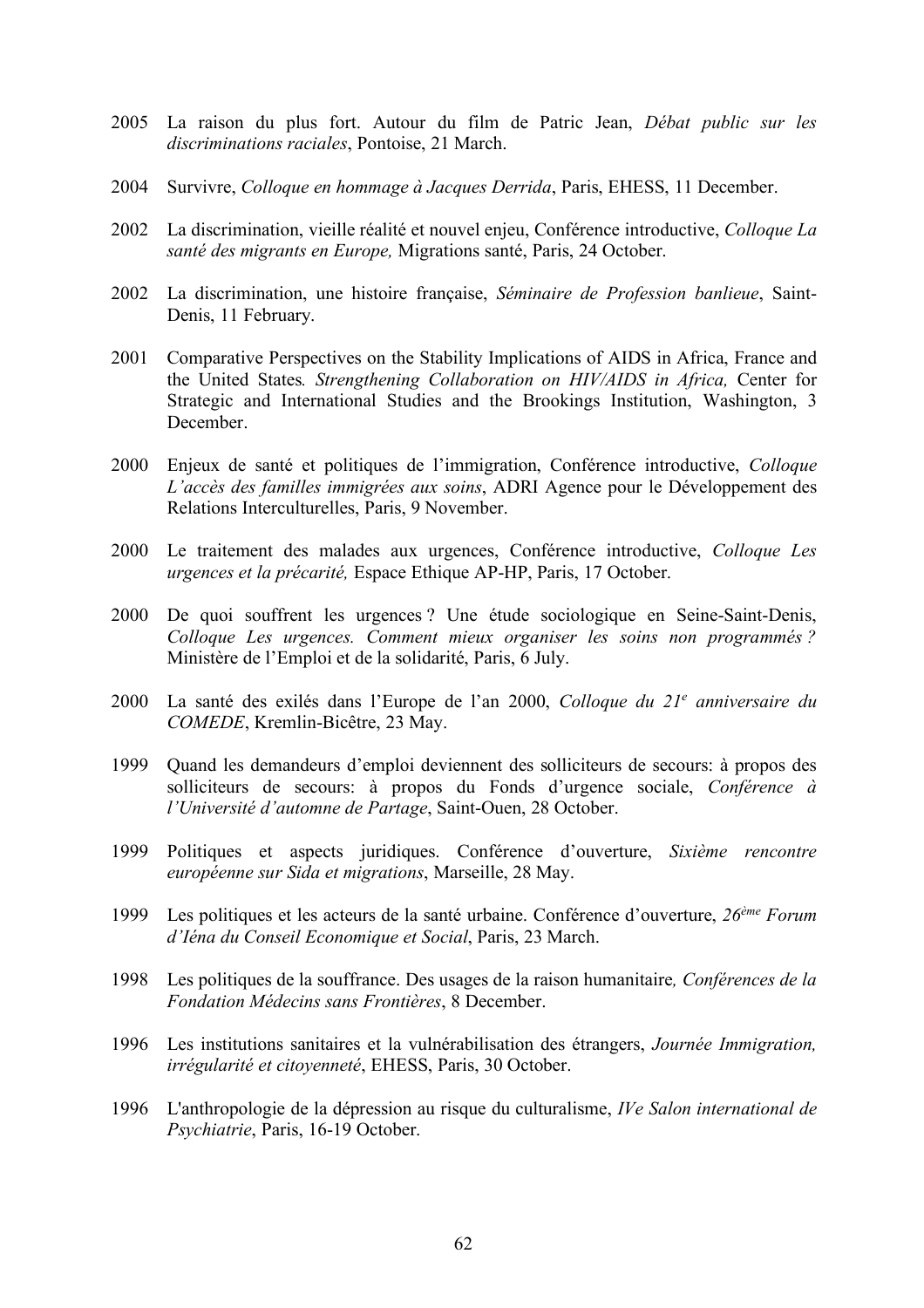- 1996 Les étrangers en situation irrégulière. Une forme particulière d'exclusion, *Université d'été de l'association Partage*, Thiviers, 1 July.
- 1995 La recherche urbaine au Nord et au Sud. Comparaisons et comparatisme, *Assises de la Recherche urbaine française sur les pays en développement*, École des Hautes Études en Sciences Sociales, Paris, 25-26 September.
- 1995 Regards sur les orientations actuelles de la coopération sanitaire française, Conférence de conclusion, *Forum sur le Choix des politiques de coopération dans le domaine de la santé*, Institut Santé et Développement, Paris, 28-30 August.
- 1994 Les inégalités sociales de santé, des statistiques aux politiques. Une perspective internationale, *Quatrième journée d'Économie de la Santé*, Clichy, 9 December.
- 1993 Santé publique, liberté et équité, *Colloque Santé publique et libertés individuelles*, ADAPES, Sénat, Paris, 5 January.
- 1992 Salud y medicina traditional, *Journées sur la participation de la communauté à la promotion de la santé (Association espagnole des Coopérants dans le tiers monde)*, Séville, 5-6 December.
- 1992 Transformations sociales, comportements et maladies, *Colloque Technologie, santé et développement* (Ministère de la Coopération-Ministère de la Santé-OMS), Paris, 2-4 **December**
- 1992 Insertion, marginalisations. Quelles alternatives à la délinquance, la violence, la drogue, *Colloque Jeunes, ville, emploi. Quel avenir pour la jeunesse africaine (Ministère de la Coopération),* Paris, 26-29 October.
- 1987 La méthode anthropologique dans l'évaluation des actions de santé, *Journées Nationales de Santé Publique,* Rennes, 24-25 April.

# *COLLOQUIA*

- 2018 *Autour du livre Punir. Une passion contemporaine,* Collège international de philosophie*,* Paris, 13 January.
- 2017 *Morality and State Power. A Colloquium on the Work of Didier Fassin,* McGill University, 31 October.

### **OTHER DOCUMENTS**

### *PHD DISSERTATION*

1988 *Thérapeutes et malades dans la ville africaine. Rapports sociaux, urbanisation et santé à Pikine, banlieue de Dakar.* Doctorat en Sciences Sociales, Ecole des Hautes Etudes en Sciences Sociales, Paris XI, 493 pages, advisor: Georges Balandier.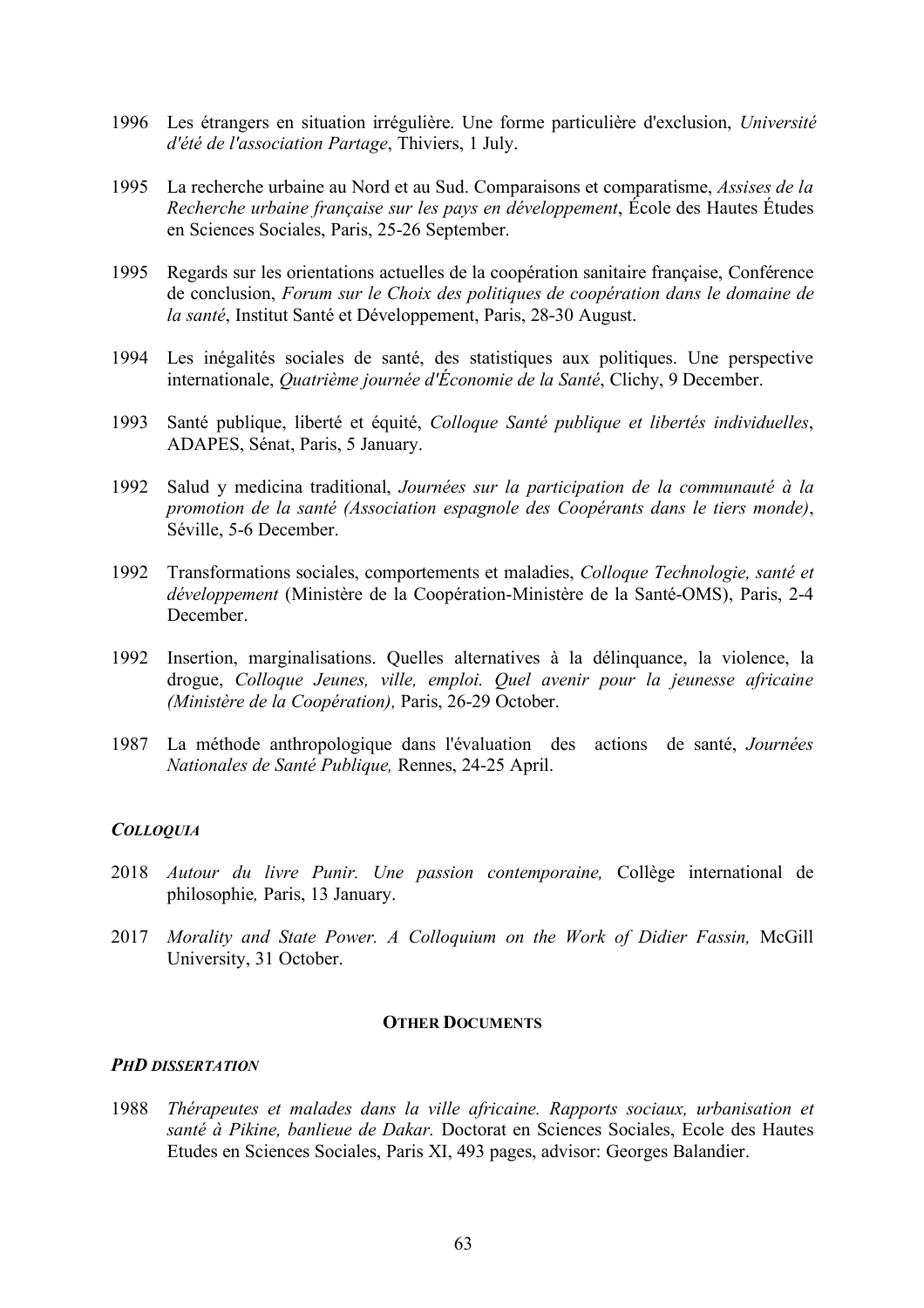## *REPORTS*

- 2003 *Une politique urbaine de santé publique. Les débuts de la lutte contre le saturnisme infantile en France* (with Anne-Jeanne Naudé), Rapport d'études n°6, Cresp, Bobigny, 235 p.
- 2002 *Traumatisme, victimologie et psychiatrie humanitaire. Nouvelles figures et nouvelles pratiques en santé mentale* (with Richard Rechtman et al.), Cresp, Bobigny, 192 p.
- 2002 *Un traitement inégal. Les discriminations dans l'accès aux soins* (with Estelle Carde et al.), Rapport d'étude n° 5, Cresp, Bobigny, 172 p.
- 2002 *La souffrance et l'écoute. Une gestion locale des inégalités sociales* (with Pierre Aïach et al.), Rapport d'étude n° 4, Cresp, Bobigny, 340 p.
- 2001 *La question sociale à l'hôpital. Urgences et précarité en Seine Saint-Denis* (with Marie-France Couilliot et al.), Rapport d'étude n° 3, Cresp, Bobigny, 202 p.
- 1999 *Une charité d'Etat. La mise en place du Fonds d'Urgence Sociale en Seine Saint-Denis* (with Anne-Claire Defossez and Valérie Thomas), Rapport d'étude n° 1, Cresp, Bobigny, 59 p. et annexes.
- 1999 *Expérience et construction de la maladie. Une étude anthropologique et sociologique du sida des migrants d'origine africaine dans la région parisienne* (with Laurence Kotobi et al.), Fondation pour la recherche médicale/Sidaction, CRESP, Bobigny, 217  $p_{\cdot}$
- 1996 *Les effets sociaux des maladies graves. Processus de différenciation et d'inégalité* (with Pierre Aïach and Claudine Philippe), MIRE/INSEE, Paris, 182 p.

# *FILMS*

- *1988 Les chemins de la guérison: 2. La ronde des médecines,* co-direction with D. Mauro, J. Nocera, Orchidées.
- *1988 Les chemins de la guérison: 1. La terre des sacrifices,* co-direction with D. Mauro, J. Nocera, Orchidées.

### *EXHIBITIONS*

- *1993 La santé,* Associate Curator, Permanent exhibition, Cité des sciences et de l'industrie, Paris.
- *1992 Gente de la Sierra,* Curator, Photographs Mariano Garate, Exhibition for the 500th Anniversary of the "Discovery of America", Quito.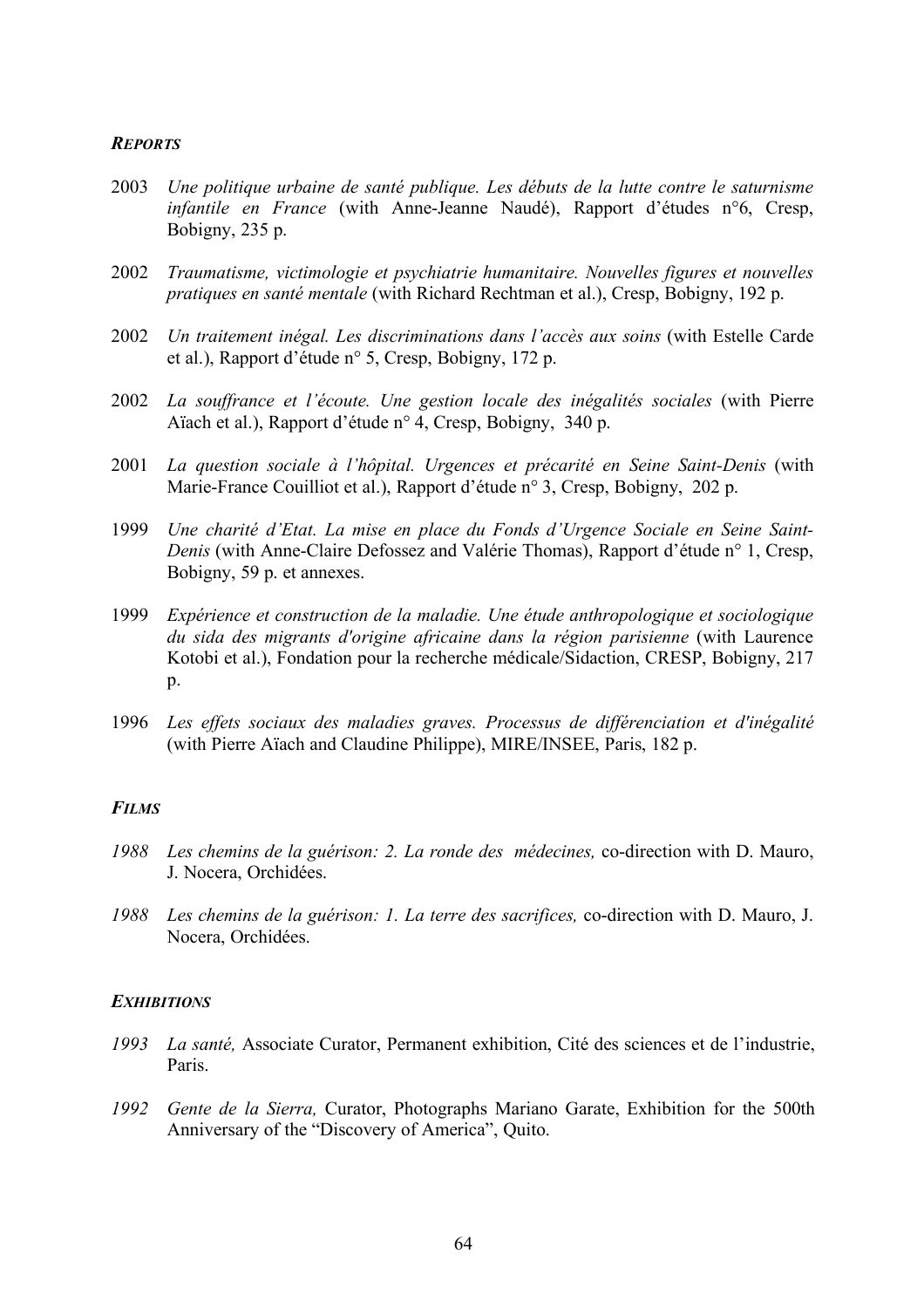# **MEDICINE AND PUBLIC HEALTH**

#### *BOOKS*

- 1996 *Santé publique et territoires. Dix ans de décentralisation* (with Denis Zmirou et al.), Nancy: CNFPT/ENSP/Pirvilles/SFSP, 184 p.
- 1992 *Antropologia y salud. Manual de capacitacion para los promotores en salud,* Quito: Abya Yala-IFEA, 190 p.
- 1989 *Santé Publique* (with Gilles Brücker), Paris: Ellipses, 848p.

#### *ARTICLES*

- 2004 L'origine et les fondements des inégalités sociales de santé (with Pierre Aïach), *La Revue du Praticien*, 54 (20): 2221-2227.
- 2004 Les inégalités sociales de santé. Un dossier à rouvrir (with Pierre Aïach), *La Revue du Praticien*, 54 (20): 2219-2220.
- 1994 Fassin D., Jeannée E., La fin des modèles? La santé publique découvre les pratiques sociales, *Santé Publique,* Introduction au numéro spécial "Politiques et pratiques de la santé publique en Afrique," 6 (4): 325-330.
- 1993 Rogeaux O., Fassin D., Gentilini M., Étude de la prévalence des manifestations rhumatologiques au cours de l'infection par le virus de l'immunodéficience humaine, *Annales de Médecine Interne*, 144 (7): 443-448.
- 1993 Fassin D., Inégalités sociales et politiques de santé en Equateur. 2. L'Etat malade, *Santé Publique,* 1: 52-57.
- 1993 Fassin D. (1993), Inégalités sociales et politiques de santé en Equateur. 1. Le système de soins en débat, *Santé Publique,* 1: 43-51.
- 1993 Fassin D., Changements sociaux et politiques de santé en Amérique latine (éditorial), *Santé Publique,* 1: 28-30.
- 1992 Fassin D., Defossez A.C., Les disparités régionales de l'avortement en Equateur (1965-1988), *Santé publique,* 4 (3): 21-28.
- 1991 Gay F., Diquet B., Katlama C., Fassin D., Turk P., Datry A., Danis M., Gentilini M., Report of Chloroquine Resistance Malaria in Niger, *Therapie,* 46: 90-91.
- 1991 Fassin D., Brousselle C., Les enquêtes d'accès aux soins en Afrique. Problèmes méthodologiques, *Revue d'Epidémiologie et de Santé Publique,* 39: 89-99.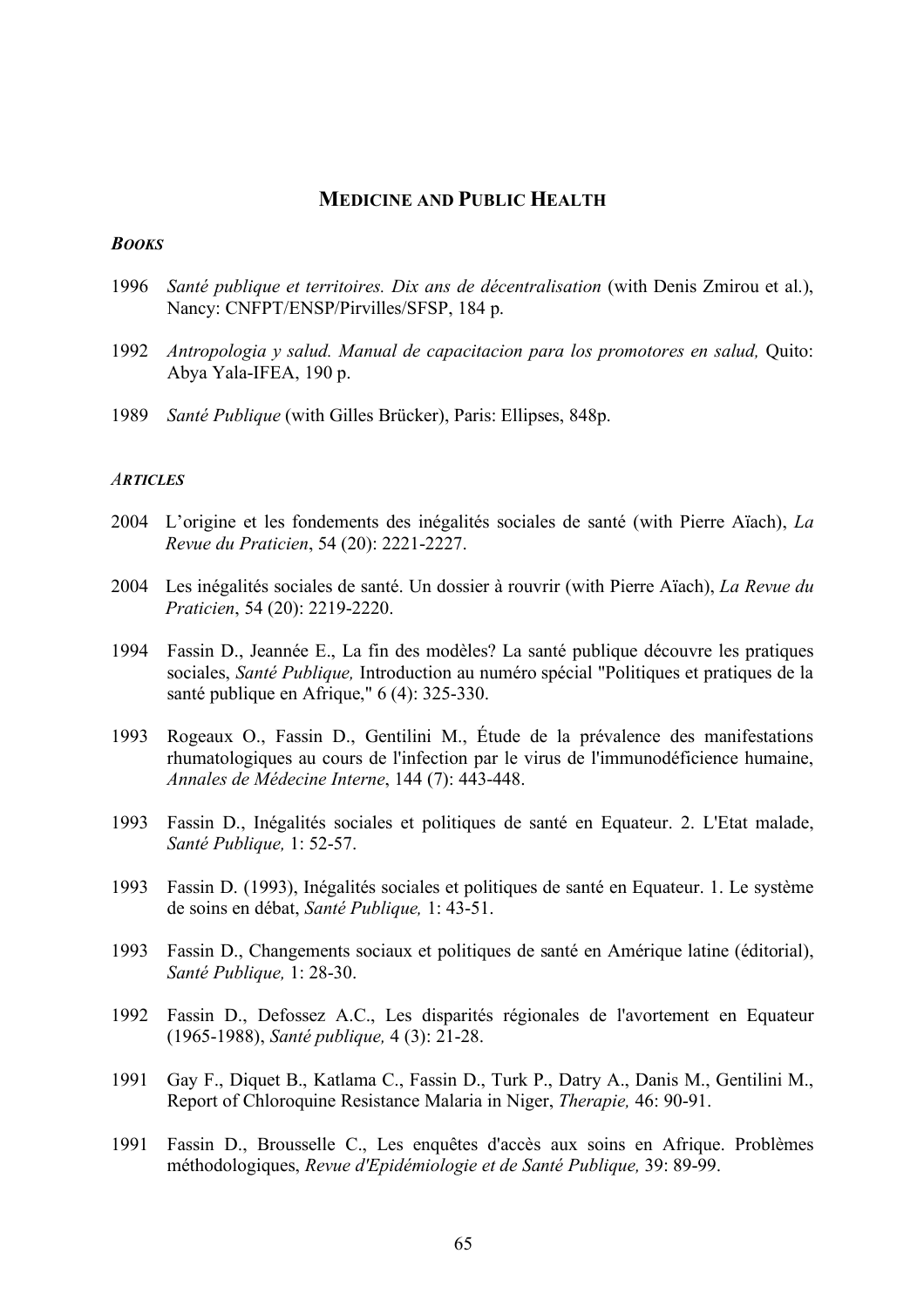- 1991 Fassin D., Santé publique et tiers monde. Nouveaux regards sur les problèmes actuels, *La Revue du Praticien (Médecine Générale),* 5 (124): 237-244.
- 1990 Fassin D., El aborto en el Ecuador (1964-1988). Propuesta para una nueva lectura de las estadísticas hospitalarias, *Bulletin de l'Institut Français d'Etudes Andines,* 19 (1): 215-231.
- 1990 Rémy J.C., Lamoitier J.P., Fassin D., Gay F., Rosenheim M., Gentilini M., Evolution récente des cas de sida en France, *Le Concours Médical,* 112: 1460-1462.
- 1990 Fassin D., Influence of Social Perceptions of Leprosy and Leprosy Patients on Public Health Programmes, *International Journal of Leprosy,* 58 (1): 111-114.
- 1989 Lyagoubi M., Fassin D., Rogeaux O., Gentilini M., La fièvre Q en Guinée Bissau. Une observation, *Bulletin de la Société de Pathologie Exotique,* 85: 575-577.
- 1989 Huguet D., Prual A., Fassin D., Traoré M.A., Maternal Mortality in a Sahelian Capital, *The Lancet*, 1 (8637): 557.
- 1989 Fassin D., de Schampheleire I., Guindo S., Jeannée E., L'accès aux soins maternels dans la banlieue de Dakar, *Médecine d'Afrique Noire,* 36:268-279.
- 1989 Fassin D., Jeannée E., Immunization Coverage and Social Differentiation in Urban Senegal, *American Journal of Public Health,* 79: 509-511.
- 1989 Fassin D., Jeannée E., Groupes à risque et zones à risque, *Forum Mondial de la Santé,* 10: 492-495.
- 1989 Fassin D., Gentilini M., The Bamako Initiative, *The Lancet,* Jan. 21, 333 (8630): 162- 163.
- 1988 Fassin D., Illicit Drug Sale in Africa. Sellers and Clients in the Suburbs of Dakar, *Tropical and Geographical Medicine,* 40(2): 166-170.
- 1988 Fassin D., Jeannée E., Cèbe D., Réveillon M., Who Consults and Where? Sociocultural Differentiation in Access to Health Care in Urban Africa, *International Journal of Epidemiology,* 17 (4): 858-864.
- 1987 Matheron S., Fassin D., Cottin J.F., Foulon G., La rougeole à l'hôpital Claude Bernard en 1983-1985, *Médecine d'Afrique Noire,* 34: 43-48.
- 1987 Croyances populaires et éducation sanitaire:le cas de la rougeole dans la vallée du Fleuve Sénégal (with Abdoulaye Sow), *Développement et Santé*, 71, 20-22.
- 1986 Accès aux soins et différenciation sociale à Pikine. Problèmes de méthode, *Bulletin Urbanisation et Sociosystèmes urbains (ORSTOM),* 17, 40-49.
- 1986 Fassin D., La vente illicite des médicaments au Sénégal. Conséquences pour la santé des populations, *Bulletin de la Société de la Pathologie Exotique,* 79 (4): 557-570.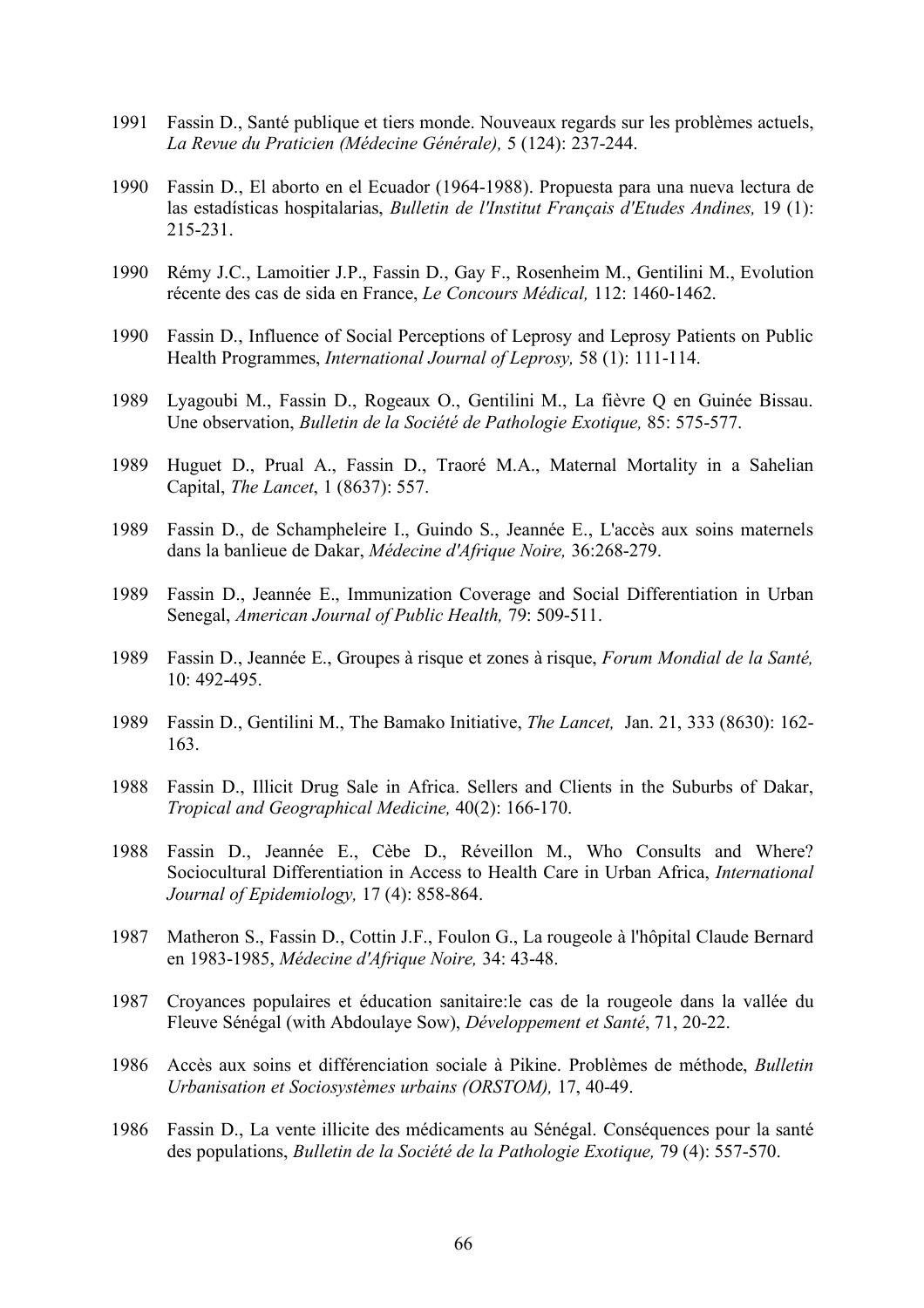- 1986 Lang T., Lafaix C., Fassin D., Arnaut I., Salmon B., Baudon D., Ezeckiel J., Acute Respiratory Infections. A Longitudinal Study of 151 Children in Burkina Faso, *International Journal of Epidemiology,* 15: 553-560.
- 1986 Le migrant malade, *Laënnec,* 35, 2, 1-5.
- 1985 Fassin D., Brücker G., Rosenheim M., Duflo B., Gentilini M., Polyradiculovévrite au cours d'un typhus à Rickettsia Prowaseki, *Médecine et Maladies Infectieuses*, 12: 745- 747.
- 1985 Chandenier J., Mollereau M., Datry A., Fassin D., Kouchner G., Fournel J.J., Danis M., Intérêt de la cytaphérèse dans le traitement de la filariose à Loa-loa, *Presse Médicale*, 14: 745.
- 1985 Fassin D., Brücker G., Rosenheim M., Duflo B., Gentilini M., Rupture de kystes hydatiques pulmonaires sous corticothérapie, *Presse Médicale*, 14: 1559.
- 1985 Fassin D., Rosenheim M., Duflo B., Blétry O., Gentilini M., Septicémie à salmonelle au cours du syndrome d'immuno-dépression acquise, *Presse Médicale*, 14: 894.
- 1985 Fassin D., Dabrowski G., Smith P., Roman J.E., Jovic L., Loirat P., Troubles psychiques, tensions et conflits en réanimation, *Réanimation, Soins intensifs et Médecine d'urgence,* 1: 213-218.
- 1985 Fassin D., Cabane J., Vadeyrou P., Lemoine G., Médiastinite fibrosante tuberculeuse responsable d'un syndrome cave supérieur, *Semaine des Hôpitaux de Paris*, 61: 1510- 1512.
- 1985 Fassin D., Wechsler B., Cabane J., Piette J.C., Godeau P., Syndrome cave supérieur. A propos de 20 observations, *Revue de Médecine Interne*, 6: 27-35.
- 1984 Wechsler B., Fassin D., Godeau P., Maladies de système et thromboses des gros troncs, *Journal des Maladies Vasculaires*, 9: 315-317.
- 1984 Matheron S., Le Bras H., Fassin D., Rouveyx E., Accès palustre chloroquino-résistant à Plasmodium falciparum au Burundi, *Bulletin de la Société de Pathologie Exotique*, 77: 466-468.
- 1984 Fassin D., M'Henni H., Ben Khessib M., Délégation des tâches dans les infections respiratoires aiguës. Une étude contrôlée à Tunis, *Semaine des Hôpitaux de Paris,* 60: 2701-2705.
- 1984 Fassin D., M'Henni H., Ahmed Ali F., Une étude de l'accès au soins dans un quartier péri-urbain de Tunis, *Bulletin de la Société de Pathologie Exotique,* 77: 717-727.
- 1984 Fassin D., Wechsler B., Cabane J., Blétry O., Kieffer E., Godeau P., Syndromes caves inférieurs. A propos de quarante-cinq cas, *Semaine des Hôpitaux de Paris*, 60: 35-41.
- 1983 Fassin D., Gadjos A., Quel est votre diagnostic? (le botulisme), *Concours Médical,* 105: 4287-4288.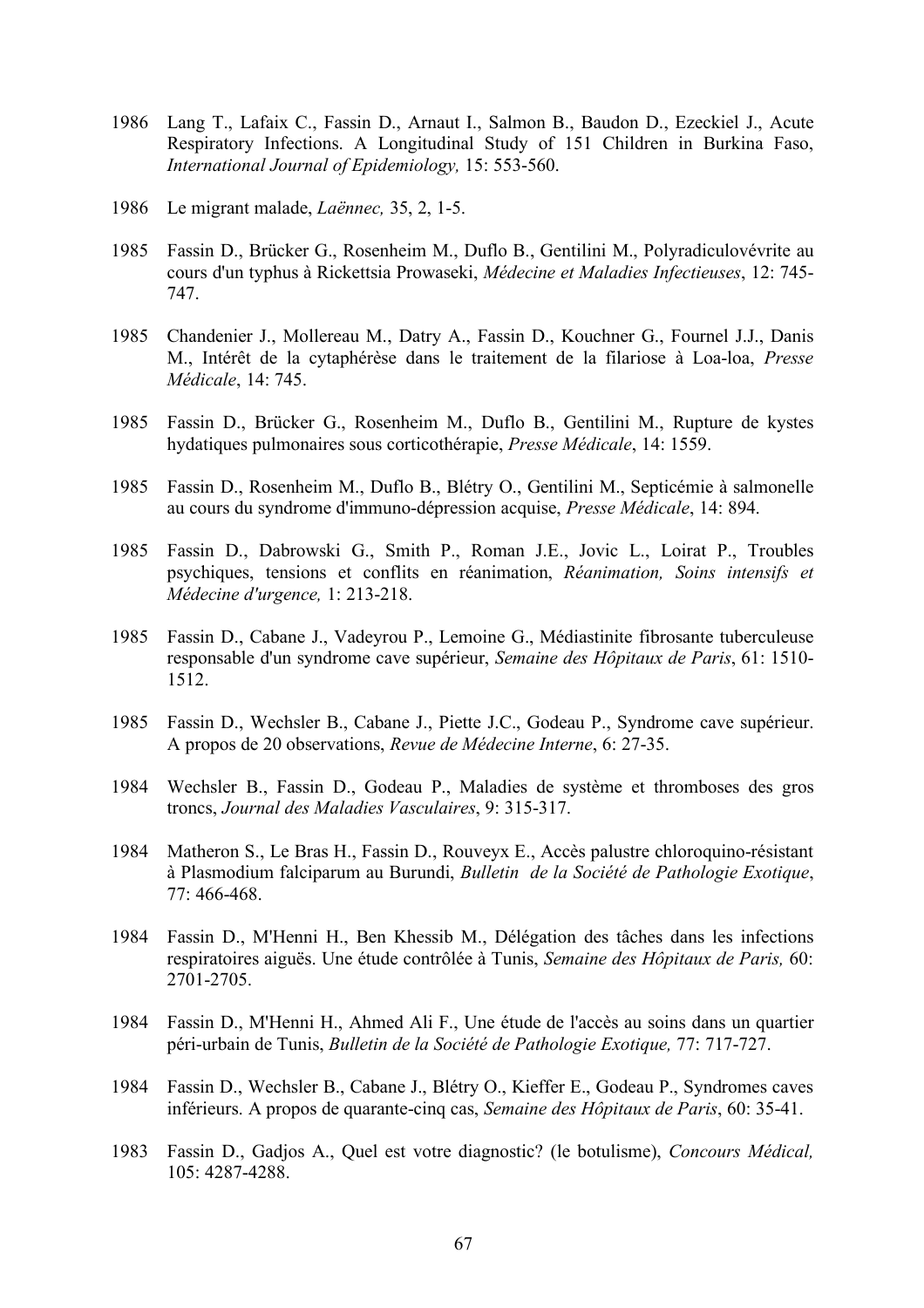- 1983 Fassin D., Les problèmes de l'accès aux soins dans un gouvernorat du centre de la Tunisie: Siliana, *IBLA, Institut des Belles-Lettres Arabes,* Tunis, 152: 299-314.
- 1983 Fassin D., Zarrouk N., Chakroun M., Programme de lutte contre le rhumatisme articulaire aigu dans des soins de santé de base. *Tunisie Médicale,* 61: 393-396.
- 1982 Ben Ismaïl M., Fassin D., M'Henni H., Epidémiologie et prévention du rhumatisme articulaire aigu. A propos d'une expérience dans un quartier suburbain de Tunis, *Revue de Médecine Interne*, 3: 325-330.
- 1982 Fassin D., Beucler A., Traitement des infections bronchopulmonaires, *Le Praticien*, 442: 31-34.
- 1982 Lambrozo J., Fassin D., Crouzet J., La maladie de Still de l'adulte, *Revue de Médecine Interne*, 3: 215-219.
- 1982 Fassin D., Beucler A., Traitement des infections bronchopulmonaires, *Le Praticien*,  $442 \cdot 31 - 34$
- 1980 Lafaix C., Fassin D., Haroche M., Infections causées par les anaérobies non sporulées, *Encyclopédie Médico-chirurgicale,* Maladies Infectieuses, 8038 H10: 10.
- 1980 Beucler A., Fassin D., Lafaix C.,, Le vaccin pneumococcique en pathologie respiratoire, *Concours Médical,* 102: 6233-6243.
- 1980 Fassin D., Beucler A., Lafaix C., Le pneumocoque et le vaccin pneumococcique en 1980, *Revue de Médecine,* 21: 1769-1778.

#### *BOOK CHAPTERS*

2016 Revisiter la santé communautaire. Préface, in *La Santé communautaire en quatre actes,* Valérie Desgroseillers, Nicolas Vornax, Anne Guichard and Bernard Roy eds., Québec: Presses de l'Université de Laval, p. xvii-xviii.

#### *SCIENTIFIC COMMUNICATIONS*

- 1990 Lyra T.M., Fassin D., Vigilancia epidemiológica em Pernambuco (poster), *Primer Congresso Brasileiro de Epidemiologia,* Campinas, 2-6 September.
- 1989 Fassin D., Cantrelle P., Ferry B., L'utilisation des statistiques sanitaires dans les structures périphériques des pays en développement, *Congrès International d'Epidémiologie de Langue Française de l'ADELF*, Bordeaux, 12-15 September.
- 1989 Fassin D., Les inégalités sociales de santé dans les pays en développement, *Conférence à l'Université de Bologne*, 21 January.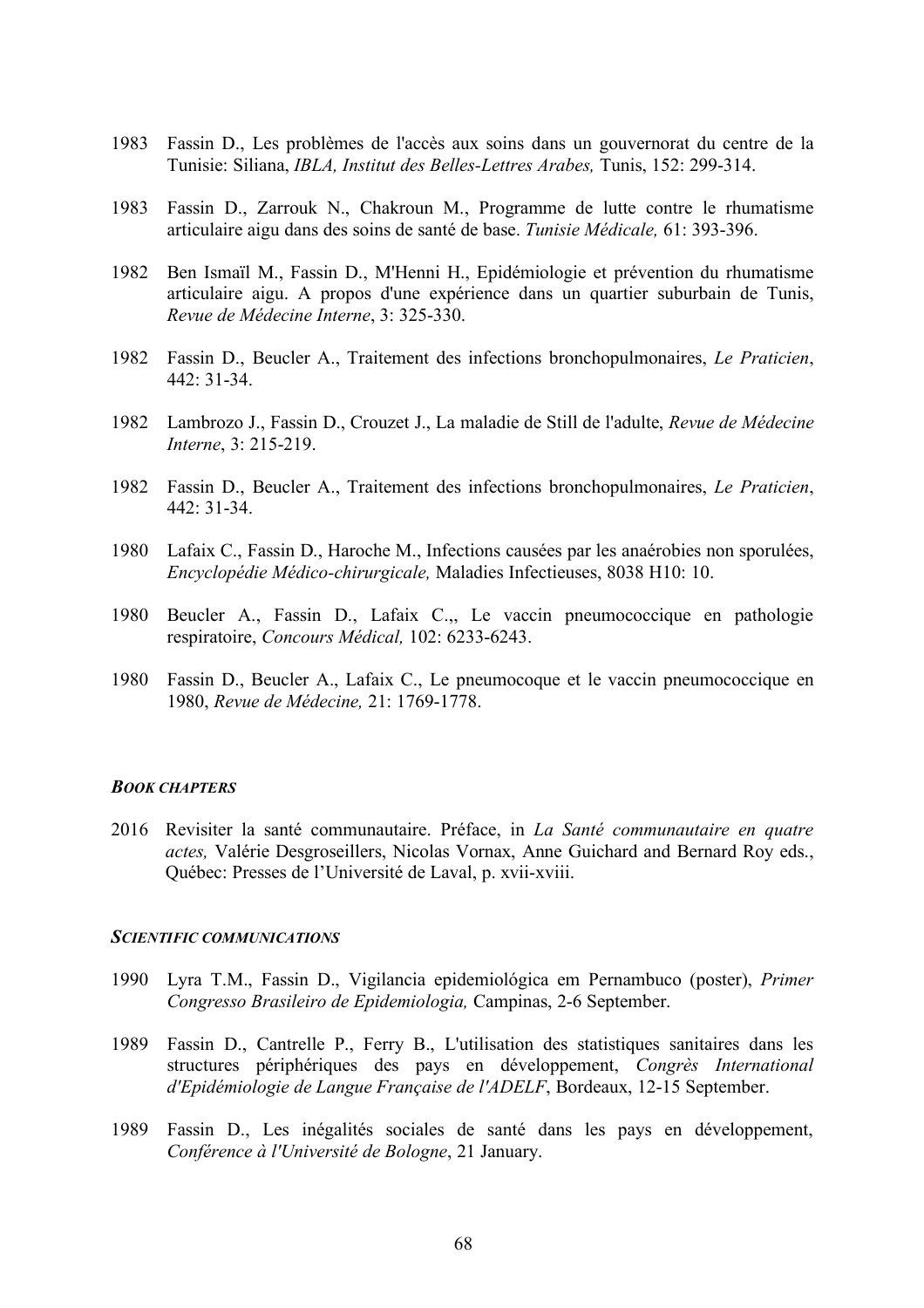- 1988 Fassin D., Urbanisation et santé en Afrique, *Journée Médicale*, Lille, 19 November.
- 1987 Fassin D., Jeannée E., Intérêt des notions de groupes à risque et de zones à risque pour les décideurs en milieu urbain, *Symposium Metropolis*, Mexico, 20-22 May.
- 1987 Fassin D., La vente des médicaments dans la rue est-elle dangereuse pour la santé publique ? Une étude au Sénégal, *Symposium sur le médicament essentiel dans les pays en voie de développement*, Paris, 19-20 May.
- 1985 Fassin D., Wechsler B., Herson S., Godeau P., Thromboses caves et maladies de système, *Journée Francophone de Médecine Interne,* Paris, 15 November.
- 1985 Wechsler B., Fassin D., Godeau P., Thromboses de la veine cave inférieure: bilan étiologique, *Réunion internationale sur la chirurgie de la veine cave inférieure et de ses branches,* Paris, 15-16 November.
- 1984 Wechsler B., Fassin D., Godeau P., Maladies de système et thromboses de gros troncs, *Congrès de pathologie vasculaire,* Paris, 15 March.
- 1984 Fassin D., Wechsler B., Cabane J., Piette J.C., Godeau P., Syndrome cave supérieur, *Société Médicale des Hôpitaux*, Paris, 2 March.
- 1983 Wechsler B., Fassin D., Syndrome des veines caves, *Collège de Chirurgie Vasculaire*, Paris, 20 June.
- 1983 Fassin D., Facteurs d'inégalités de l'accès aux soins dans une zone d'habitat spontané à Tunis, *XVIe Colloque des Anthropologistes de Langue Française,* Musée de l'Homme, Paris, 24 November.
- 1982 Fassin D., Nacef T., Les soins de santé primaires: l'exemple tunisien, *Séminaire Santé et Environnement en Afrique,* UNICEF-ENDA, Tunis, 1-6 November.
- 1982 Fassin D., Achour N., Zouari B., Nacef T., Comment mesurer l'accès aux soins d'une population ? *XIe Congrès Médical Maghrébin,* Sousse, 15 May.

### *EDITION OF SPECIAL ISSUES*

- 2000 *Hommes et migrations*, 1222, "Santé: Le traitement de la différence."
- 1994 *Santé publique*, 6 (4): "Politiques et pratiques de santé publique en Afrique: La fin des modèles?" (avec Emile Jeannée).
- 1993 *Santé publique*, 5 (1): "Changements sociaux et politiques de santé en Amérique latine."
- 1990 *Agora. Ethique, Médecine, Société*, 13, "Regards sur les inégalités de santé" (avec Pierre Aïach).